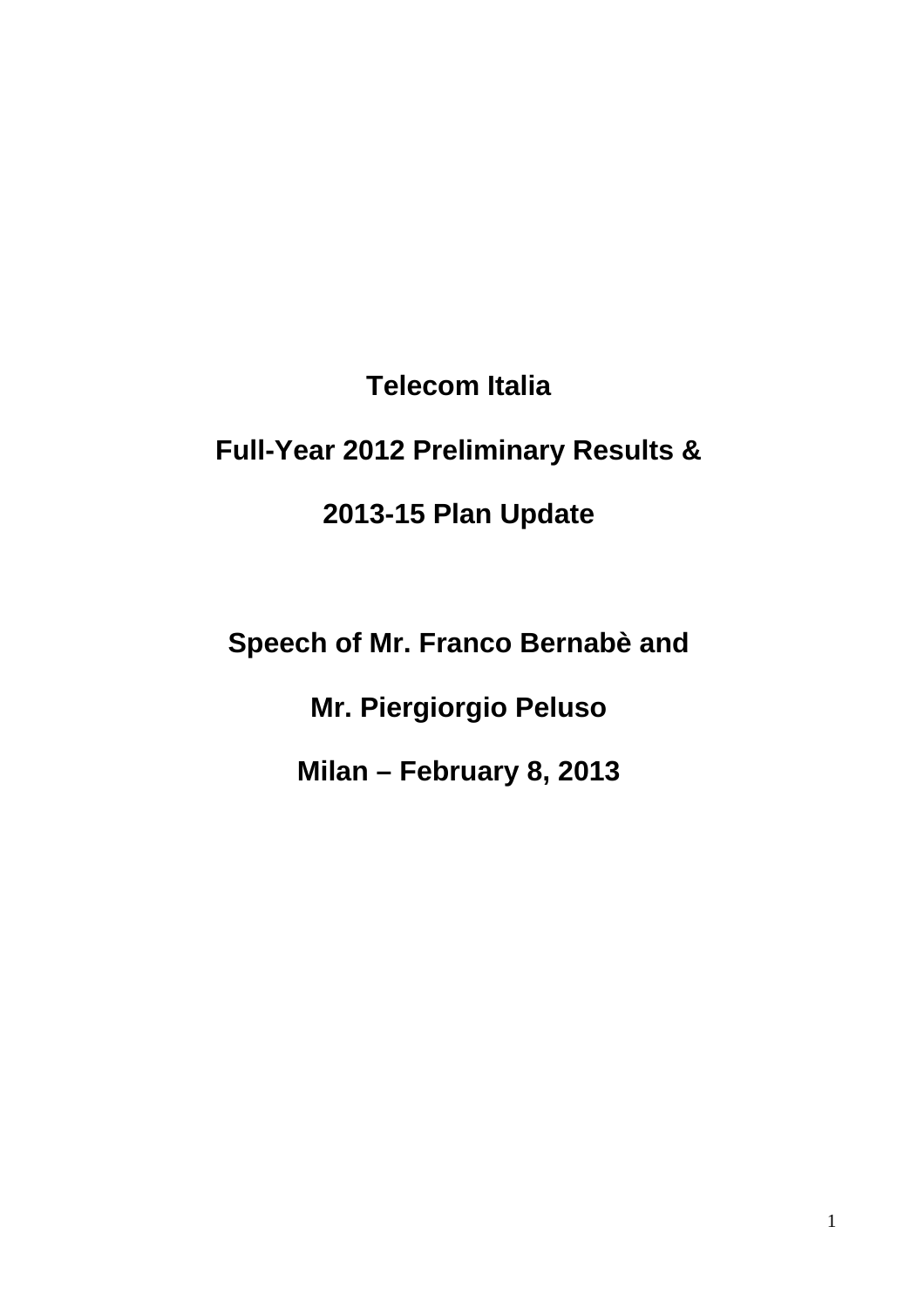**Tim Brazil** 

# **FY2012 Recap & 2013-15 Plan Outline**

**Group CEO Franco Bernabè** 

**Milan – February 8, 2013**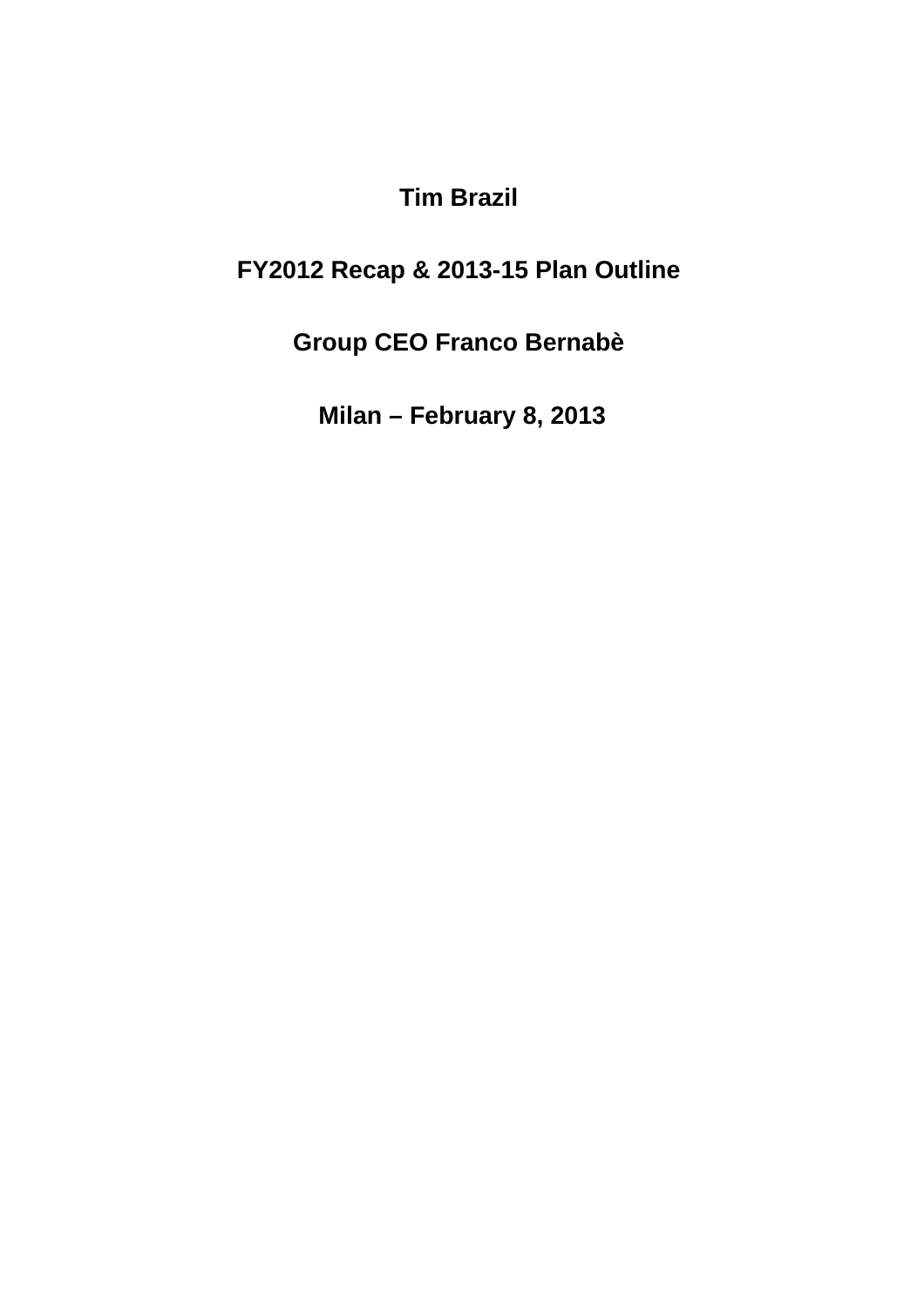#### *(from Franco Bertone)*

*(AB) Mr. Bernabè will now briefly update you on our Brazilian operations, and conclude his presentation with the new Group Targets.*

Thanks Alex.

Before discussing the 2013-2015 plan, I would like to highlight the main achievements in 2012 results.

# **Slide 3 – 2012: Business Resilience Against a Strong Headwind**

While going against considerable headwinds in 2012, TIM Brasil has shown outstanding resilience, teamwork skills, reaction power, and a great commercial strength. The Company has fortified itself and is now more committed to quality improvement for its 70 million customers.

From the operational view point, we managed to deliver solid progress. The customer base grew above market average, and we achieved a new record Minutes-of-Use figure, while recording a significant increase in data users.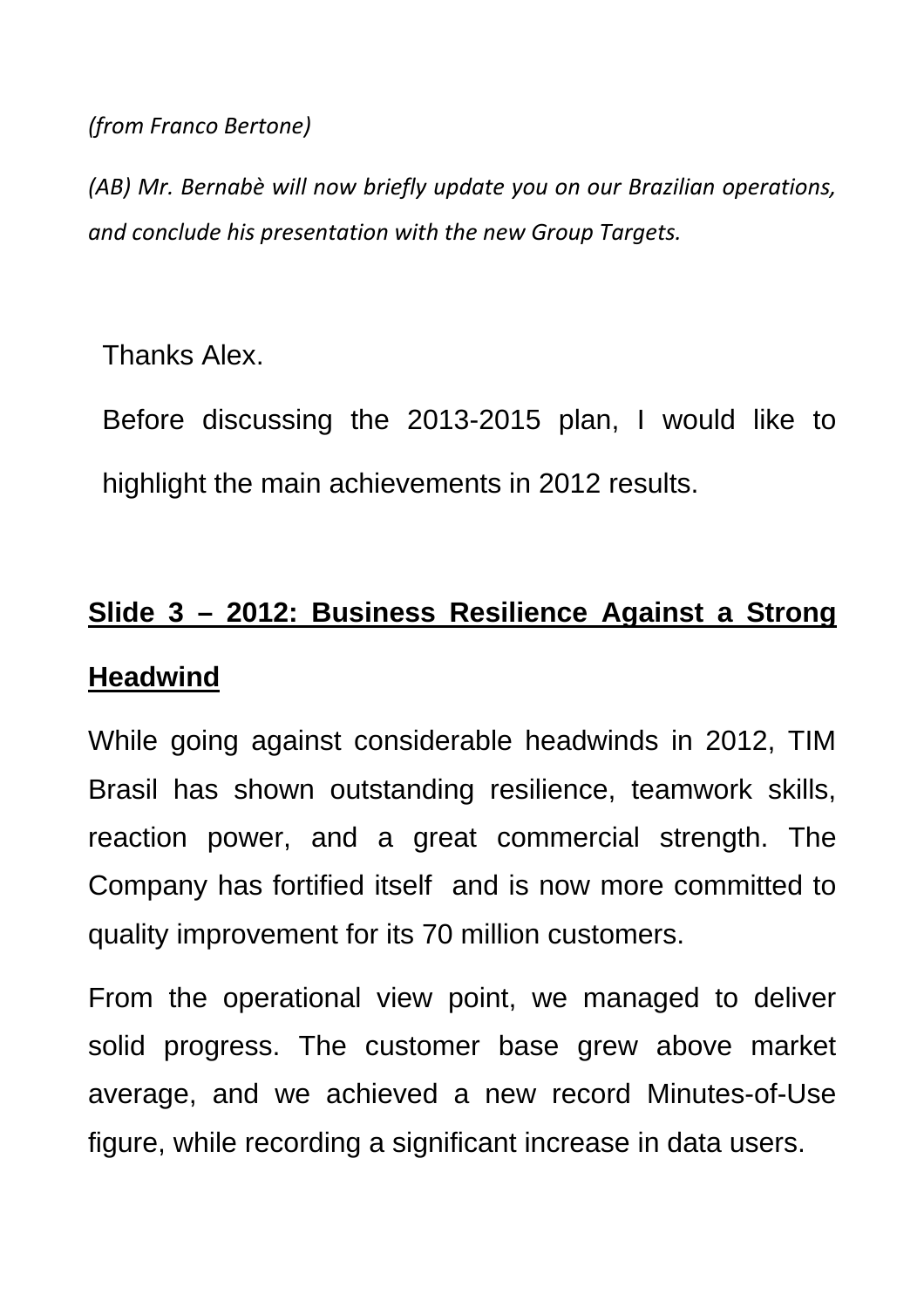We maintained our leadership in customer base growth for the 10th consecutive quarter, ranking #1 in the pre-paid segment and winning the second position for the post-paid.

We managed to keep our top-line growth rate in line with that of the last quarter, and to further accelerate EBITDA growth, yielding an EBITDA margin expansion in the last quarter of 2012. Finally, our net income showed constant improvement over the past quarters, delivering 1.5 billion of reais in 2012, a 17% growth year-over-year.

You have had a lot of details already on Wednesday's Tim Brazil call, and so let me move on now to Tim's Plan Outline.

# **Slide 5 – Leveraging on Pure Mobile Approach**

I believe Brazil still offers a very good opportunity for the pure mobile business, with fixed-to-mobile substitution still catalyzing and accelerating the process. According to a recent report from the Federal Statistic Institute, over 55% of households in Brazil only use mobile phones. If we add a 50% price premium of fixed versus mobile fees, it is quite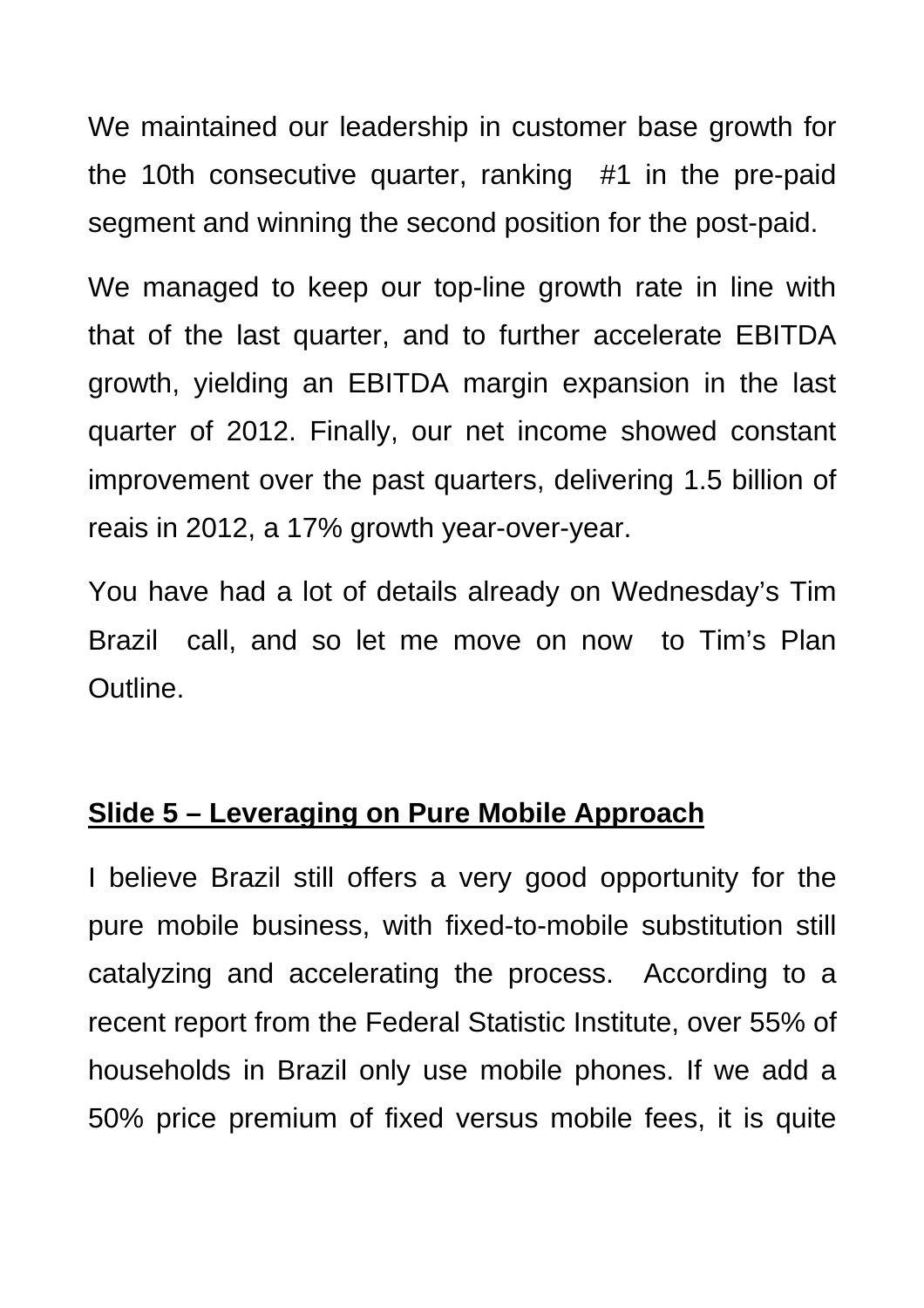intuitive that the fixed-to-mobile substitution trend will continue to accelerate.

Having a very limited presence in the fixed business and no legacy to defend, TIM enjoys a unique market position and we will continue to leverage on.

In Brazil, the strongest source of growth in the telecommunication business mainly comes from data. Once again, let me underline TIM's price discount position and its outstanding broadband speed. This gives us quite a competitive advantage. Out of the 68 million households in Brazil, roughly forty-percent have Internet services at home, and a large portion of them - approximately two thirds - has connectivity up to just to 2Mbps.

Web-phones and low-tier smartphones sales are skyrocketing in Brazil. Currently, 41% of our customers already have web enabled phones, and more than 21 million customers use data on a monthly basis. Mobile data services are more price efficient when compared to fixed broadband, with a much lower entry barrier, a feature that fits well with the emerging middle classes.

Let's move to the next slide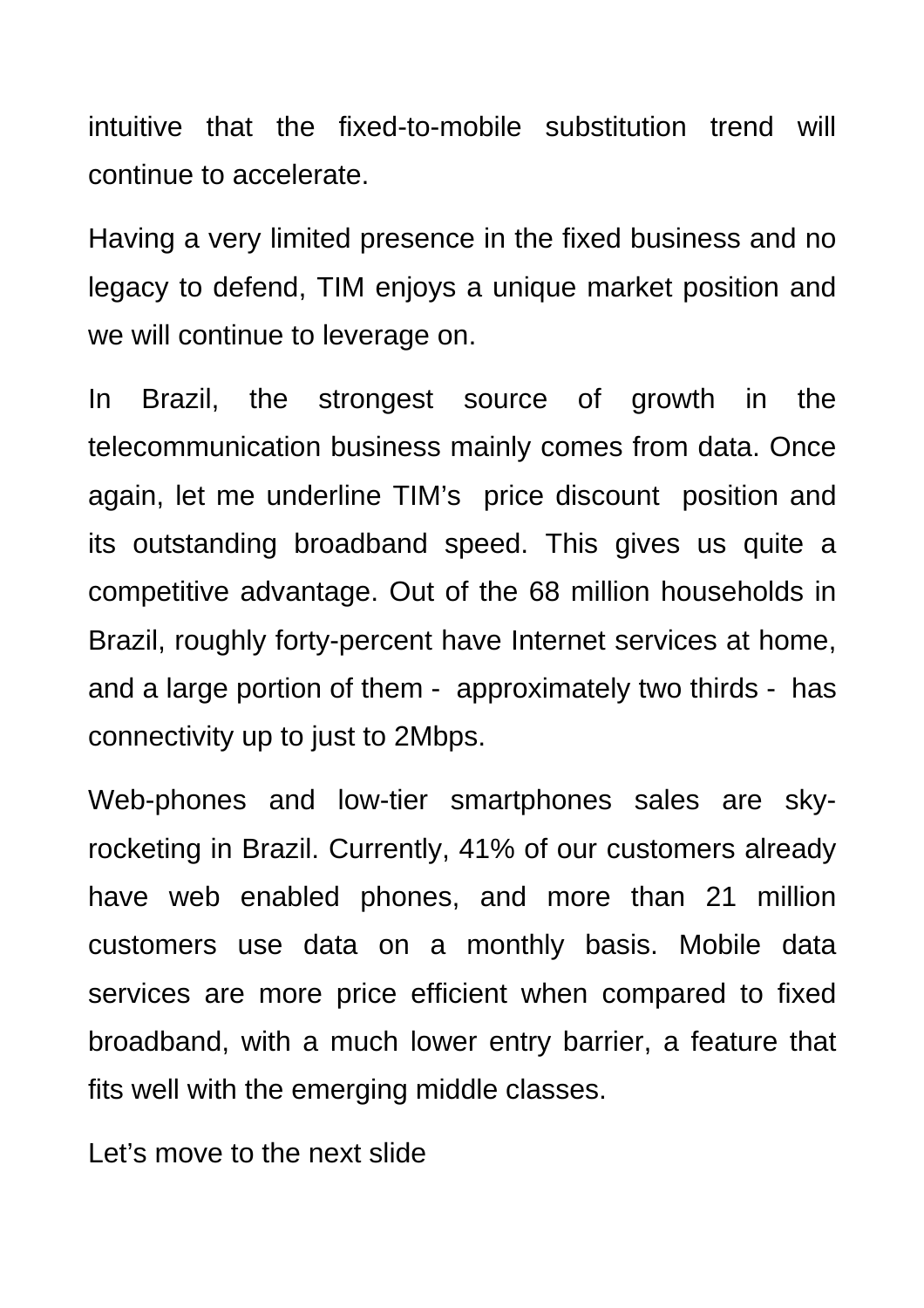# **Slide 6 – Business Drivers of growth**

 In this last slide we highlight how our vision for business growth in the coming years remains intact. The expected waves of growth will continue to be our main guideline, keeping the community size as our main value and, of course, leveraging further on fixed-to-mobile substitution of voice services, which should lead Minutes of Use to grow more than 200 minutes per user by 2015 – versus an average of 136 in 2012.

Data services are expected to maintain double-digit growth as web enabled phones and data users keep increasing at a remarkable rate. In Brazil, data is going mobile, and mobile broadband is now 3x larger than fixed broadband. In summary, both Infinity and Liberty platforms for voice and data will support top line high- single digit growth for the next three years.

Wrapping-up on Brazil, TIM fiber is expected to deliver positive results this year. After the start-up phase and the prioritization towards mobile infrastructure, we are now ready to accelerate that business further and gain relevant value from fixed broadband.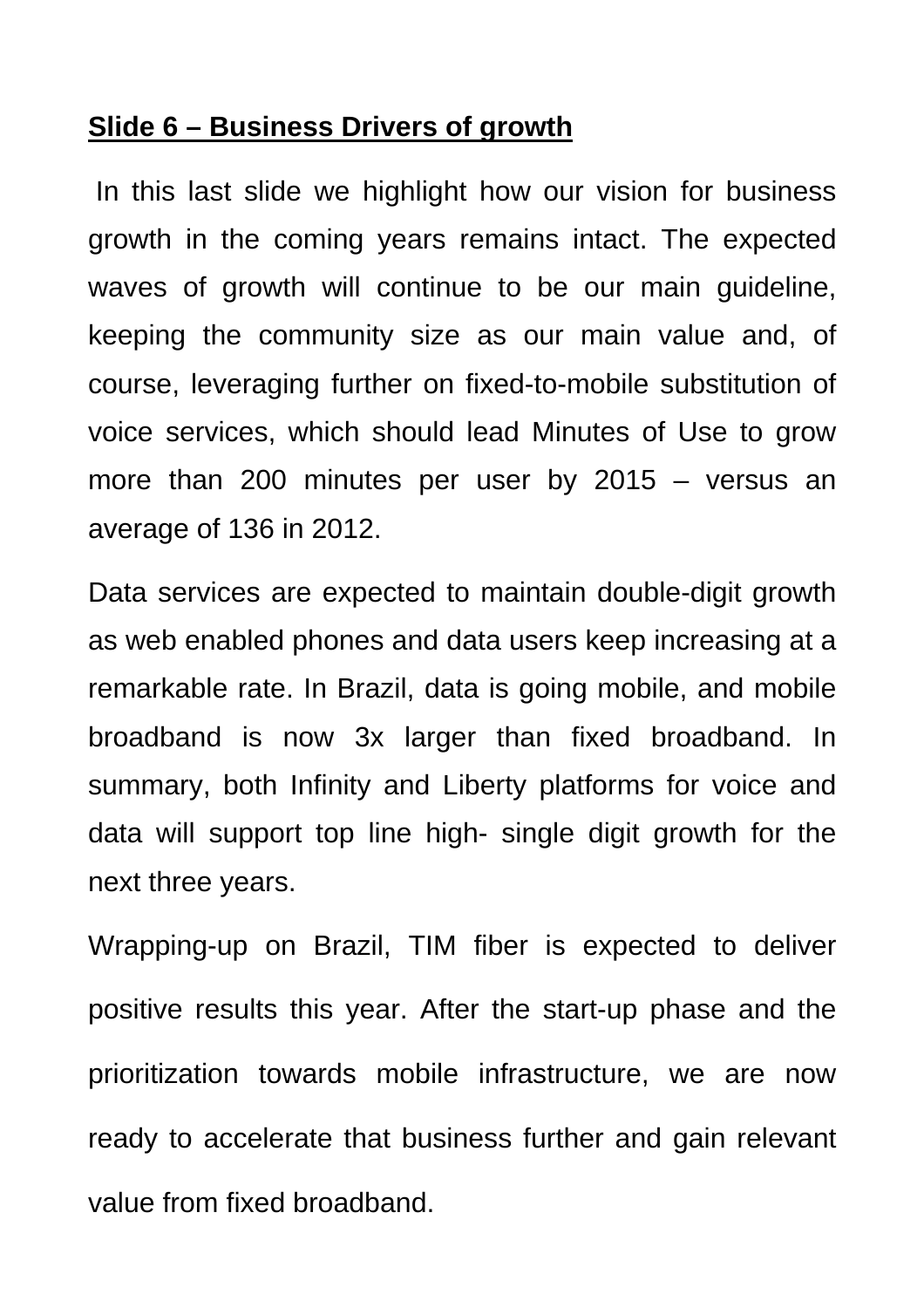# **Slide 7 – TIM Fiber: 2013-15 Plan**

Let me now say a few words on the new broadband business launched in 2012. TIM Fiber managed to launch a fully operational fixed broadband in just a few months.

In this period, TIM, by investing as little as an amount equivalent to 30 million Euro, managed to pass more than 500 thousand households. Due to an innovative network architecture, Tim Fiber offers Ultra broadband Internet with speeds of up to 50Mbps with an investment per subscriber equivalent to about 300 Euro per connected home.

On the back of this, we reached our first milestone of 10 thousand subscribers in only 4 months from the commercial launch.

Moving forward, TIM will keep investing in residential broadband with a very selective approach. The idea is to optimize the investment by 'cherry picking' areas with high demand and limited investment required. We actually aim to develop a coverage of more than 2 million households, maintaining high occupancy of our infrastructure and low Capex per subscriber, therefore maximizing our return on assets and, at the same time, without taking away resources from our core business, the mobile.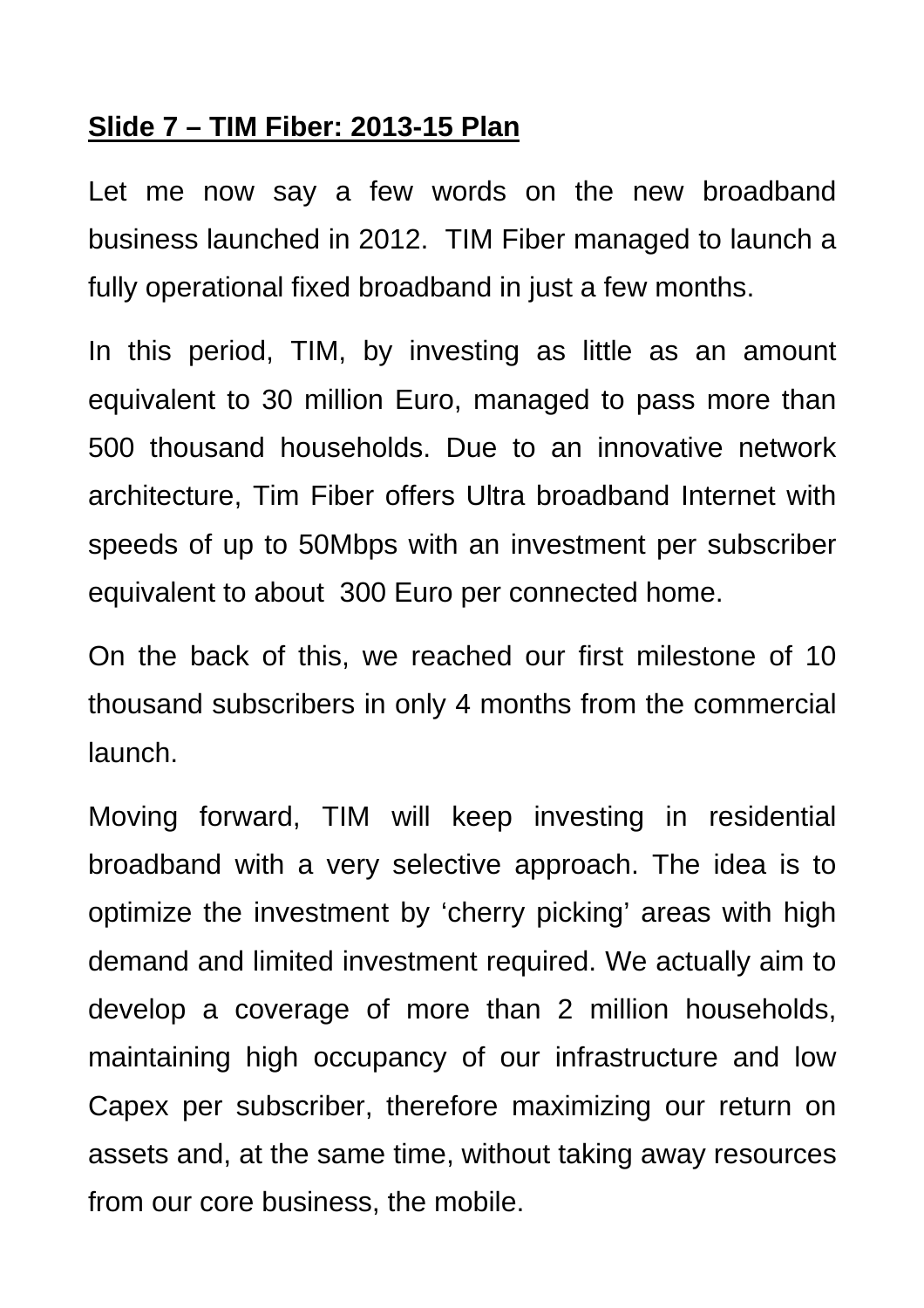Next slide, please

## **Slide 8 – Network and Quality approach**

It is worth noting that our focus is, and will continue to be, increasing our network capacity with a priority on quality improvement. With this in mind, we have increased our Capex guideline to 10.7 Billion Reais for 2013-2015, versus 9.5 Billion Reais in the previous plan. The increment is justified by additional efforts in terms of 2G and 3G network quality, enhancing 3G coverage, and deploying 4G networks.

As for the 2G and 3G networks, we are focusing more on quality than on expanding coverage. This way, we are confident to reach not only Anatel's quality KPIs, but also to exceed them.

Equally important, total Capex also includes the development of our network, that reached more than 53 thousand km of fiber network by 2014, delivering our FTTS project to the top 44 Brazilian cities and connecting more than 33 thousand sites with fiber.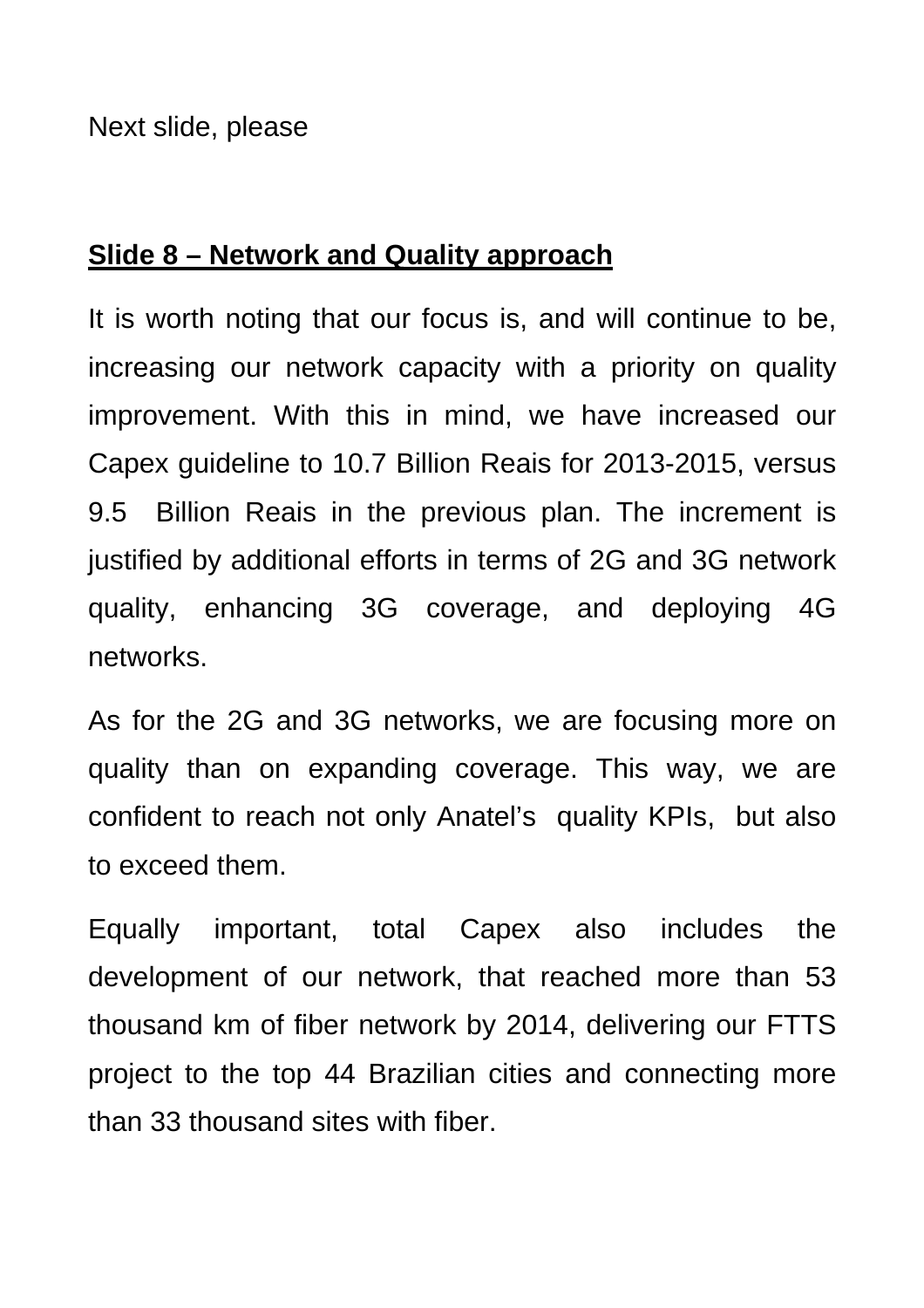# **Slide 9 – 2013-15 TIM Brazil Guidance**

Before moving to our Group Targets, on this slide you can find Tim Brazil's Main Targets for the new Plan.

Expressed in local currency, Revenues and Organic EBITDA are expected to grow at a High-Single Digit Compound Annual Rate for the overall Plan. We have mentioned CAPEX already.

Now let me wrap-up with Group Guidance.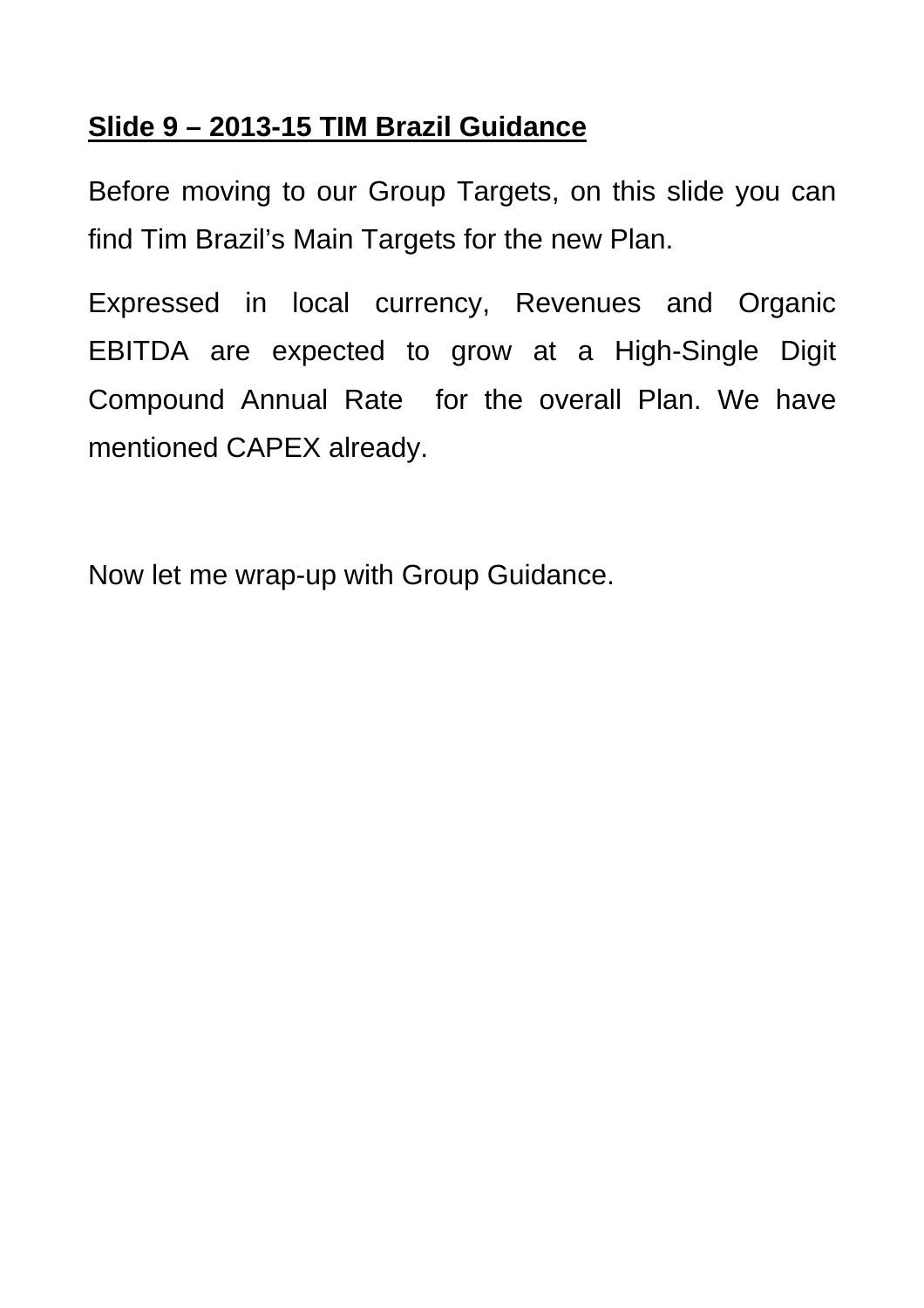## SECTION I:

## The Close of 2012

\*\*\*

Good morning Ladies and Gentlemen, and thank you for attending Telecom Italia Conference Call, in which we will summarize Preliminary Full-Year 2012 Results and give you an Outline of the new 2013 – 2015 Plan for our Group.

Marco Patuano, Piergiorgio Peluso and Franco Bertone are here with me, and together we will take you through our Group main achievements and future objectives in our three core markets.

2012 has been a year of challenges and change, while the following factors played out:

• In Italy, a deeper and still on-going recession;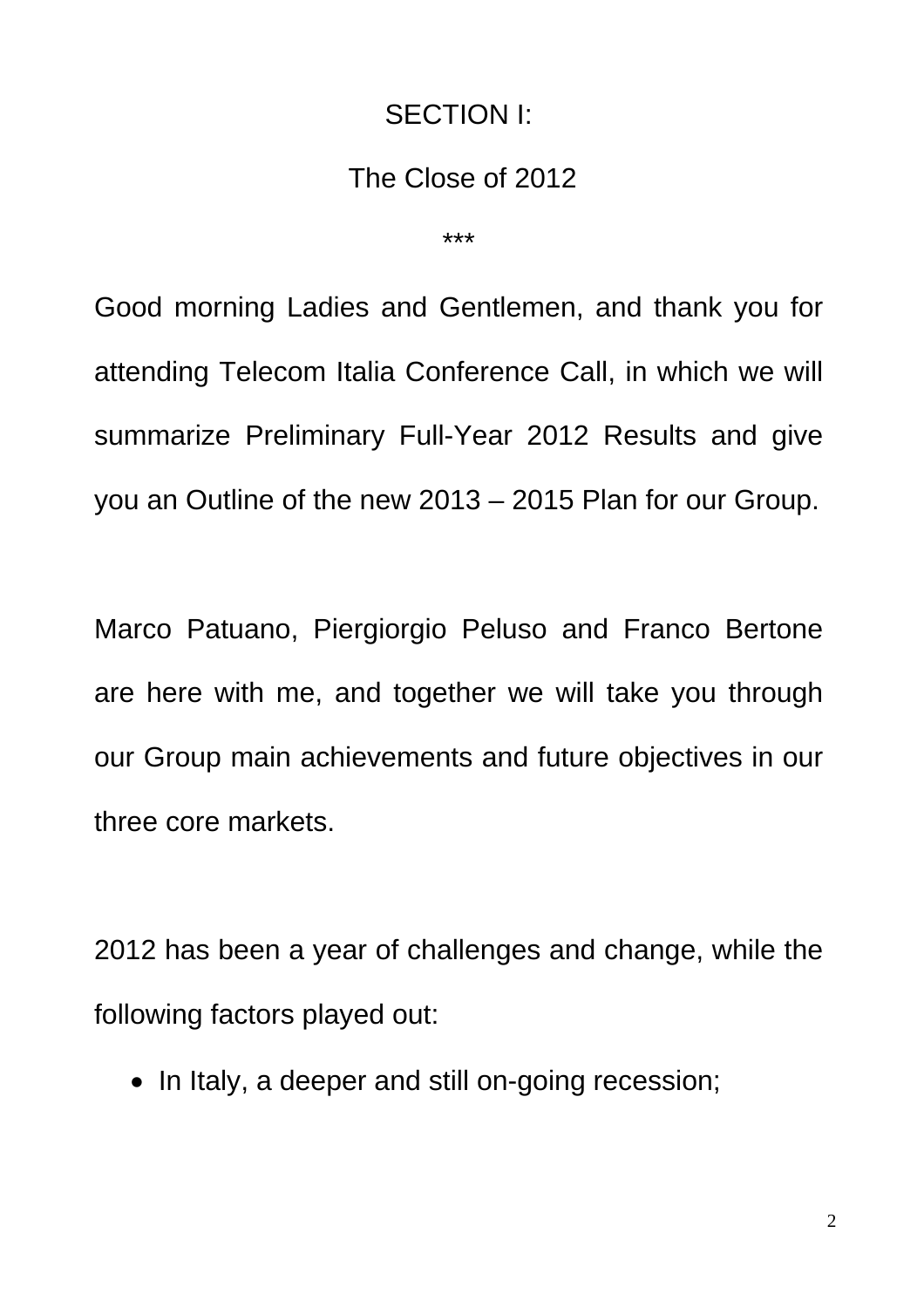- In Europe, positive new Regulatory developments at the Commission level;
- In Brazil we had to deal with a number of important challenges.

We kept our path steady, delivering very sound results, in line with our Targets.

Despite the huge improvements in the financial profile of our Country, domestic macroeconomic trends progressively worsened last Year, with a 2.1 per cent drop in GDP, compensated partially by Brazil and Argentina which posted an annual GDP growth of around 2.5 and 1.8 per cent, respectively.

In this framework, our **Domestic Operations** have performed in line with our targets, even if we had to face a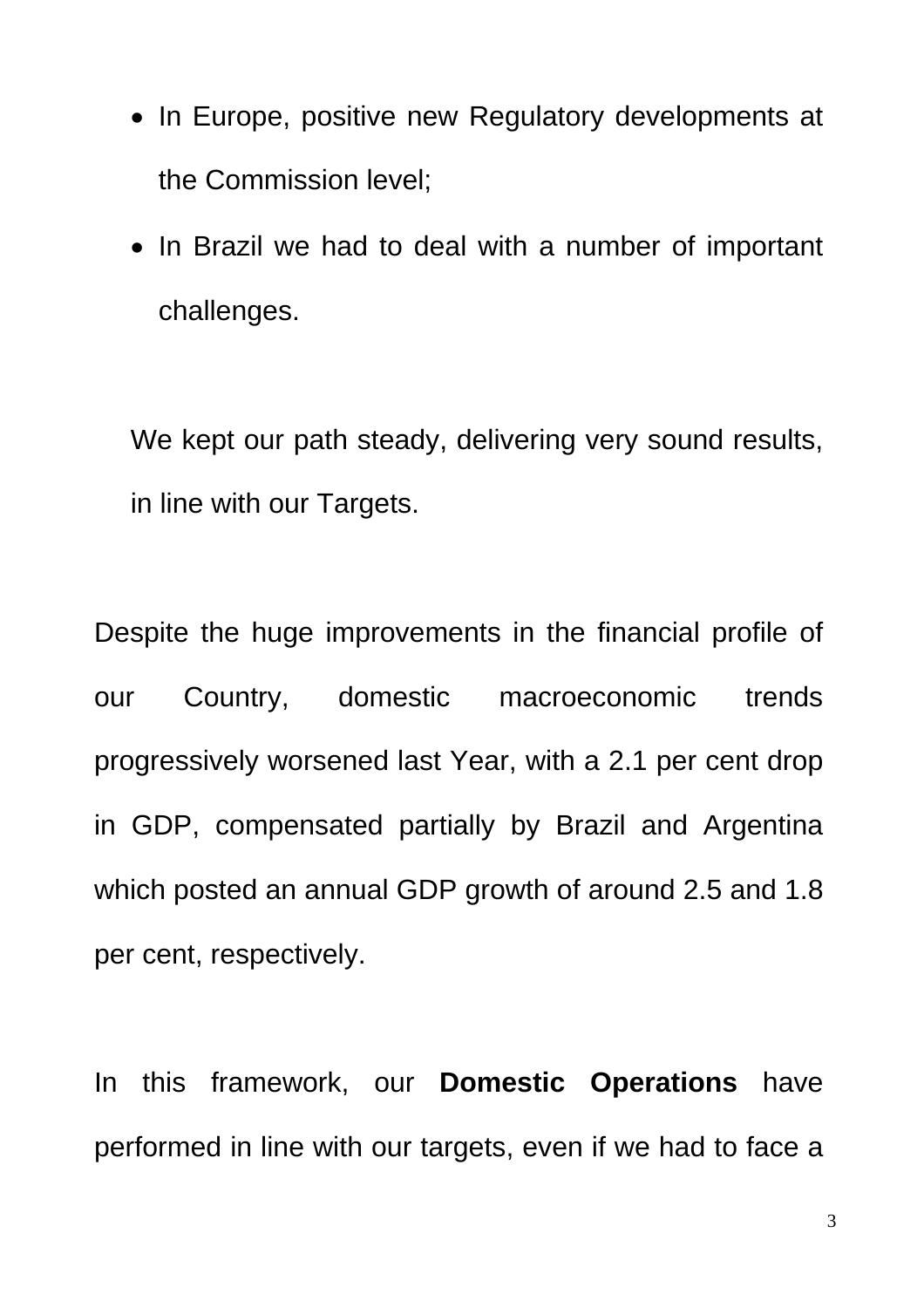sharp decline in overall internal demand and consumer confidence.

In this context, on the back of a proven willingness to pay from our customers for fast mobile and fixed internet services, we increased innovative capex. As Marco will further detail to you, we shall continue to invest in this direction in the future.

In Latin America, Tim Participaçoes continued delivering a sound performance as the strong second player of the  $4<sup>th</sup>$ largest Mobile Market in the world. From being a Voice challenger we have increasingly become Mobile internet providers, given the superior data speed proposition of our 3G Network. Also in Brazil, as some of you have heard during their recent Call, 2012 Results were in line with Targets, with further resources also in this case devoted to Network Capex. This has been a particularly important

4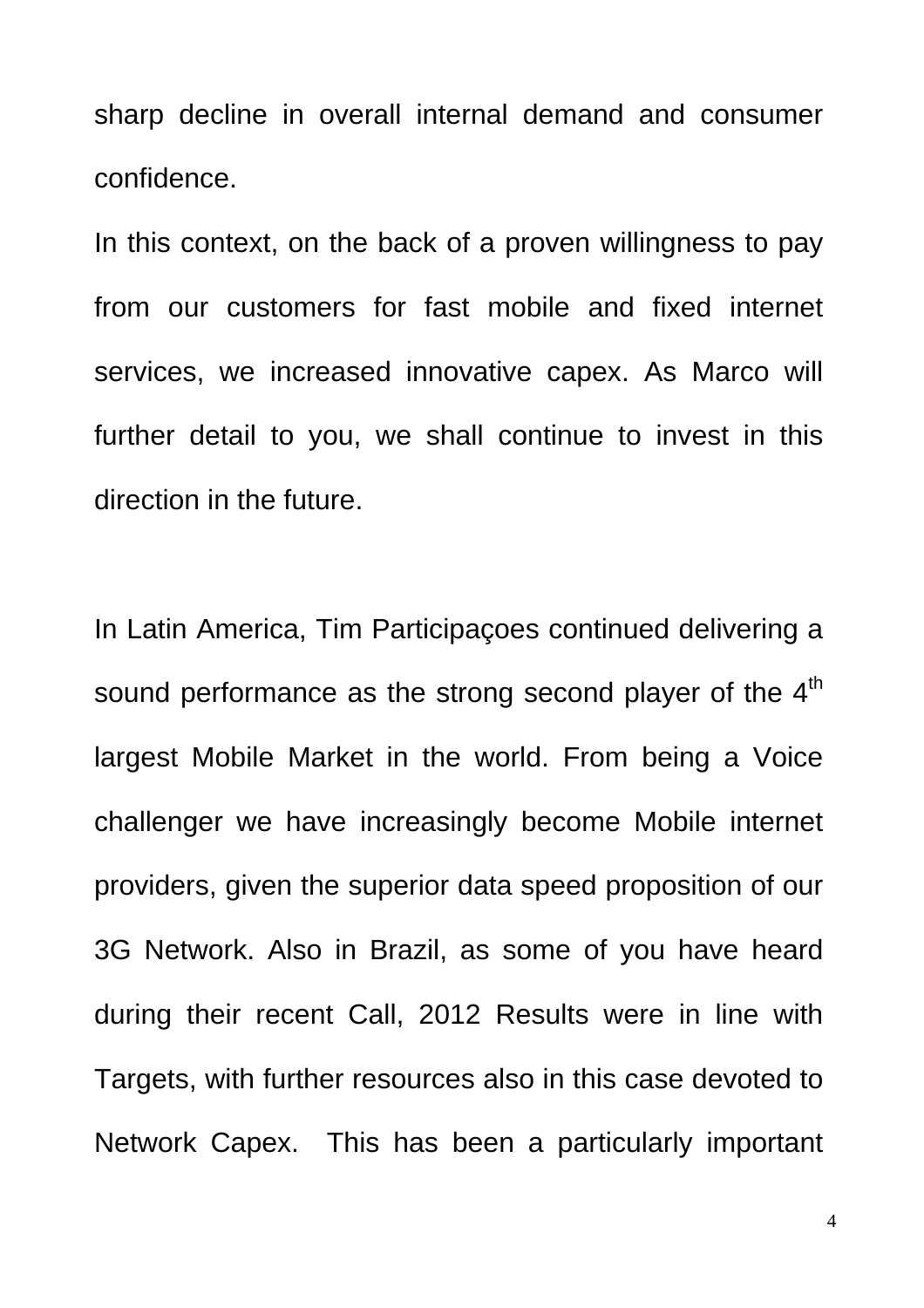achievement, as TIM Participaçoes has proactively and successfully dealt with a very intense regulatory scrutiny, delivering on Anatel's action plan. After securing, through a complex transition phase, these important results, Andrea Mangoni has left his position as CEO of the Company, and has been replaced by Rodrigo Abreu. I wish to thank Andrea for his important contribution to the Group and give my welcome to Rodrigo, who has an important background as CEO of Cisco do Brasil.

In **Argentina**, despite the slowing economy, strong momentum in mobile and fixed broadband enabled us to reach our guidance for 2012 and to successfully deal with a temporary scarcity of spectrum, as Franco will detail in a short while.

Let's now review together slide number 3, which summarizes our key accomplishments for 2012.

5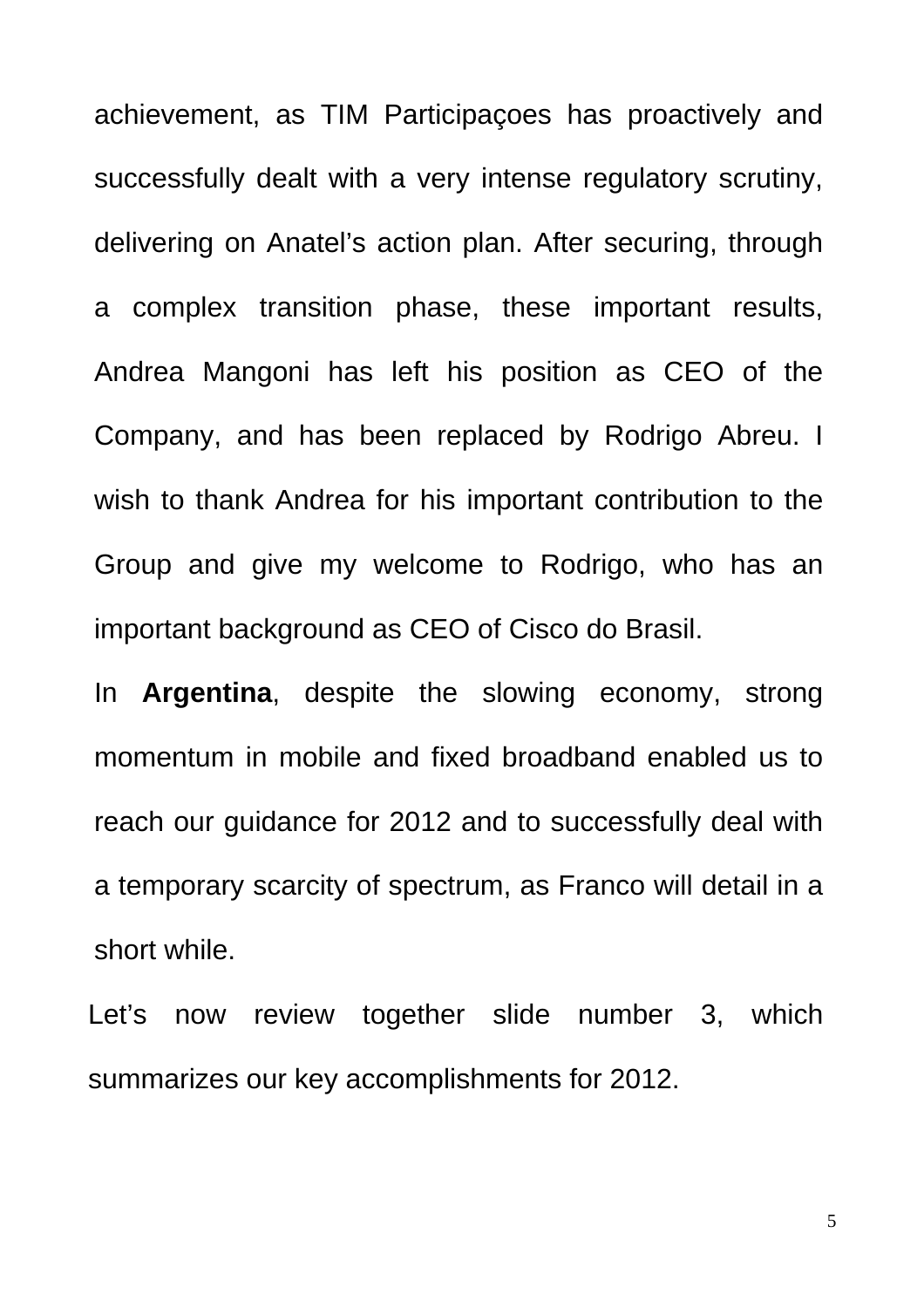# **Slide 3 - TI Group Full Year 2012 in Line with Group Targets**

**Group Revenues** grew to 29.5 Euro Billion, up 0.5 per cent Year-on-Year in Organic terms, meanwhile **Group Organic EBITDA** was down 2 per cent Year-on-Year at 11.9 Euro Billion.

These results were supported by our **Domestic Operations,** in combination with a sound growth in **Latin America** both in Revenues and EBITDA**.** Our Group EBITDA margin has remained stable at above 40 per cent.

Our Operating Free Cash Flow, in terms of EBITDA less Capex, stood at 6.8 Euro Billion, confirming our leading performance in Cash Generation compared to our peers.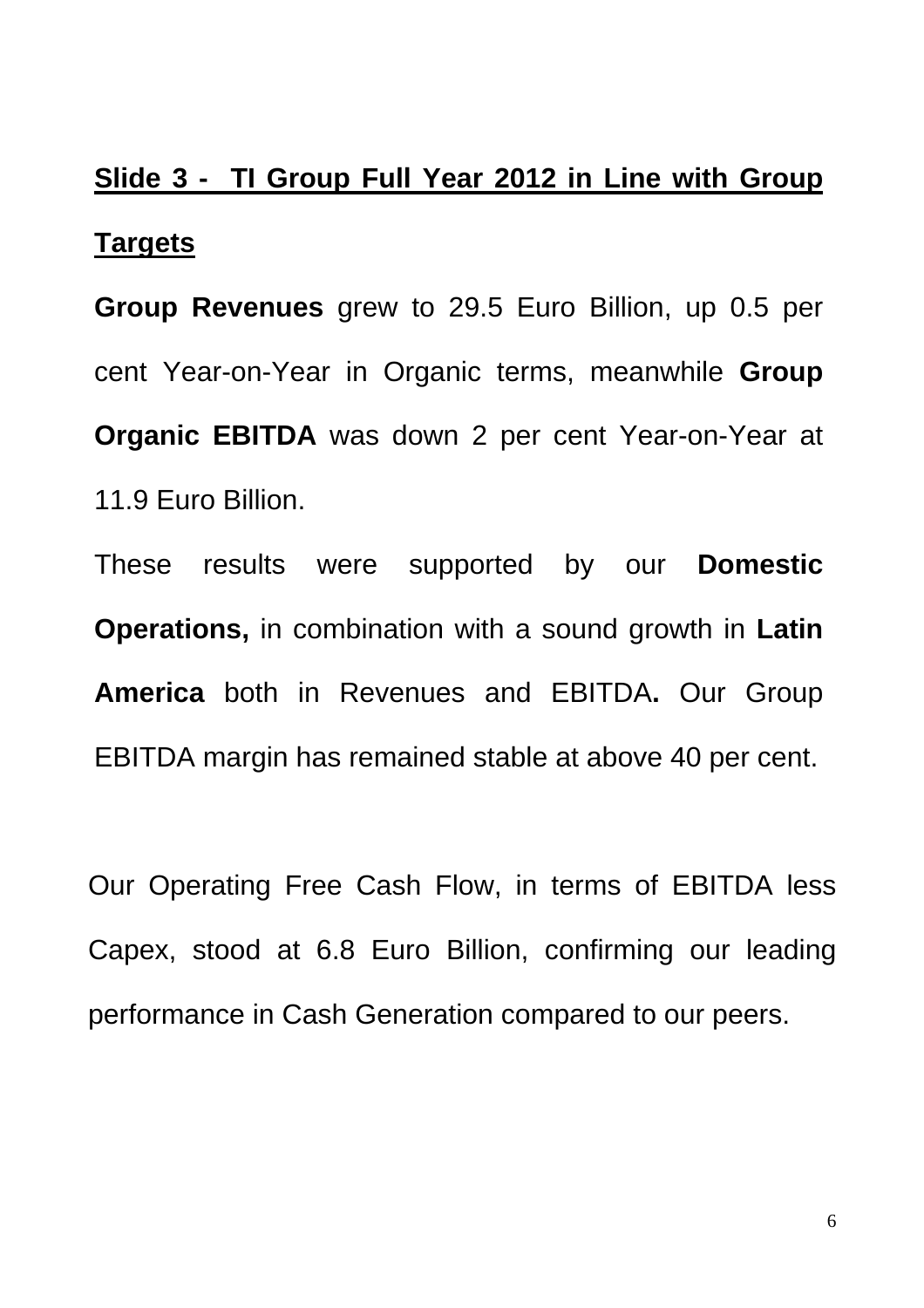Moving to Debt Reduction, at the end of 2012, our Net Financial Position was 28.27 Euro Billion, which represents a very substantial reduction of 2.1 Euro Billion from last year's closing figure. As you can see highlighted in the Capex box, our Year-End Net Debt was impacted by having made, both in Latin America and in Italy, more investments, particularly in the Network, which represent a key priority for all our Countries.

# **Slide 4 - TI Group 2012 Revenues and EBITDA by Quarters**

On Slide 4, we detail our Revenue and EBITDA performance quarter by quarter. The drop in revenues in our domestic operations was more than compensated by growth in Latam.

EBITDA decreased by 2 percentage points Year-on-Year but, in the last quarter, we increased our EBITDA margin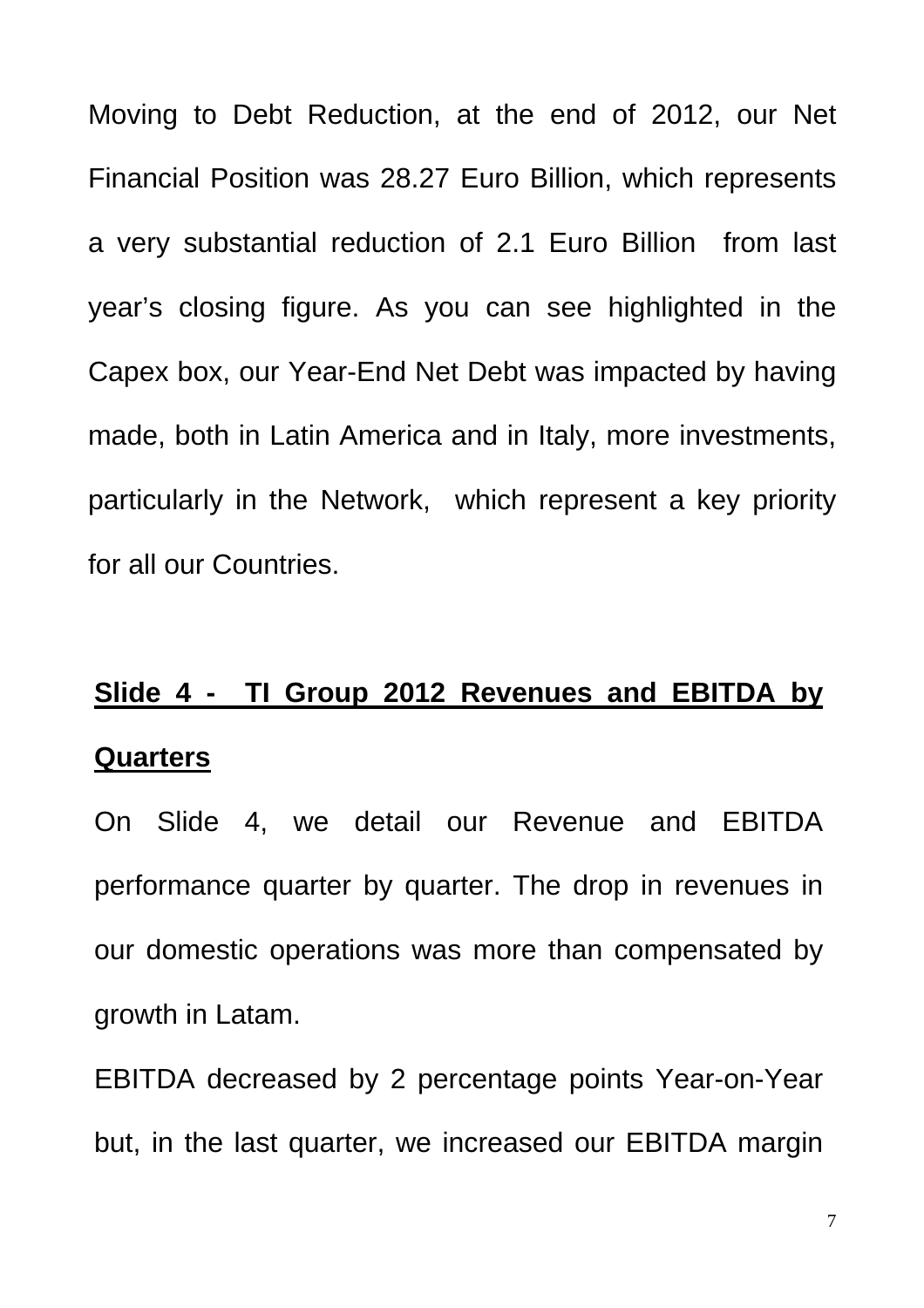by 0.3 basis points, keeping our Group Profitability above 40 percent throughout 2012. These results confirm our cost control strategy across all our Business Units, with a positive EBITDA margin trend in the last period of the year.

Let's go to slide 5

# **Slide 5 - Combining High Profitability with Growth**

Let me now briefly comment on the Key Group Results by Business Unit.

The weight of our Latin American Operations accounts for 38 per cent of Group Top line on a Full-Year basis and 27 per cent of Consolidated EBITDA.

**Total Domestic Revenues** dropped by 5.8 per cent Yearon-Year, and **Organic EBITDA** decreased by 4.9 per cent,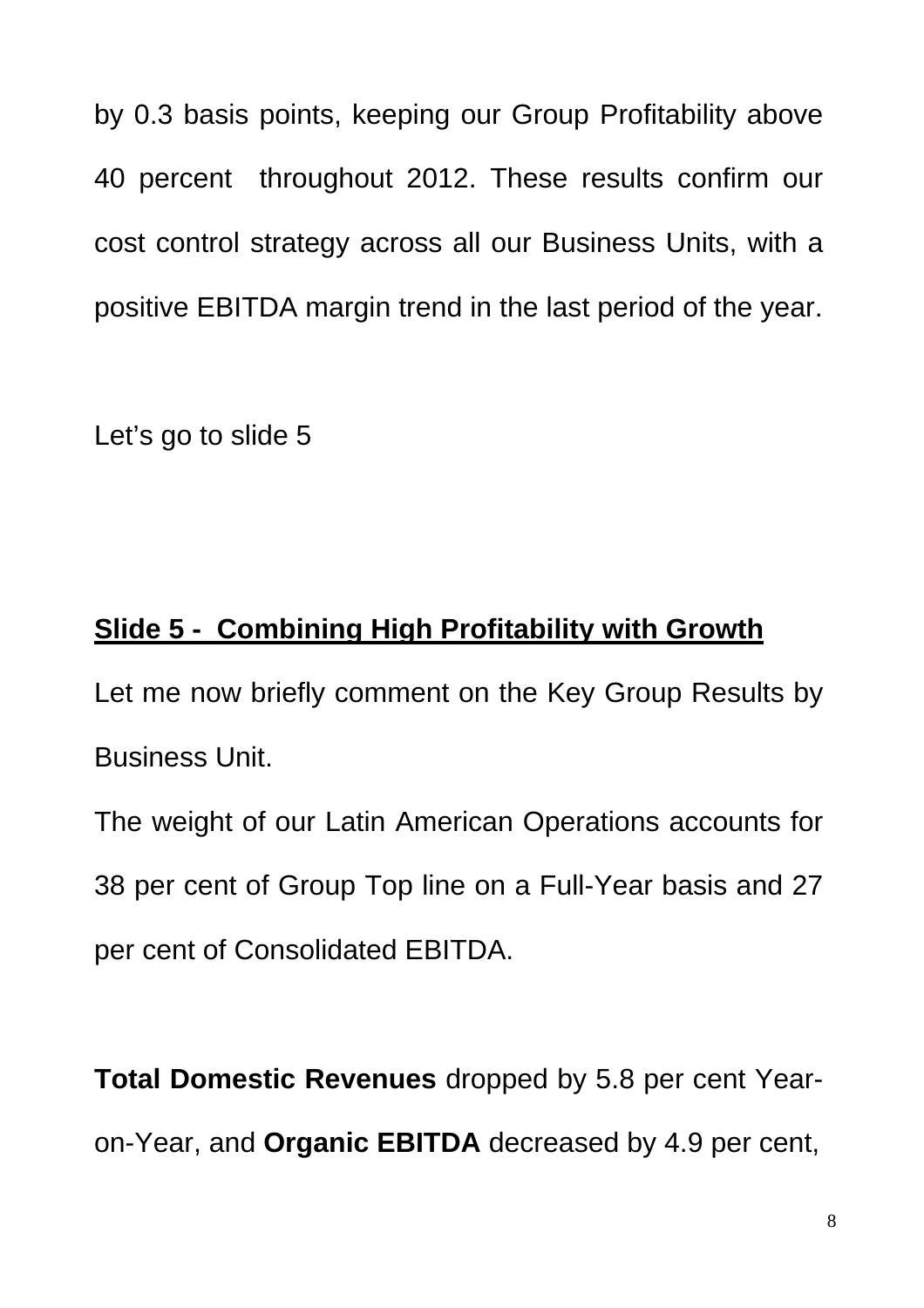Brazil and Argentina, in spite of the economic downturn which impacted our numbers, still remain growth markets. Through our consistent flow of investments into these areas, we further strengthened our foothold and laid the foundation for our future growth.

Please now move to slide 6.

## **Slide 6 - Net financial Debt Evolution**

Given the very severe economic scenario, our deleveraging strategy proved, once again, to be the right policy to preserve value as well as reduce financial pressure.

This year our debt reduction effort allowed us to reduce our Debt by 2.14 Euro Billion, landing at 28.3 Euro Billion.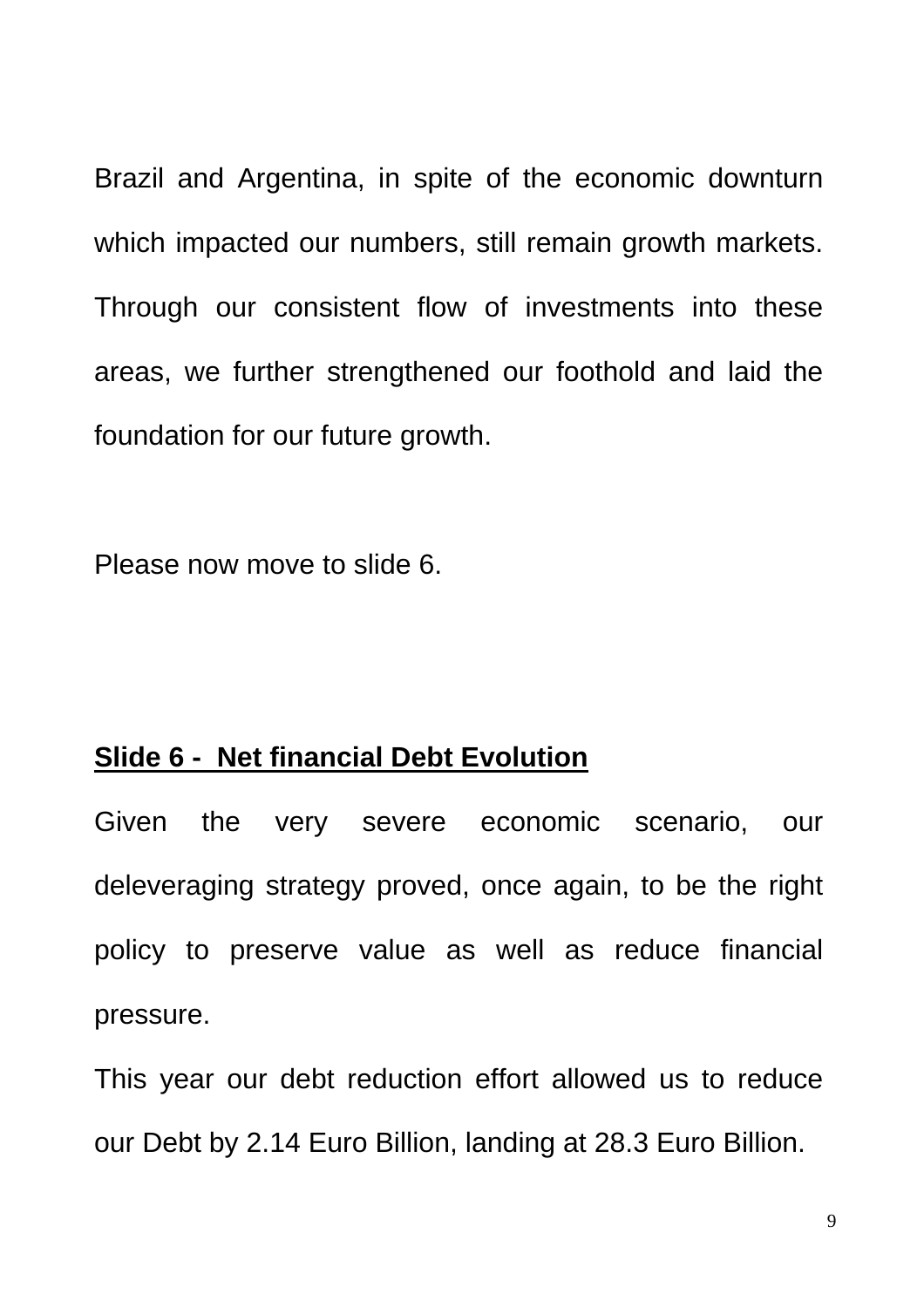This result was obtained while increasing capex Year-on-Year by 281 Euro Million. Our commitment to devote important and growing resources to next-generation network investments will strengthen us considerably in our new Plan Scenario, and will increasingly place us ahead of competition. It is becoming even more a game of financial capacity and technological leadership, introducing a relevant crowding-out effect that will not be recoverable by many of the European players. My view is that not all the operators will survive this challenging evolution phase, which TI has all the right features to face and emerge from as a winner.

## SECTION II:

## The Plan

# **Slide 8 - Key Economic and Industry Trends - Italy**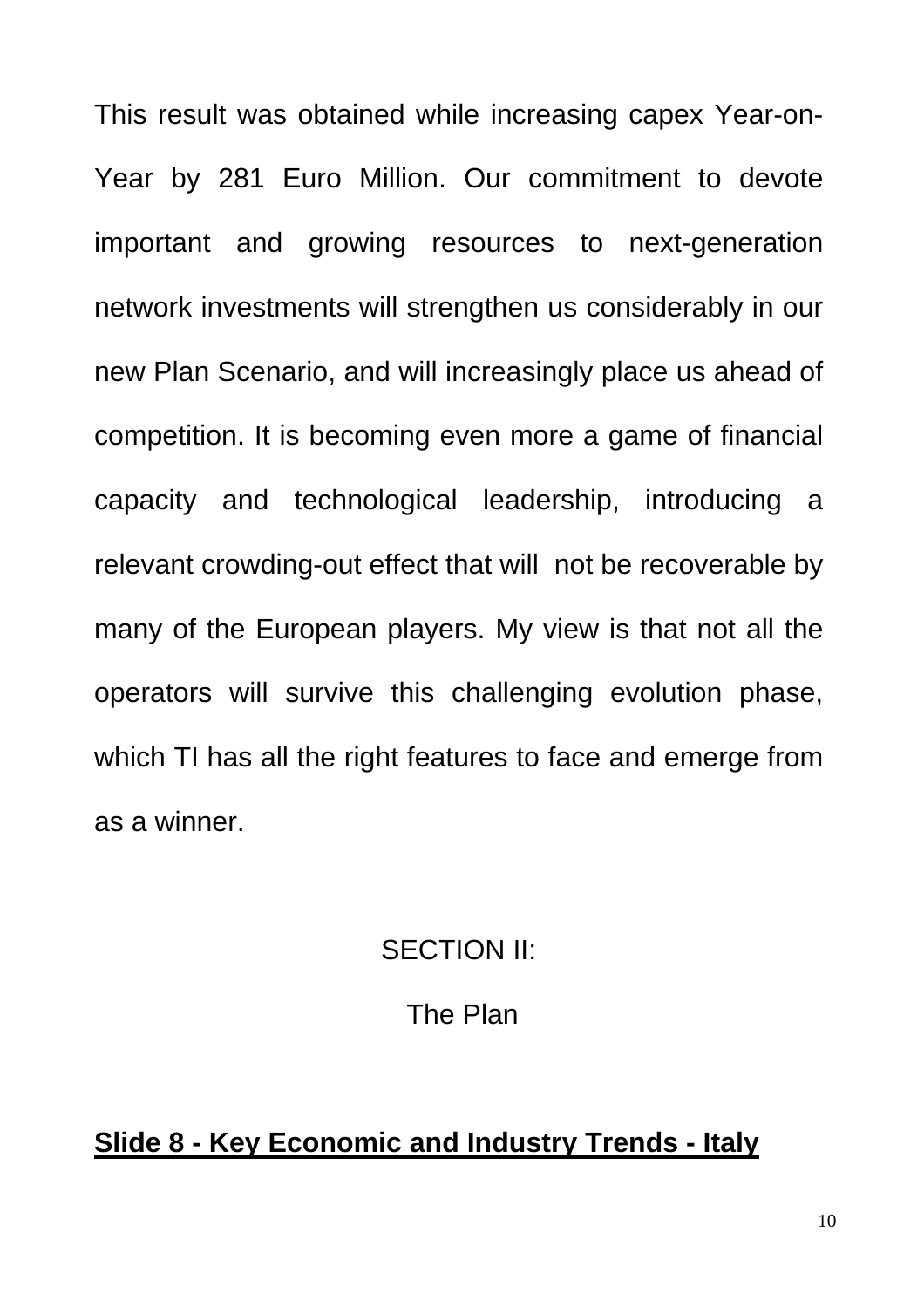Let us now move to the Plan Scenario. In 2012, Italy's macroeconomic results were poor. More of this is expected throughout 2013, except for a slight upswing in the 4th quarter of the year.

Based on the trend reported in the slide, consumer spending is not expected to turn positive this year.

Especially in relation to other sectors, the telecom industry is expected to perform in a rather resilient way, but it will be nevertheless impacted – as seen in the lower right part of the slide – by further erosion in Traditional Business, and it will need to resort to innovation at the fullest degree in order to at least partially compensate these adverse effects.

Let's move to slide 9

## **Slide 9 – Key Economic and Industry Trends - LatAm**

11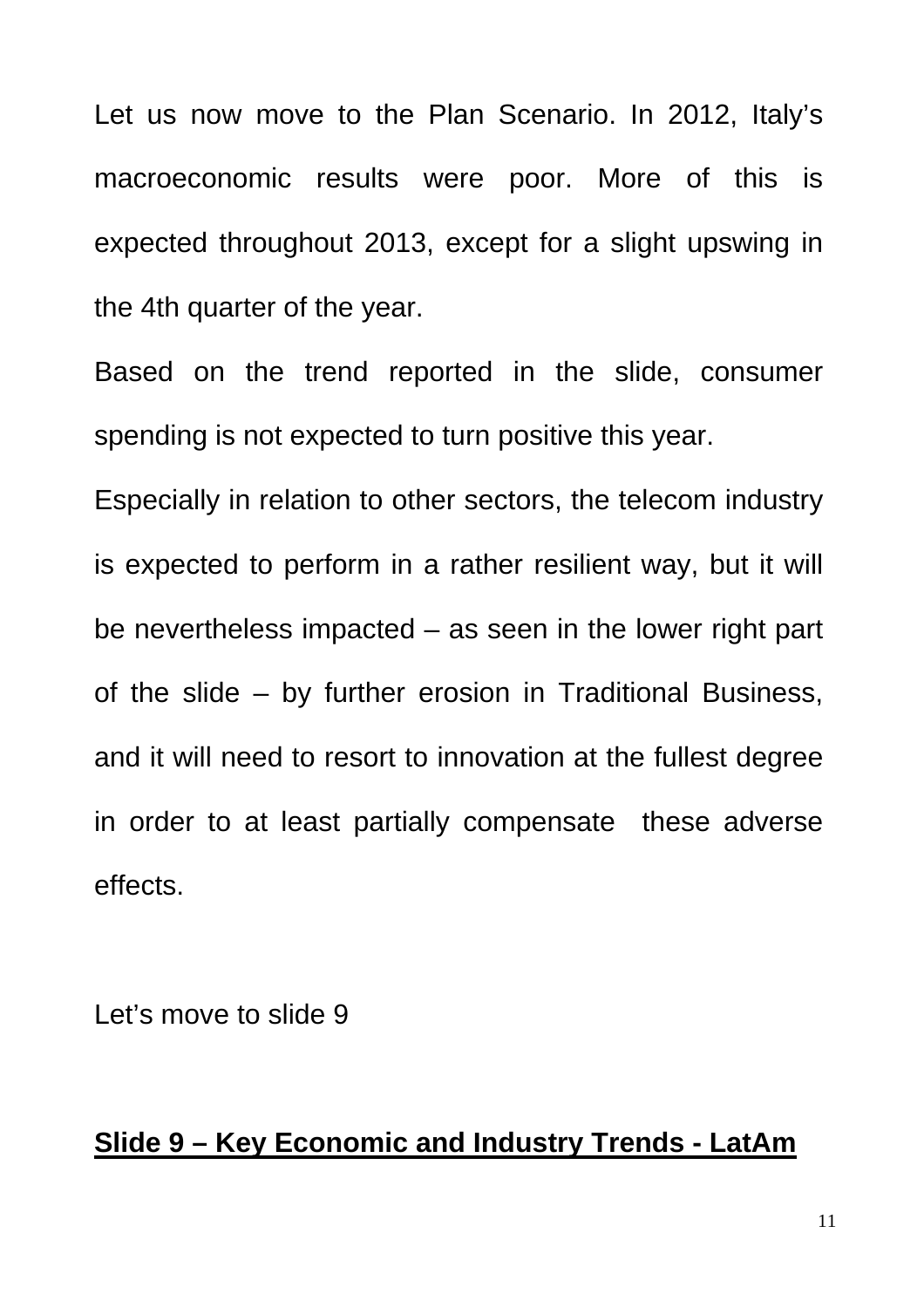Moving now to our two other Countries, both the economies of Brazil and Argentina are showing moderately upwards trends, and both areas are again expected to grow, although dynamics are different:

- Brazil has the highest potential of growth for BroadBand penetration, while
- Argentina shows a higher Fixed- Plus- Mobile Internet penetration. Indeed, in the next three years, the share of data in Brazil is expected to increase by 11 percent, within an evolving market.

The 5 percentage points increase in Argentina is mainly due to a higher Internet penetration, above the Latin America average.

Let's move to slide number 10.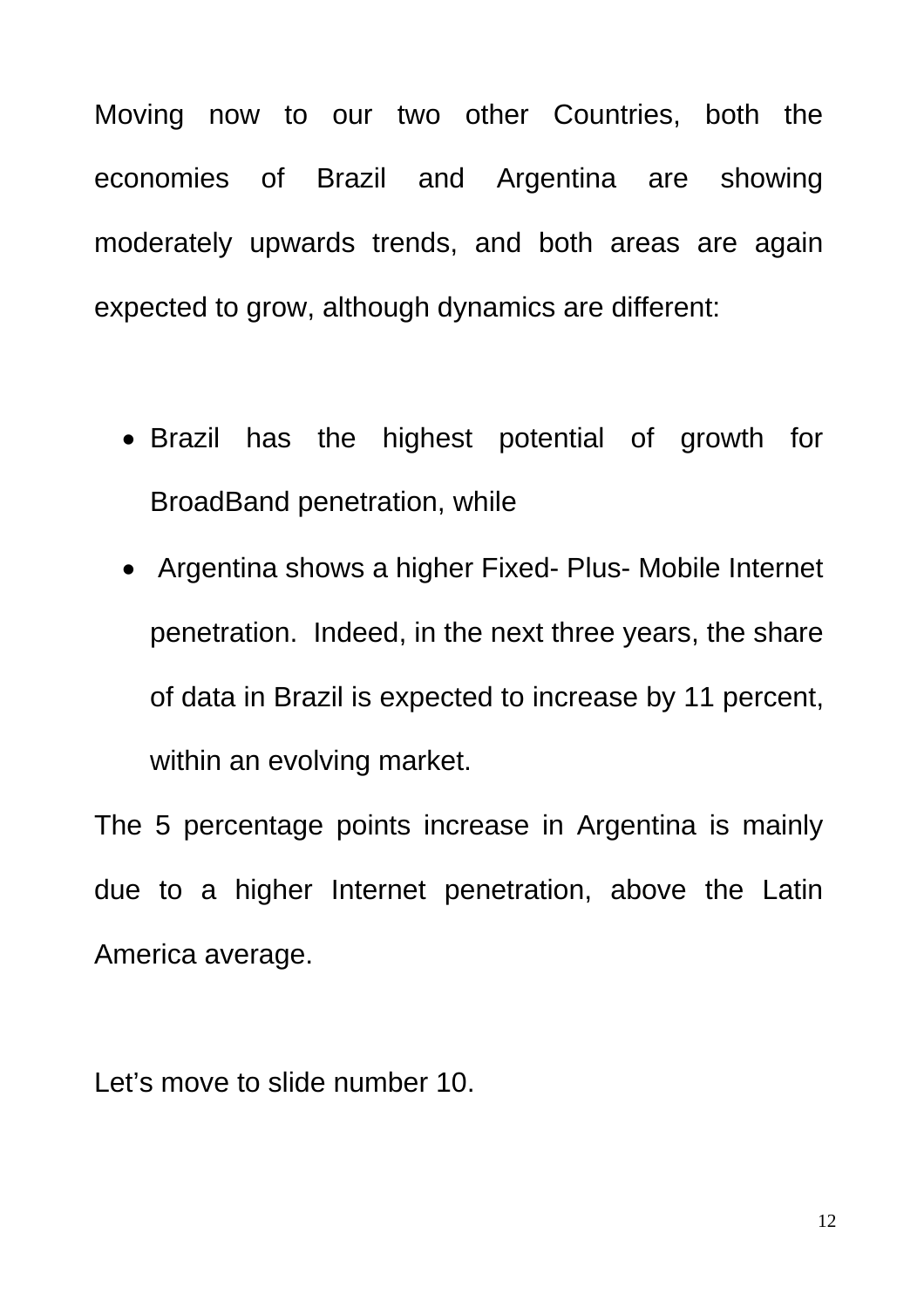# **Slide 10 2013–15 Pervasive Innovation in all Countries**

## **& Services**

This slide speaks for itself, but let me just pick a few highlights which I feel are particularly interesting and worth mentioning.

Since technology is paramount in our industry, we need to be focused on and further develop our networks. In Italy, we must leverage on our unique infrastructure to optimize our convergent approach. We also need to protect our retail market share, preserve customer base quality, increase cross-selling and convergence, expand our loyalty programs, defend best-in-class churn rate, while simplifying tariffs as well as our commercial approach.

In Brazil, we are expanding our customer base via Fixedto-Mobile substitution and will lead the Internet Wave.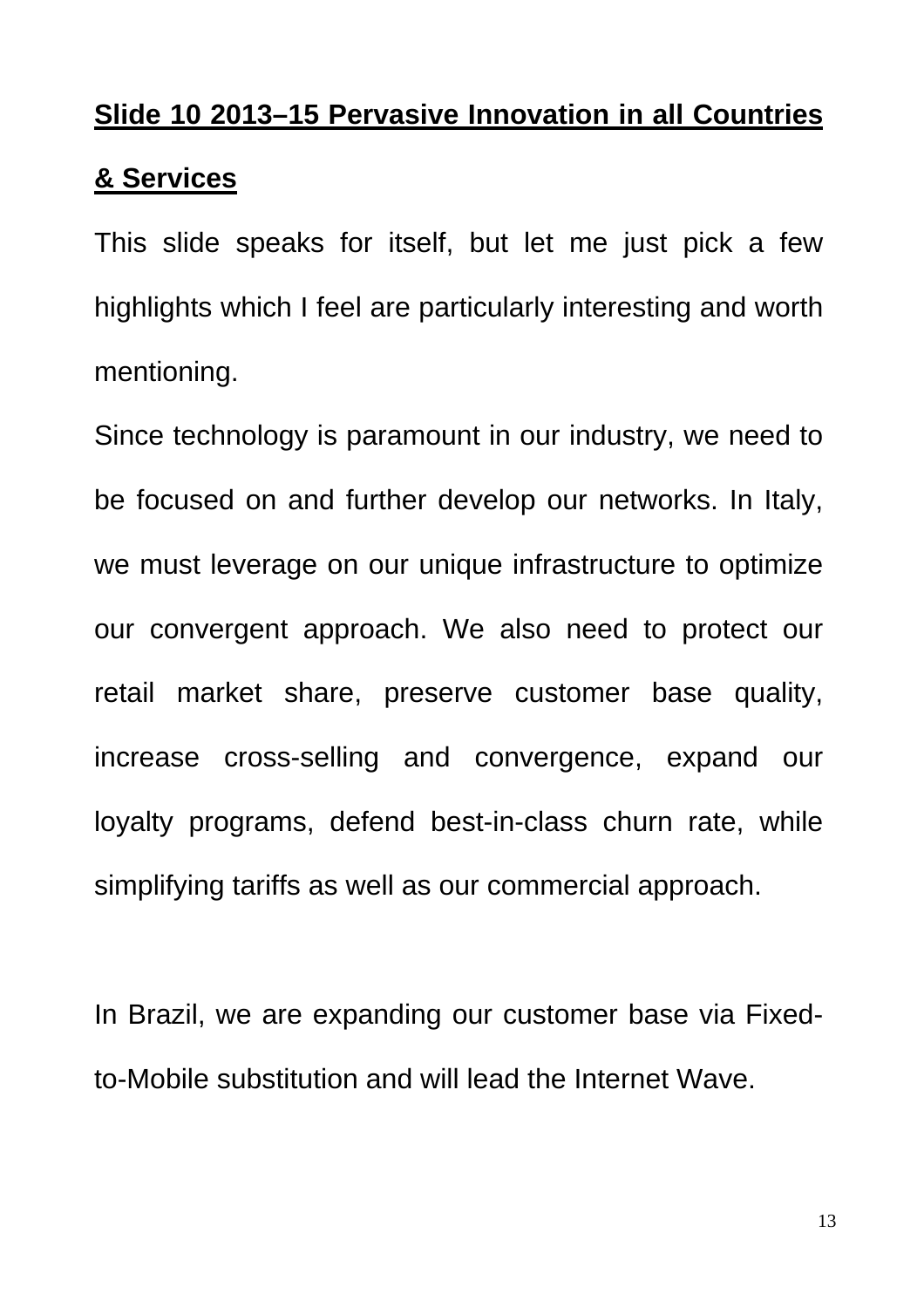While 4G rollout begins, focus is also on continued 2G and 3G Expansion. Intelig, Tim Fiber and Tim Celular Networks are being integrated into one single entity and Anatel's Network and Quality Plan are on-track.

Finally, in Argentina, we are working to optimize our leading position in the Mobile business, while we shall make our best efforts to make our Fixed business stronger. In recent years, Telecom Argentina has delivered significant growth and balance sheet improvement. Its financial position now offers the resources to expand its Network Capacity, allowing further upside in Fixed and Mobile Data.

The take of this slide is that we need to apply an innovative approach also on Traditional Business, where we need to resort to new ways to protect its value.

14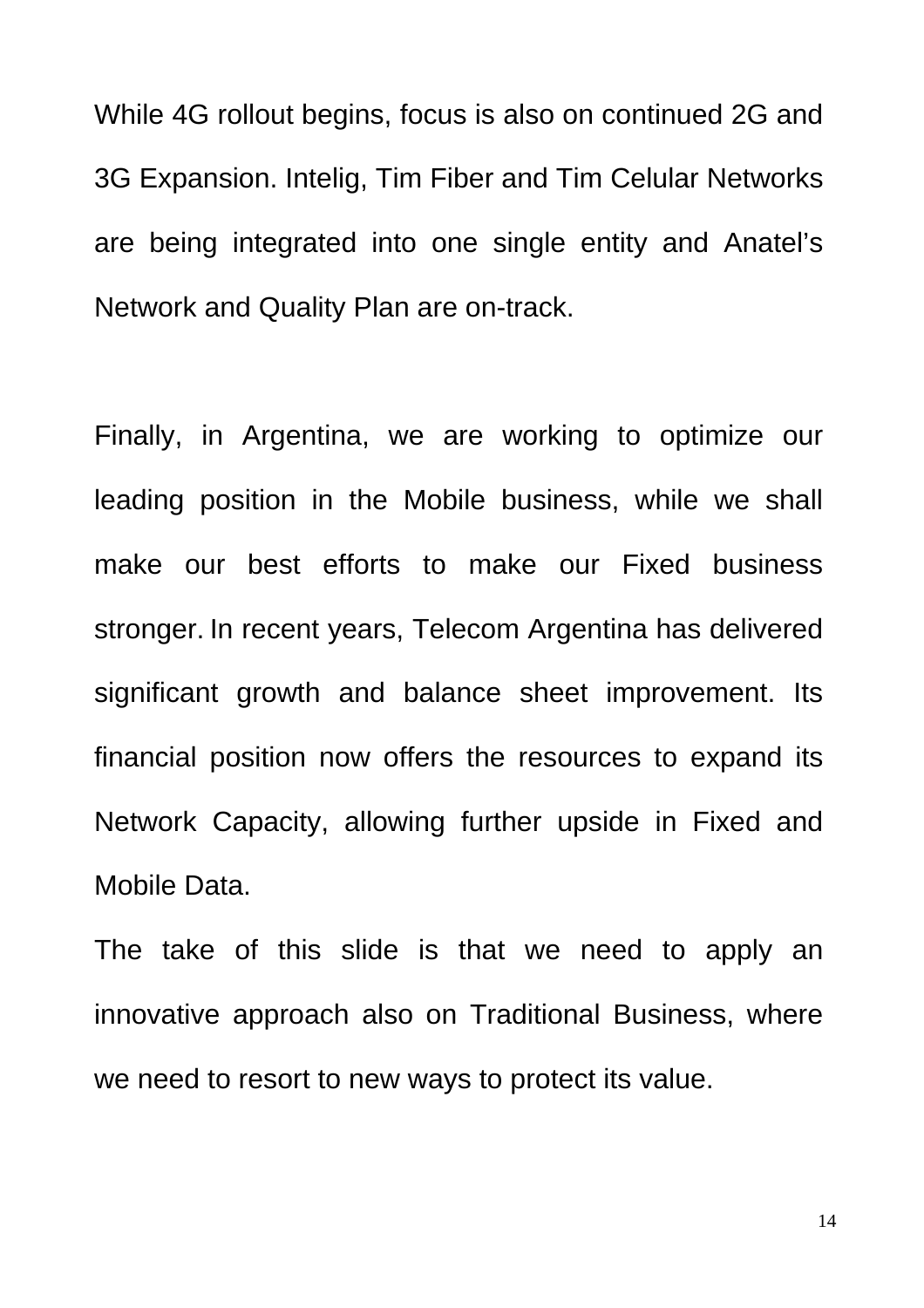We'll see on the next slides a few indications on how we'll push ahead full speed on Technology.

Slide number 11, please.

# **Slide 11 2013–15 Domestic UBB Plan: Reshape the value of access**

In Italy, our Fixed network is an extraordinary opportunity for value creation. Our copper infrastructure is valuable and  $-$  as I am speaking to you  $-$  in this very moment there are our technicians and engineers deploying Fiber in main Italian cities.

Our FTTCab network - benefited by recent technological upgrades – will allow for speeds above 100 Mbps.

In three years, approximately 35 per cent of the country's households will be connectable at a speed of over 30 Mbps.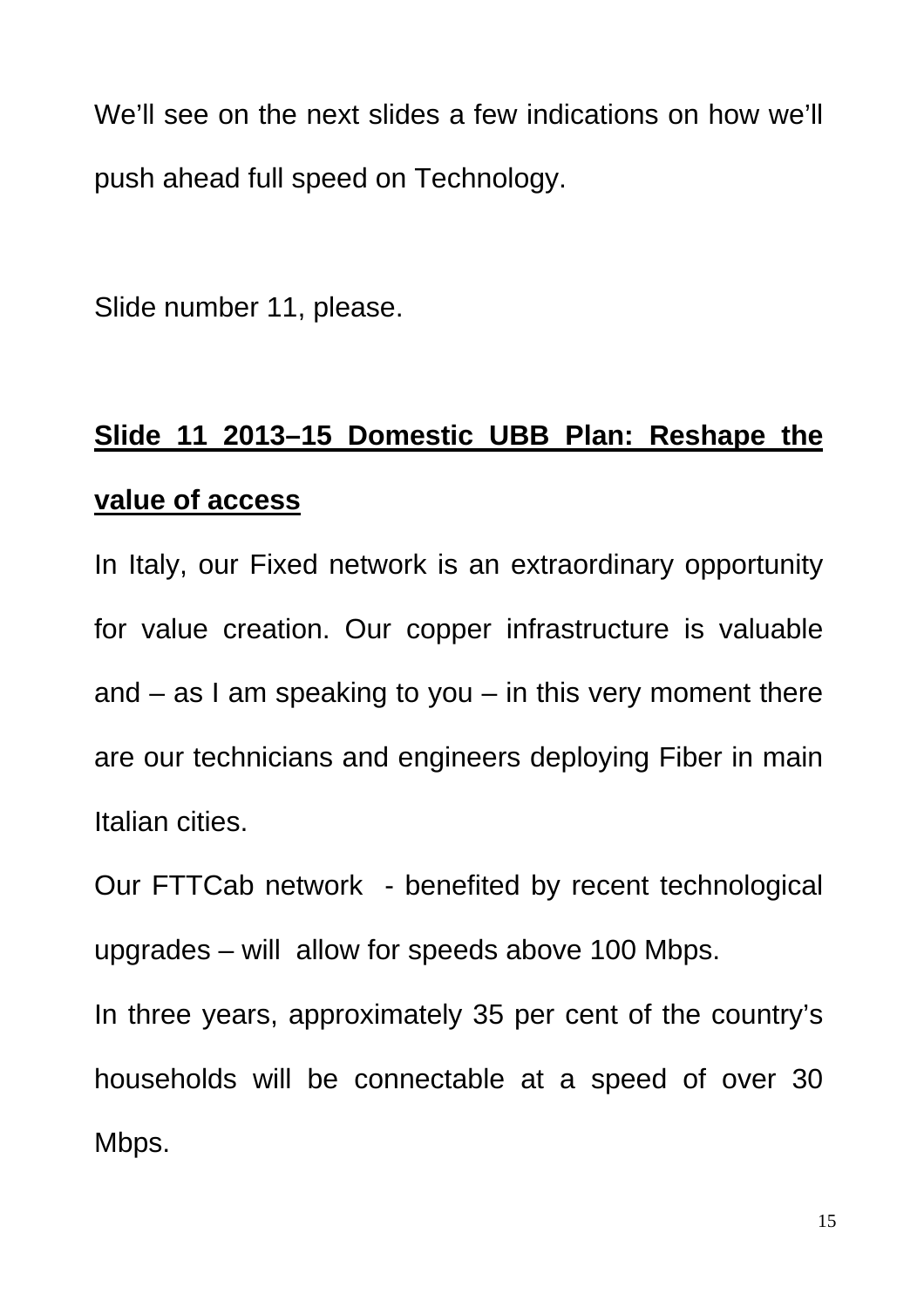In the Mobile business, after the launch of the 4G service, I am sure we will we be witnessing a further 'natural selection' among operators: only three out of four have acquired an 800 MHz spectrum, and only two are deploying an LTE network.

The LTE user experience is definitely better and clearly shows that there is an opportunity for us to go beyond a simple price competition concept, while aiming at a premium position.

Step-two of this Plan is shown on the upper side of this slide, that is indicating a development path in new services that bring us closer to the client, and for which we can obtain a premium price from our Over-the-Network propositions, which contain important service and security features.

Therefore, the development of a performing LTE and NGAN network will lead us to the consolidation of an

16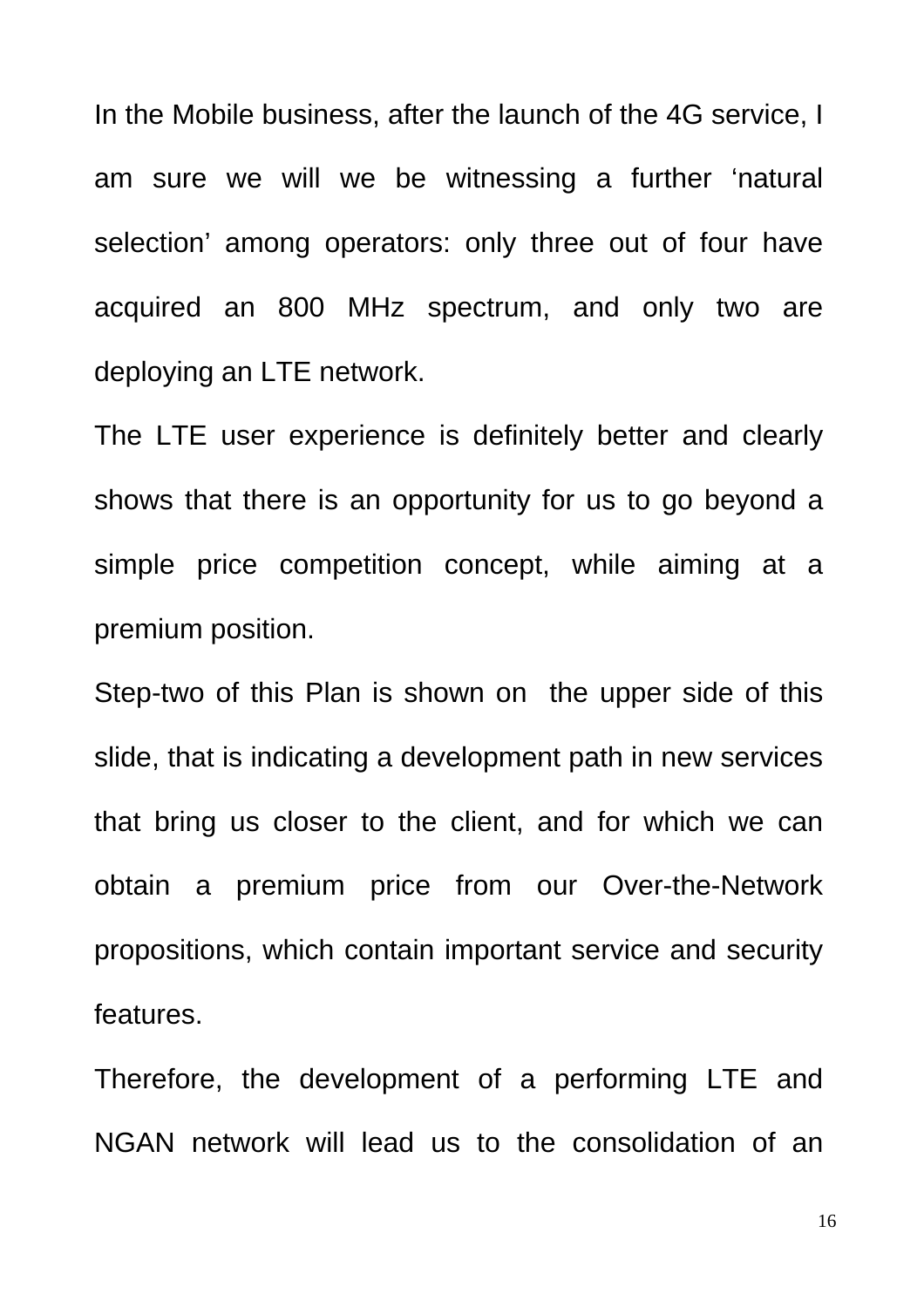actual competitive edge and will create important longterm value.

We now go to slide 12

# **Slide 12 Mobile 2G/3G/4G in Brasil**

As I will return to Brazil shortly, let me just comment briefly here.

Having a pure mobile approach in Brazil is a great asset, that puts us in a better position to capture expected market growth.

Fixed-to-Mobile substitution is still underway and Data business will be, once again, a source of growth. Through a number of incentives, low entry-level handset prices allowed low income households to better connect to mobile services, thus doubling mobile data access in just two years.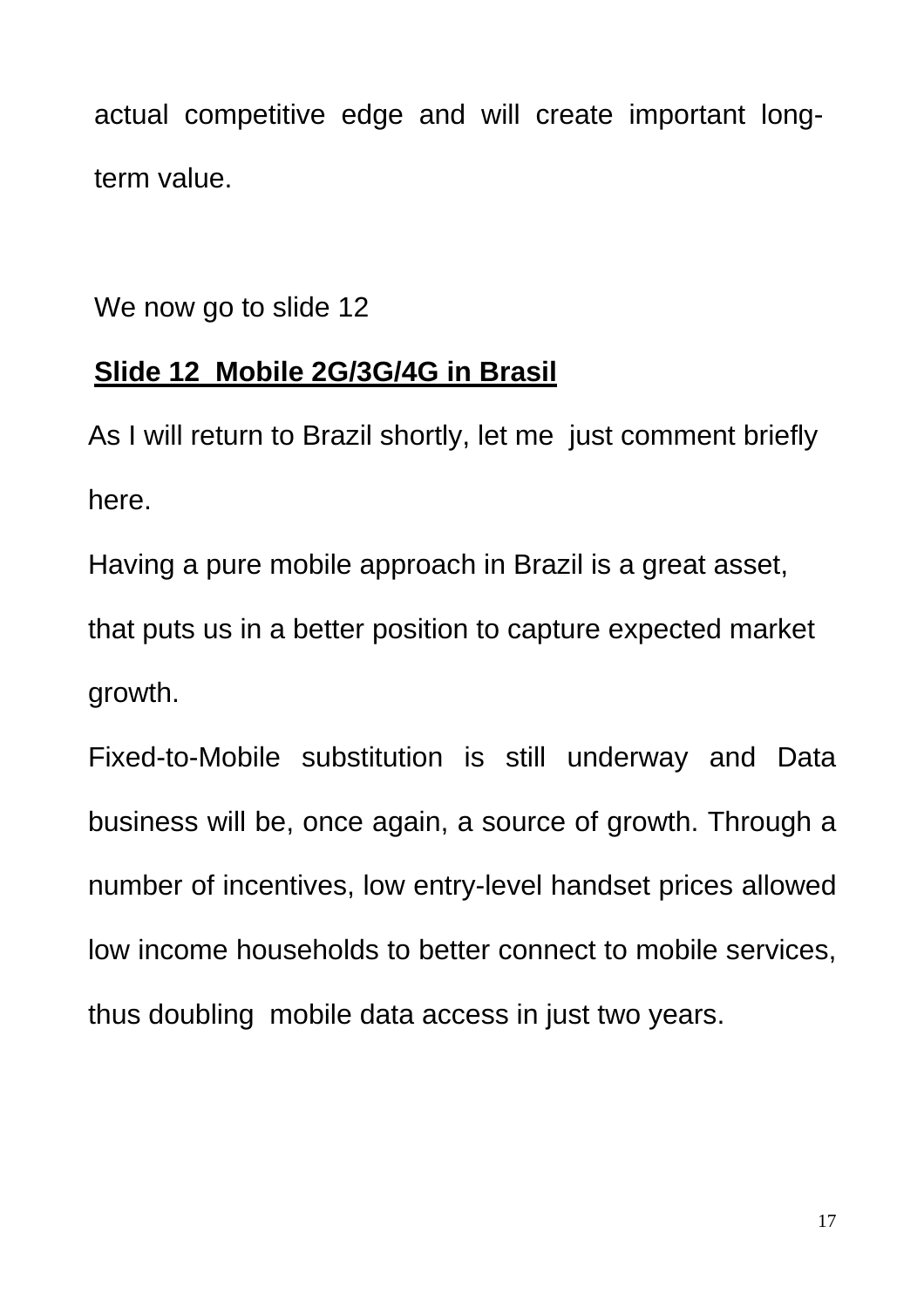To guarantee quality metrics and satisfy increasing demand, we are making more important infrastructural investments, mainly on voice, data capacity and coverage.

We believe that BroadBand mobile development will happen through 3G/4G networks. More comments and outlooks will be detailed later.

Slide 13, please

# **Slide 13: Argentina: Retain Leadership**

Our strong competitive position in Argentina, makes us confident we can further consolidate and develop our mobile revenues leadership.

Market trends for 2012-2015 show that Internet access will mainly be possible through Small Screens, and that it will grow in a relevant way. Our commitment is therefore to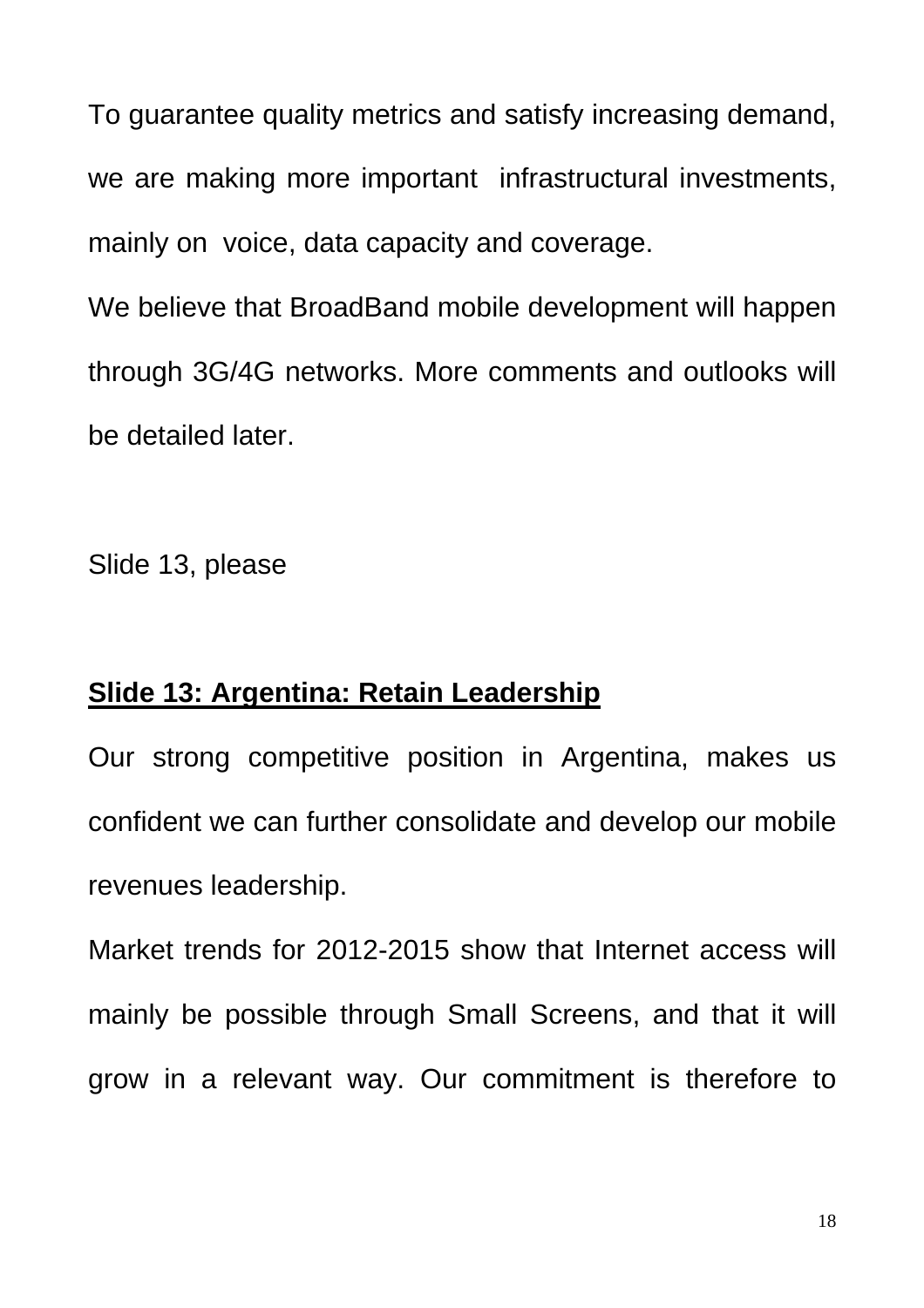leverage on our market share position to fully exploit our potential in the mobile arena.

In order to make the most of this combination and upscale our network to be prepared to be fully operational and exploit the outcome of our efforts, we need to carefully continue rebalancing our Capex allocation as shown on the right hand-side of this slide. Franco will later elaborate on this.

Please see slide 14

### **Slide 14: Increase Fixed and Mobile UBB Investments**

Back to investments, you will see from our 3-year guidance that cumulative Group Capex will amount to approximately 16 Billion Euro. In this slide you can find evidence of the priority we are giving to new technology investments on the Plan scenario in our three major areas of presence.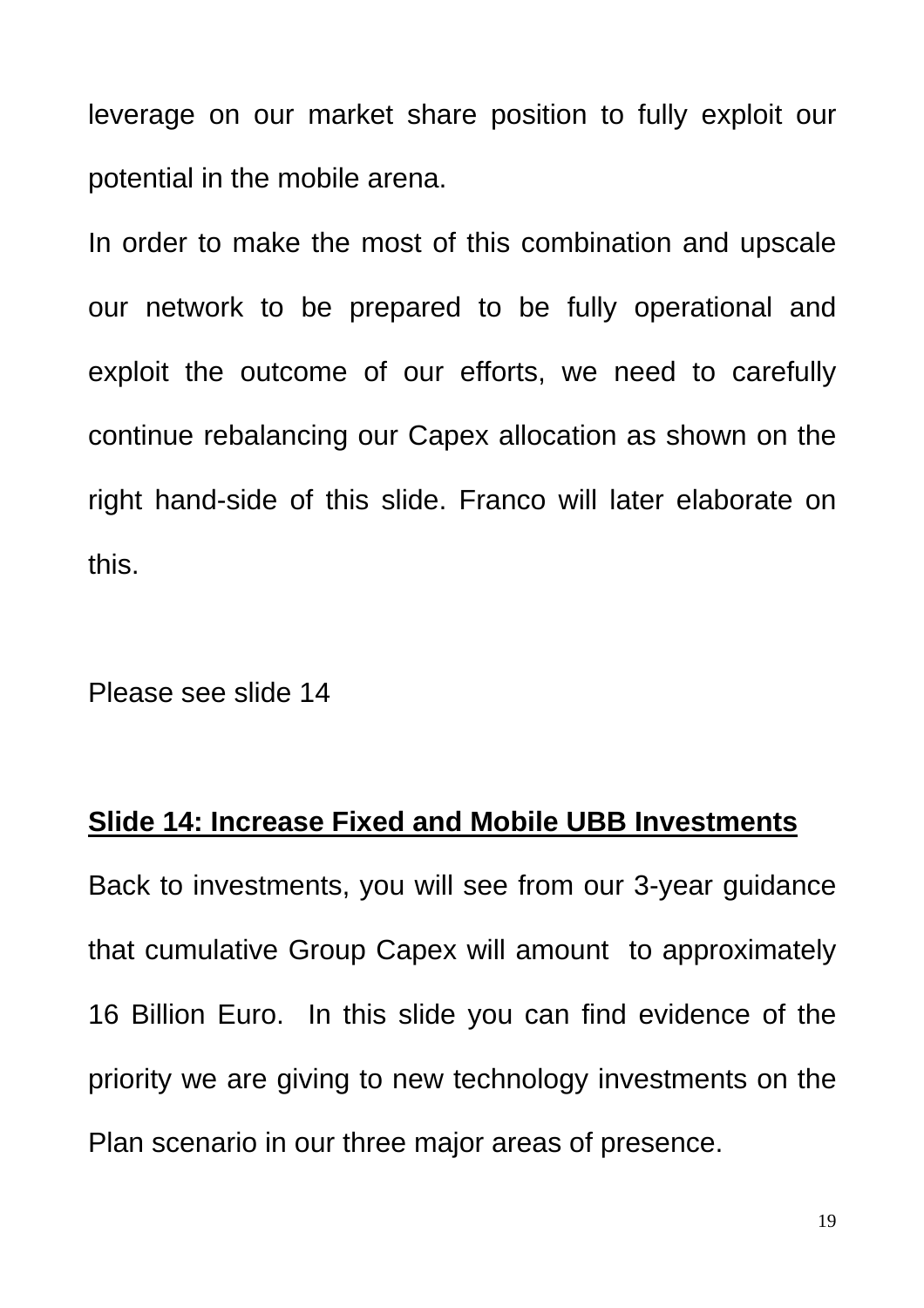Our careful cost management approach is also paramount. We will seek efficiencies, as usual, also on the Capex front. Domestically, we expect to achieve approximately 200 Million Euro in Capex efficiencies.

These benefits are commonly achieved in our three core markets.

I will now hand it over to Piergiorgio who will expand on 2012 financials and 2013 -2015 path of deleveraging.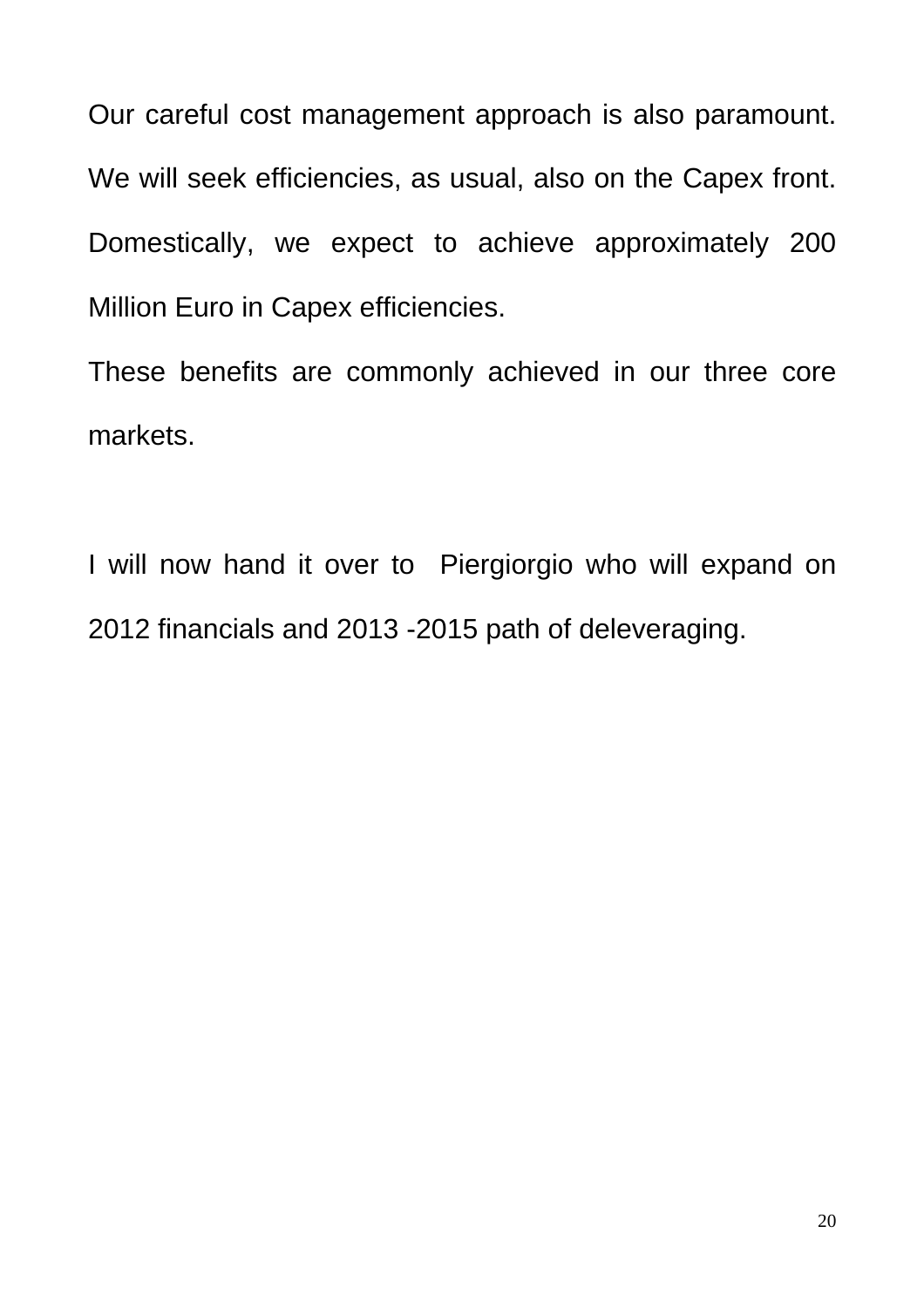## **Mr. PELUSO**

## **Thank you Franco and good morning to you all.**

Can you please move to slide 16.

# **Slide 16: Telecom Italia Today: a Strong Cash Generator**

As a starting point of my conversation, let me highlight at the bottom of this slide, Operating Free Cash Flow at YE12 stood at 6.466 billion Euro, down 524 million Euro Year-on-Year, mostly because of macroeconomic deterioration and depreciation of Pesos.

You can also see that in 2012, Working Capital absorption was lower than the comparable figure for 2011, mainly due to improved collectability and lower sales in Italy; in Brazil, instead, having won the 4G License, we only paid 10% of the total cost in 2012, so the remaining 90% will have to be paid within June 2013.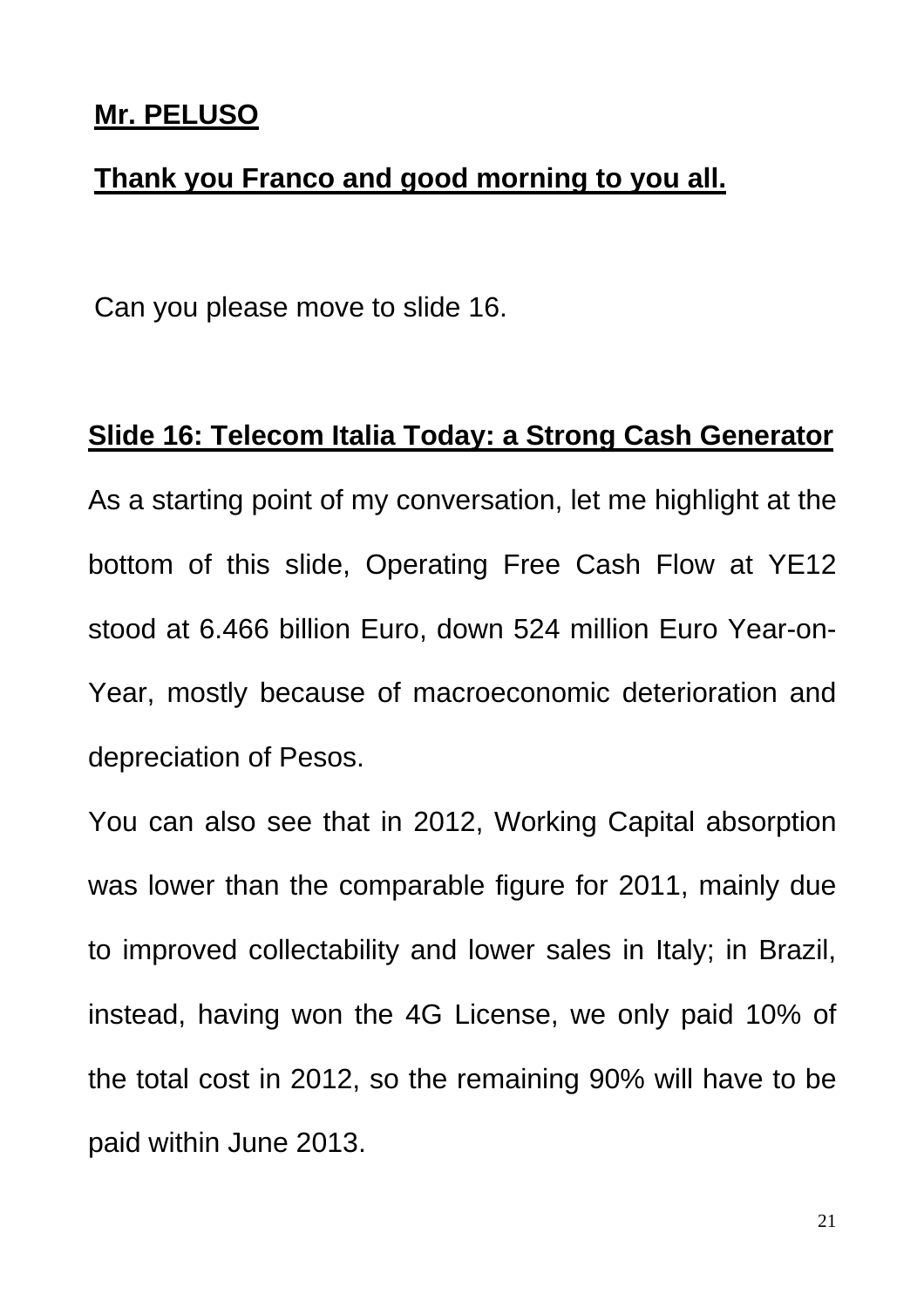Capex reached approximately 5.2 Billion Euro, with 324 Million Euro increase Year-on-Year. This is the result of additional investments in innovative technologies in Italy and Brazil, and confirms our continued commitment in mobile and fixed technologies.

As you can see in the right hand-side of the slide, net cash flow increased and, even excluding M&A activities, cash generation stood at 2 Billion Euro.

Let's move now to our Debt position.

## **Slide 17: Current Debt Profile**

As you can see in slide 17, debt maturities are evenly spread over the years. Their smooth profile - combined with the important liquidity we carry - remains a protection for the Group, and today our liquidity covers redemptions up to 2015.

Half of our largely unfunded 8 Billion Euro flagship bank facility maturing August 2014 was rolled-over to May 2017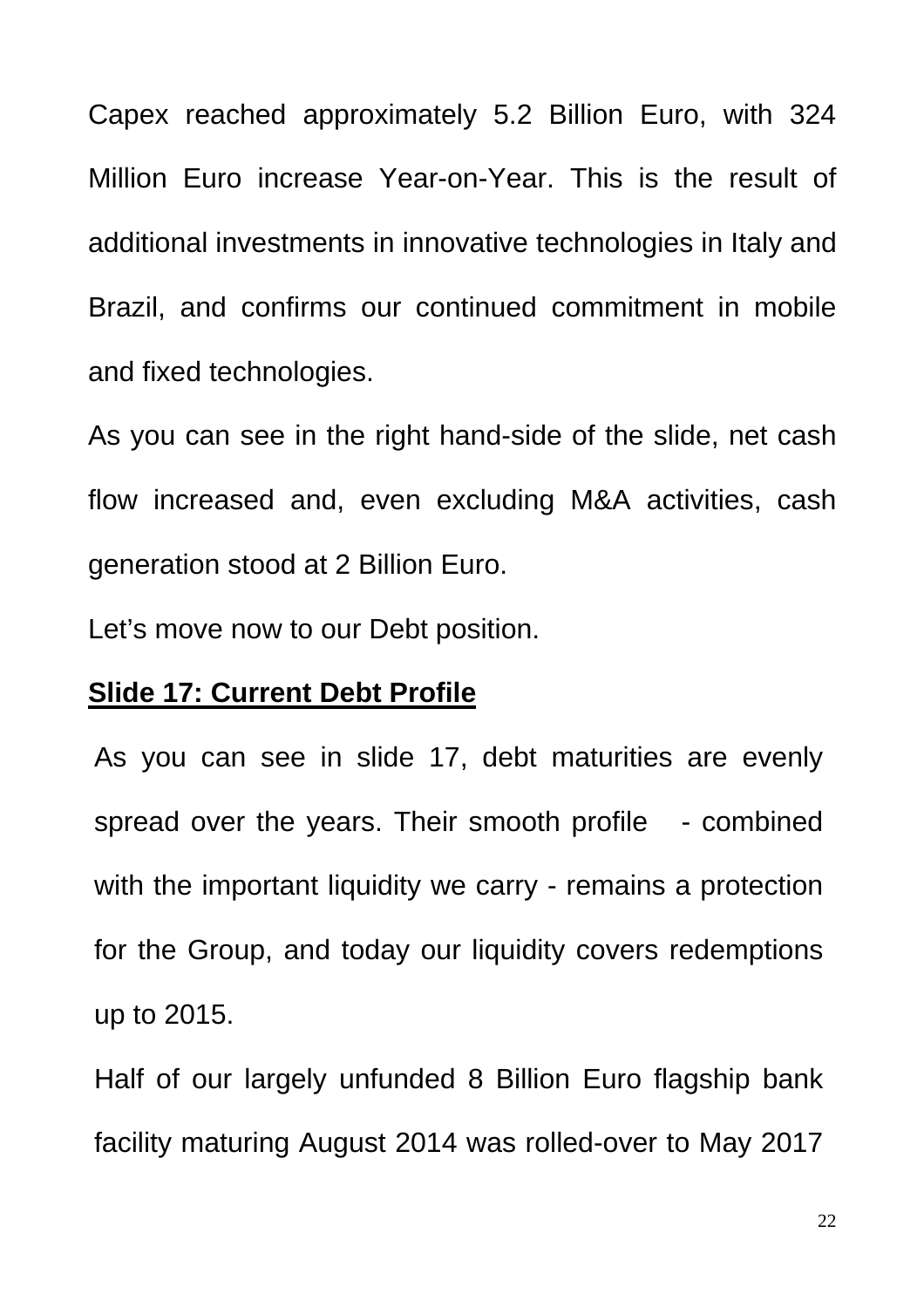and we are currently lengthening the maturity of another portion of it.

### **Slide 18: Broaden Efficiency Plan**

After our discussion about 2012 data, I am now going to concentrate on the details of our efficiency plan as earlier suggested by Franco.

In this slide, we summarize the areas of action for our efficiency plans we are implementing in our three core businesses.

We have an outstanding efficiency track record in Italy, as Marco will tell you about briefly, and we are implementing this approach also in our Latin American organizations that can thus benefit from our past experience.

In Italy, through our targeted actions in Customer Care, the creation of a single Business division and the streamlining of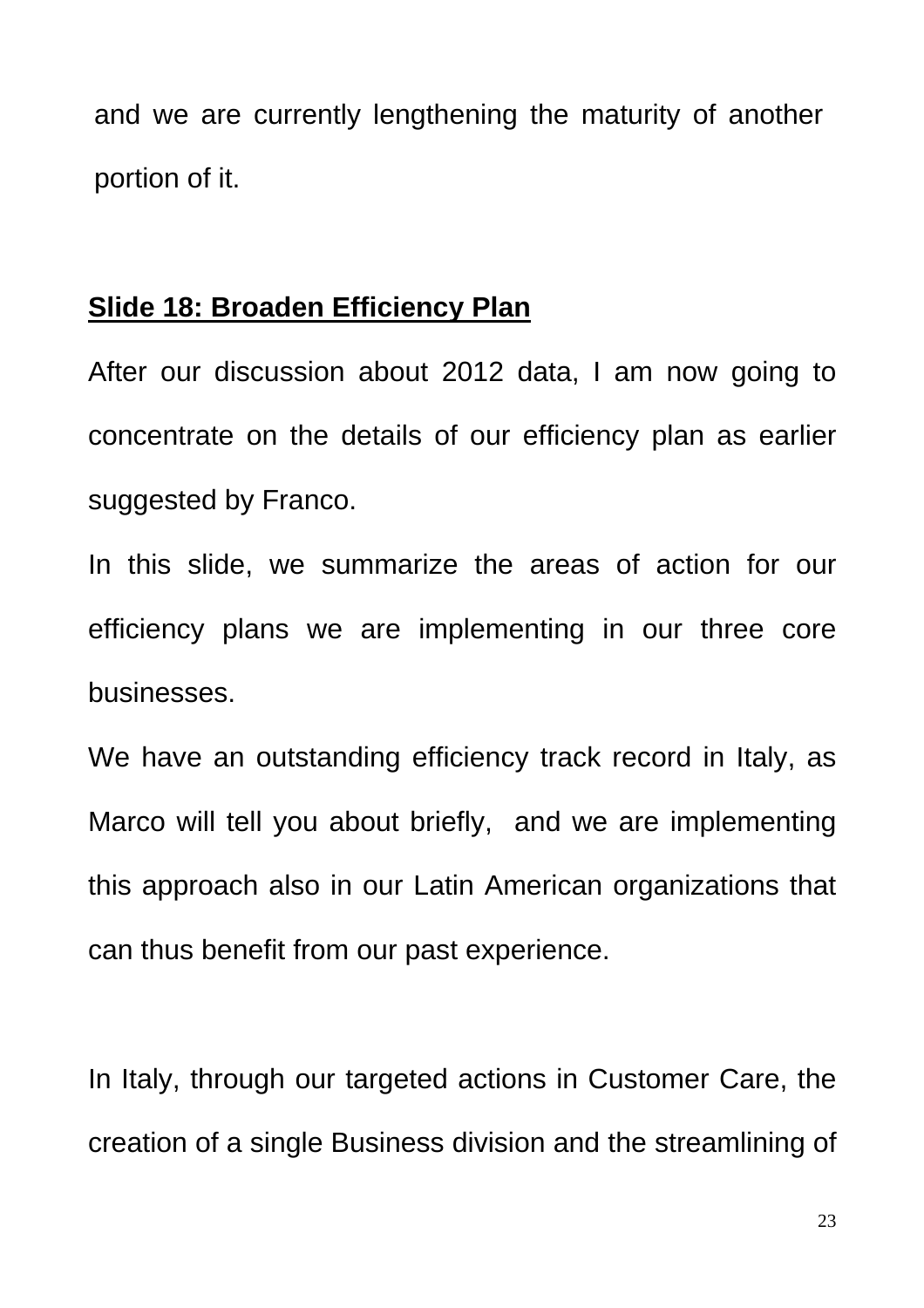Real Estate, Energy and Industrial, we will avail ourselves of a better platform to achieve Revenues and EBITDA stabilization.

Moving to Brazil, our efforts will focus on Network savings, where we will reorganize our quality standards and create a single network for all businesses. I think Franco will give you more details during TIM Participaçoes' presentation.

Last but not least, in Argentina in spite of the 3G spectrum cancellation, focus has been placed on a different resource allocation pattern and, through the enhancement of our maintenance policies, we will be in a position to overcome the current situation.

Care for innovation, full exploitation of our capabilities coupled with a strong focus on top line standards and efficiencies will allow us to confirm our strong cash generation in our Plan period.

24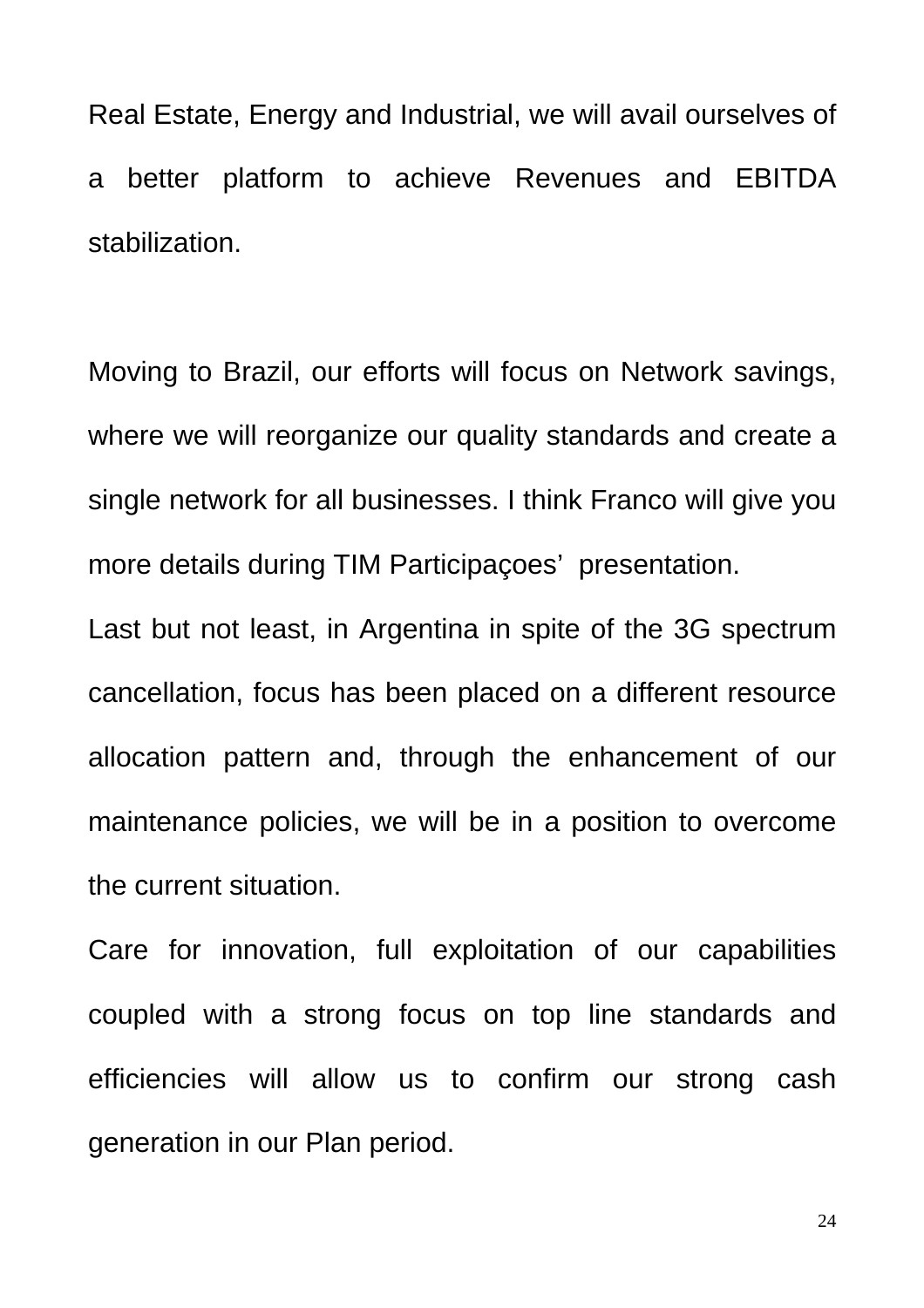## **Slide 19: Continue Deleveraging the Company**

Let me now move to explain some important decisions on our dividend policy. In the light of the continued challenging macroeconomic conditions in Italy, and of the strategic importance for the Company's growth of planned network investments in both Italy and Brazil, we have decided to revise, in the interest of all stakeholders, our previous dividend policy. The Board intends to propose to the shareholders, for the period covered by the business plan (2013-2015), the distribution of an annual cash dividend of approximately 450 Million Euro. Such dividend policy is consistent with our commitment to debt reduction. In order to strengthen the company's capital structure, the Board has also approved hybrid capital issuance of up to 3 Billion Euro within a 18-24 months period, whose execution will start as early as possible.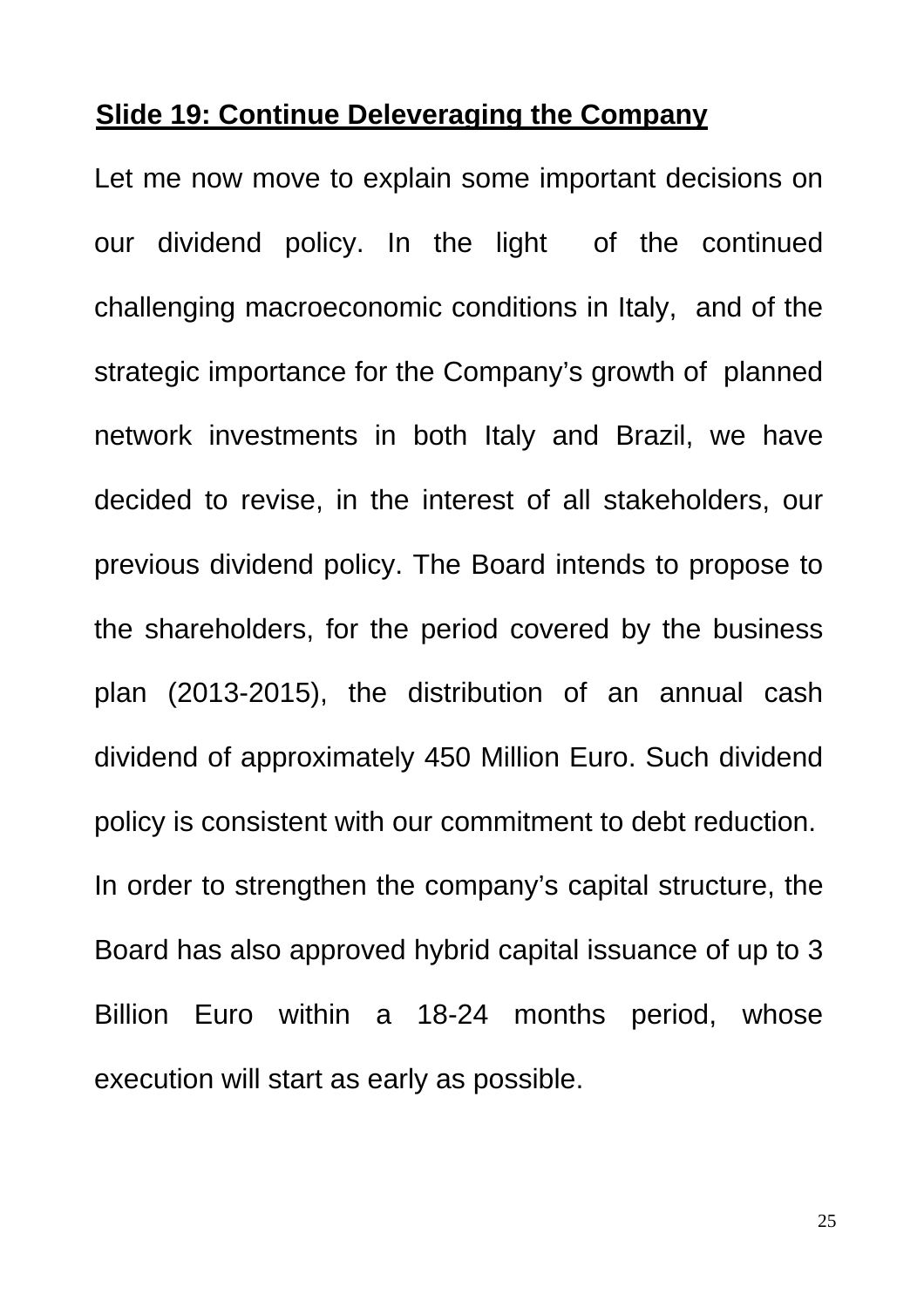At the same time, deleverage will continue to remain a key priority for our Group. In 2013 we will reduce Group net debt below 27 billion euro. Target remains to go below 2x Net Debt/EBITDA within the Plan. After reaching this target, our dividend remuneration policy can go back to growth.

With this my presentation is over and I am now glad to leave the floor to Marco.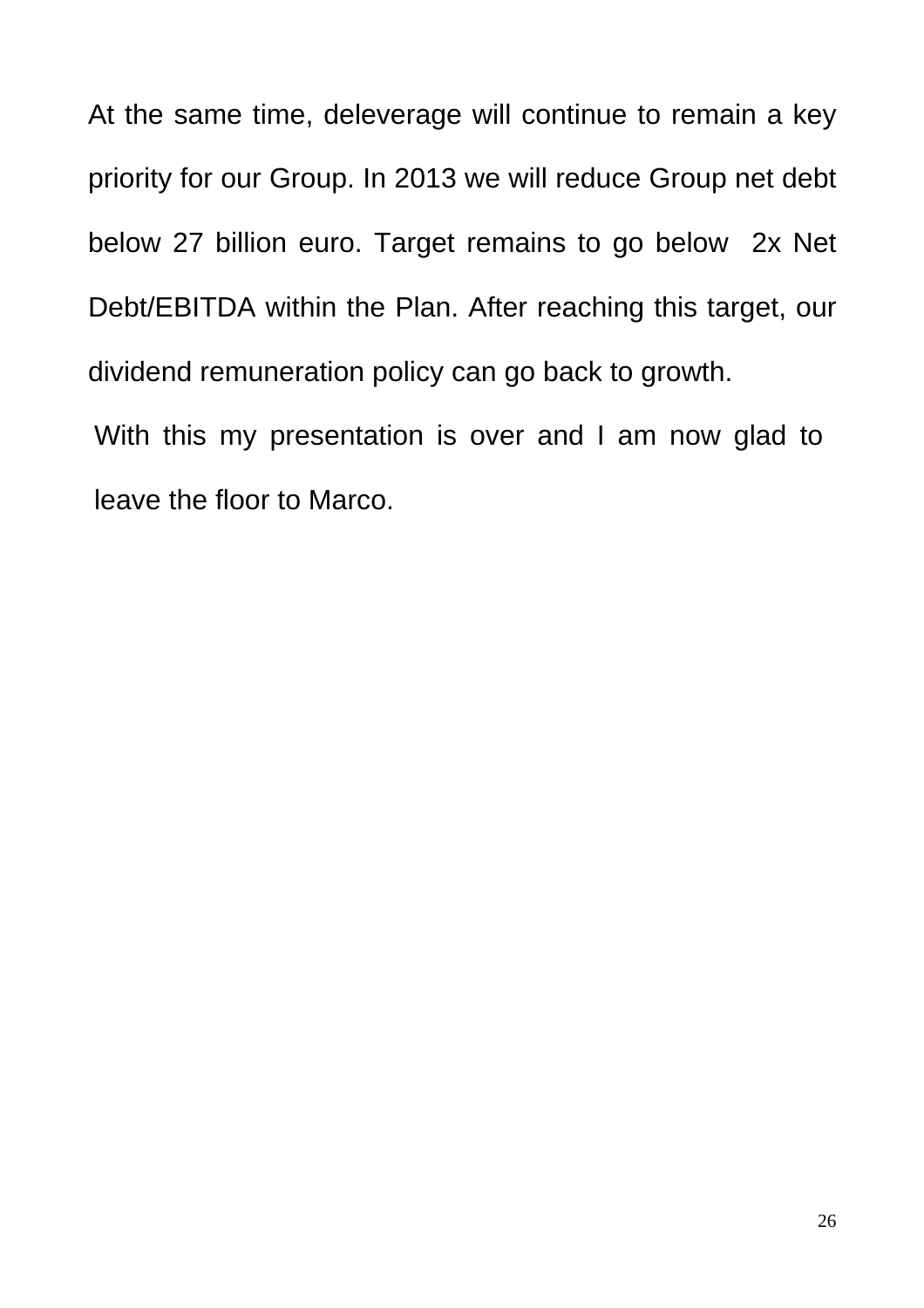# **GUIDANCE**

### **Telecom Italia Group - Plan Guidance**

Let me wrap up now on our three years New Plan Guidance.

For 2013, the Group expects a stable Revenue performance, and an slightly declining EBITDA , at a low single-digit pace.

We also expect in 2013 a Group net financial position inside 27 billion euro.

Looking to the medium term, we expect a 2012-2015 Group Revenue and EBITDA CAGR growing low-single digit.

Furthermore, for 2015 we expect our Net Debt/EBITDA ratio

to go below 2 times, while cumulative organic 2013-15 CAPEX are expected around 16 billion.

At this point I want to thank you for your attention, and I'll turn the floor back to Alex.

27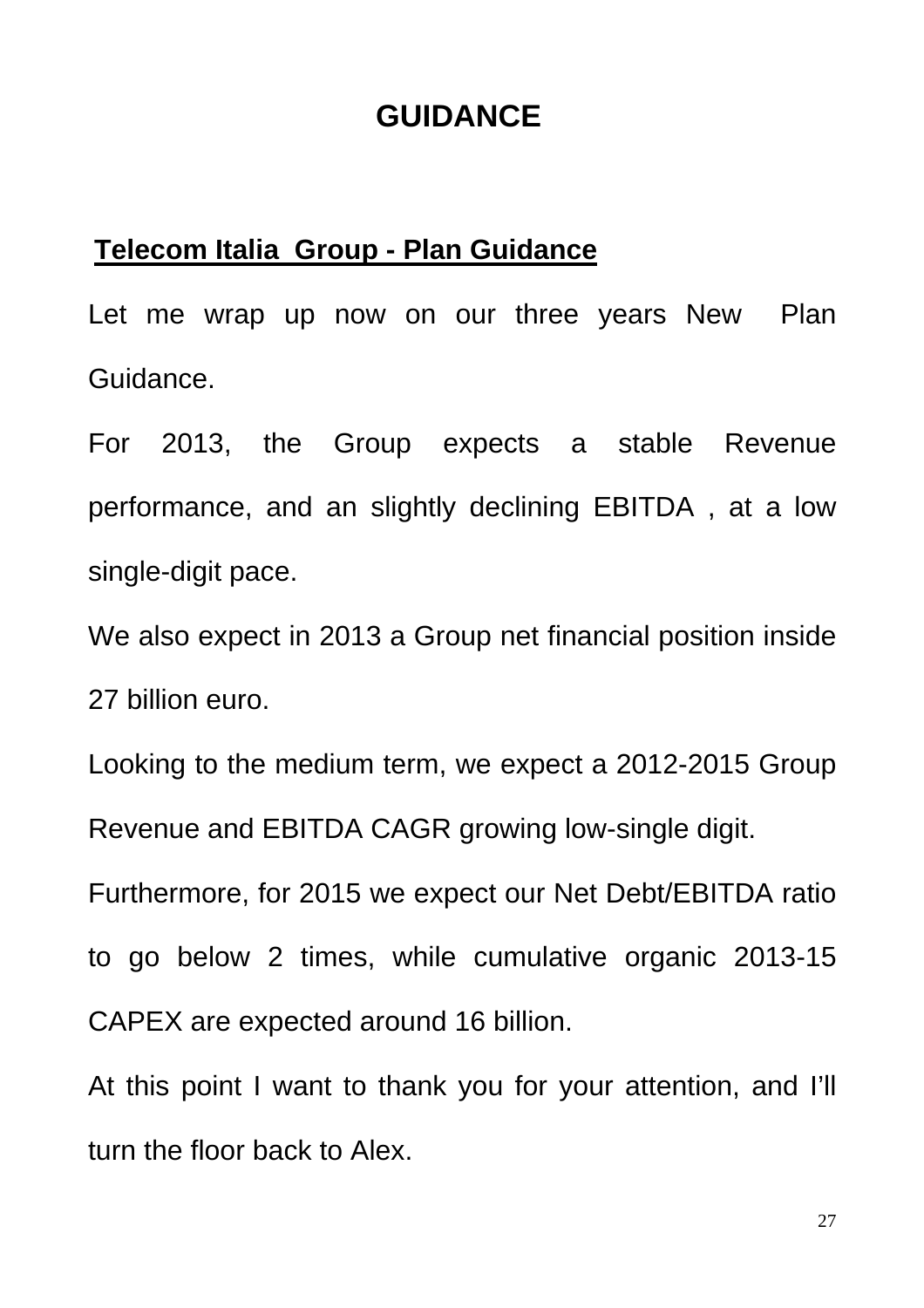**Telecom Italia** 

# **FY2012 Preliminary Results& 2013-15 Plan Outline**

**Speech of Marco Patuano** 

**Milan – February 8, 2013**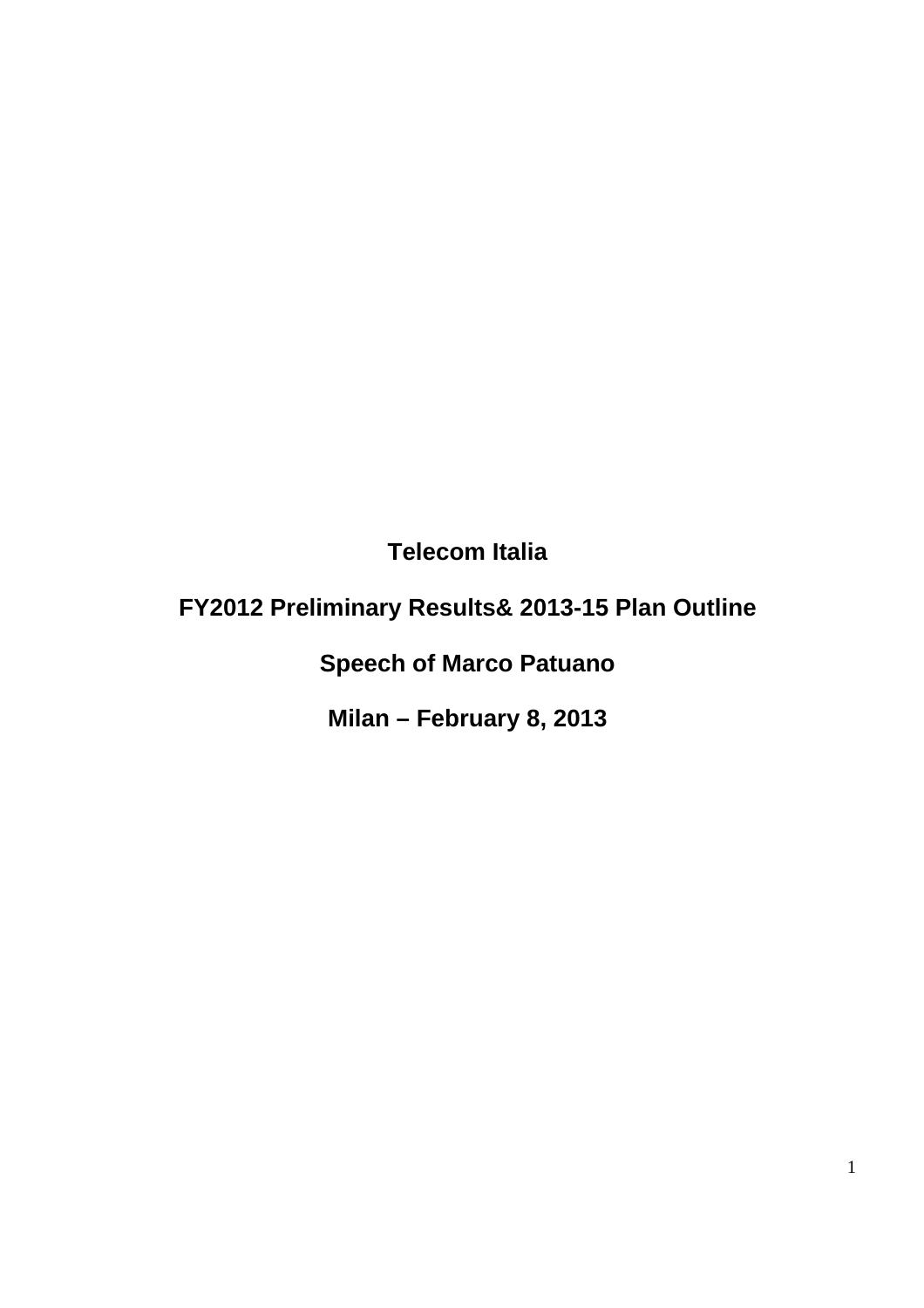Thank you Alex, and good morning to all of you.

Let me start my presentation with a statement: 2012 Domestic Targets have been delivered.

This result is particularly important, considering the very difficult state of the economy in Italy, and the different implications it had on our main Consumer and Business Segments, as I will detail to you shortly.

GDP has not recovered and regulation continued to take its toll and competition kept its price aggressiveness all year long.

In this context we were able, thanks to our leading business profile and our overall financial discipline, to generate an outstanding amount of cash.

Let me now summarize 2012's achievements:

#### **Slide 3 – Domestic Results: 2012 Figures**

As you can see from the upper part of Slide 3, Domestic Top Line posted a -5.8% YoY result, which together with our Organic Ebitda - 4.9% YoY performance complies with our "Mid-single digit" target.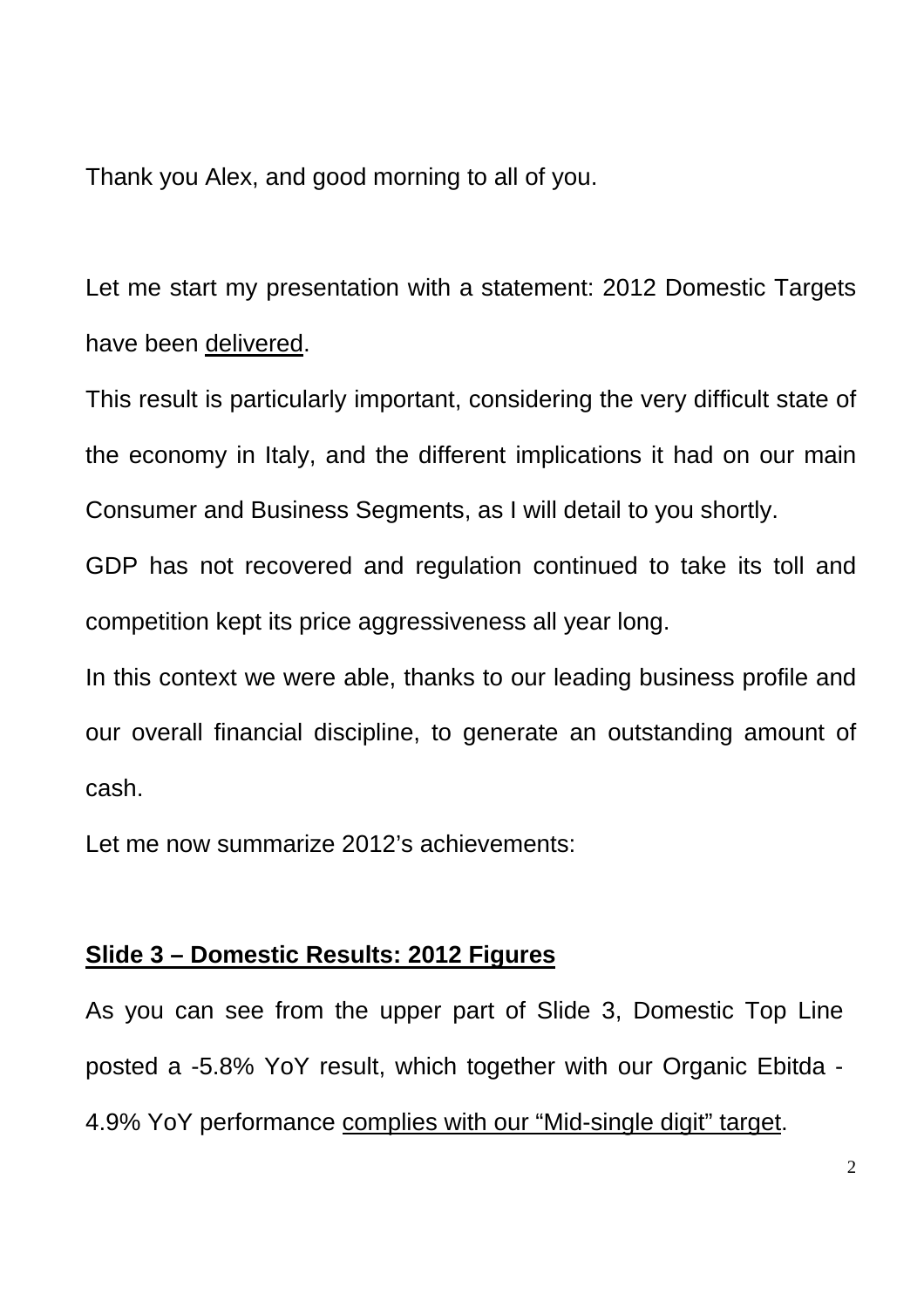Taking a closer look to our Service Revenues, we can separate their - 5.5% YoY result into 2 components:

- -3.3 percentage points are explained by operating performance, and
- another -2.0 percentage points come from the consequence of regulatory actions such as:
	- o the MTR sharp reduction in line with the glide path,
	- o the EU price cap on mobile data whose magnitude was not included into the original Budget, and
	- o the Wholesale Line Rental surprise reduction from E11.9 to 11.7 euro per month.

## **Slide 4 – Domestic Operating Free Cash Flow Evolution**

But let us take a moment to comment our foremost achievement: 5.6 billion euro of operating free cash flow. Even if we have consider the LTE Auction impact on debt for more than 1.2 billion euro in 2011, this is still an outstanding result, which proves we are doing the right thing,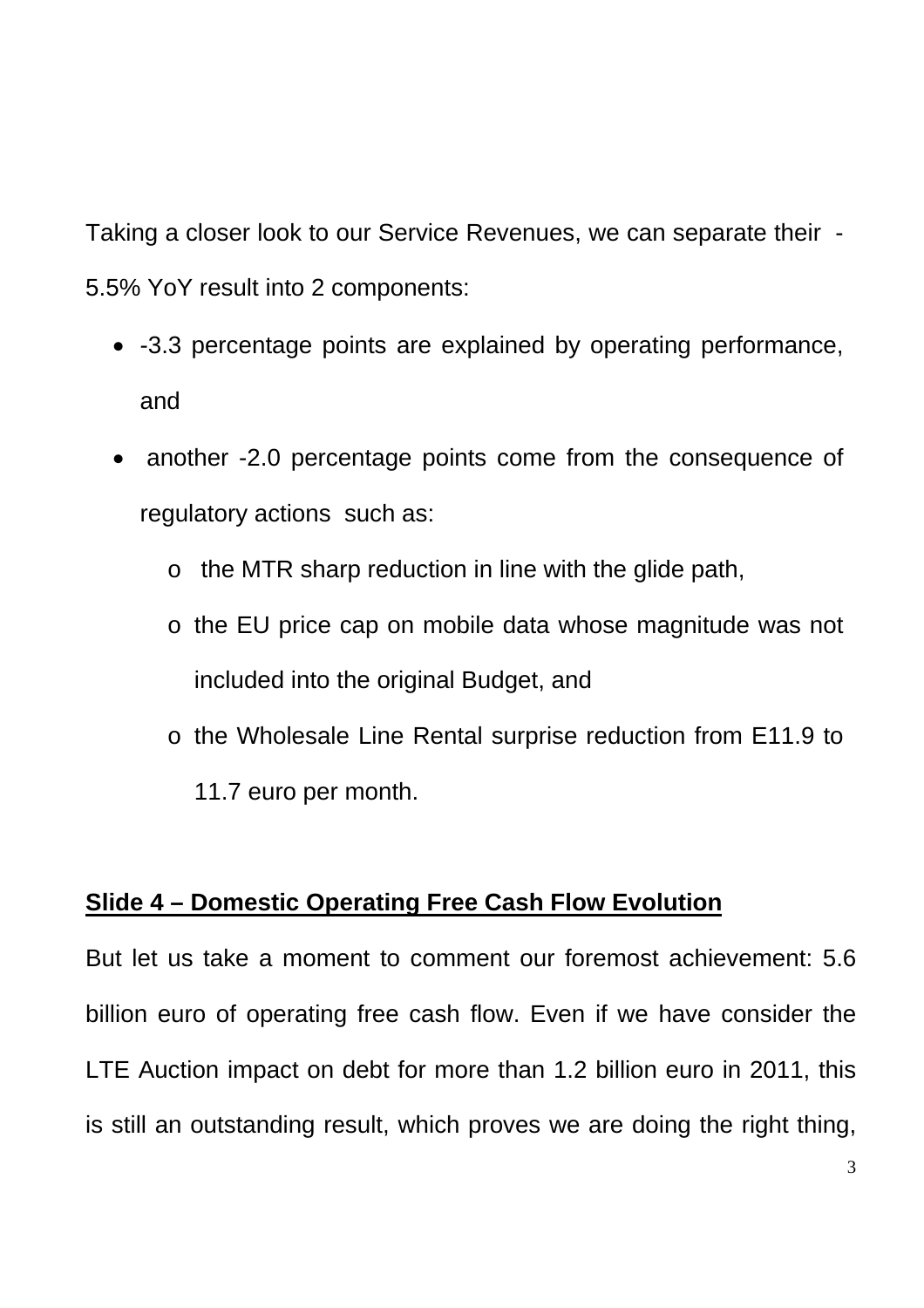leveraging on our solid business profile and our cost rightsizing capacity.

Let me point out some highlights:

In box 1 we split the 639-million-Euro cost reduction into lower interconnection and from operating efficiencies where we over performed the original target.

In box 2 we see how the 163 million euro of higher investments in UBB were partially compensated by 53 million euro of investment efficiencies.

Moving to box 3, the delta working capital improves mainly due to the reduction of receivables, driven by both the revenues reduction and the days improvement; we expect to reverse the negative impact of VAT in 1Q13.

# **Slide 5 – Service Revenues Trend by Segment: Consumer & Business**

I just mentioned the different effect the economic crisis had on the Consumer Segment versus the Business one. Let's start with

4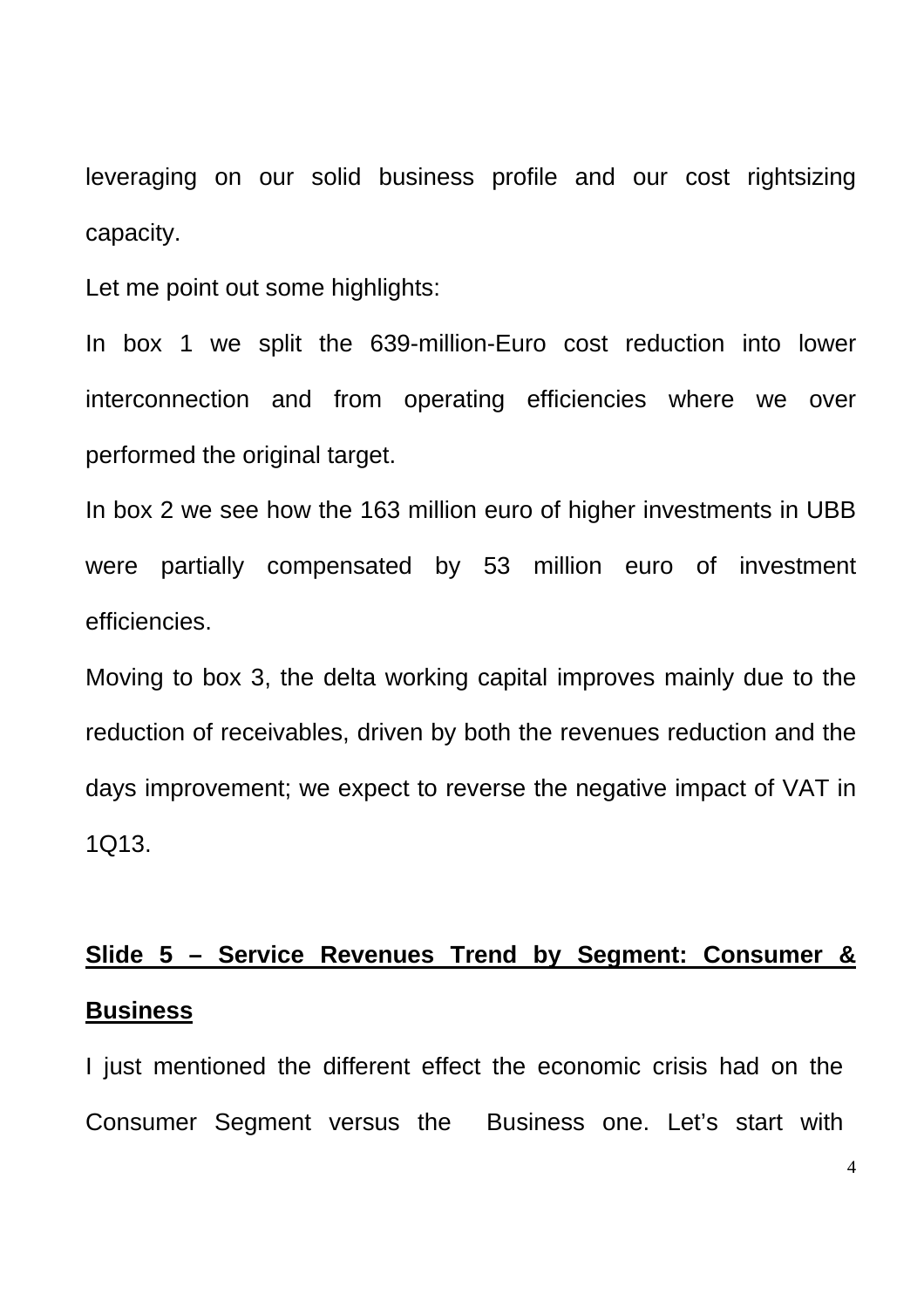Consumer, where - as we can see from the left upper box – in the last Quarter we registered a better Year-on-Year performance in Service Revenues, even if the economic front remained disappointing.

We have seen a different story on the Business front, where a constantly worsening progression was accelerated in the last quarter of 2012 by an unprecedented year-end slowdown of product sales particularly on Fixed side of the Large Corporate cluster. The "Spending Review" effect did not apply only on Public Administration; crisis was biting also Corporates, where the former years' budget spend acceleration in December was reduced to a trifle.

#### **Slide 6 - Domestic Mobile Overview**

Moving now to Mobile, as we can see, MTRs took a Year-on-Year toll on Revenues worth 250 million euro. As we move down to Business Generated we registered a trend improvement in 4Q which allowed us to close at full year difference of -5.6% points. This performance is even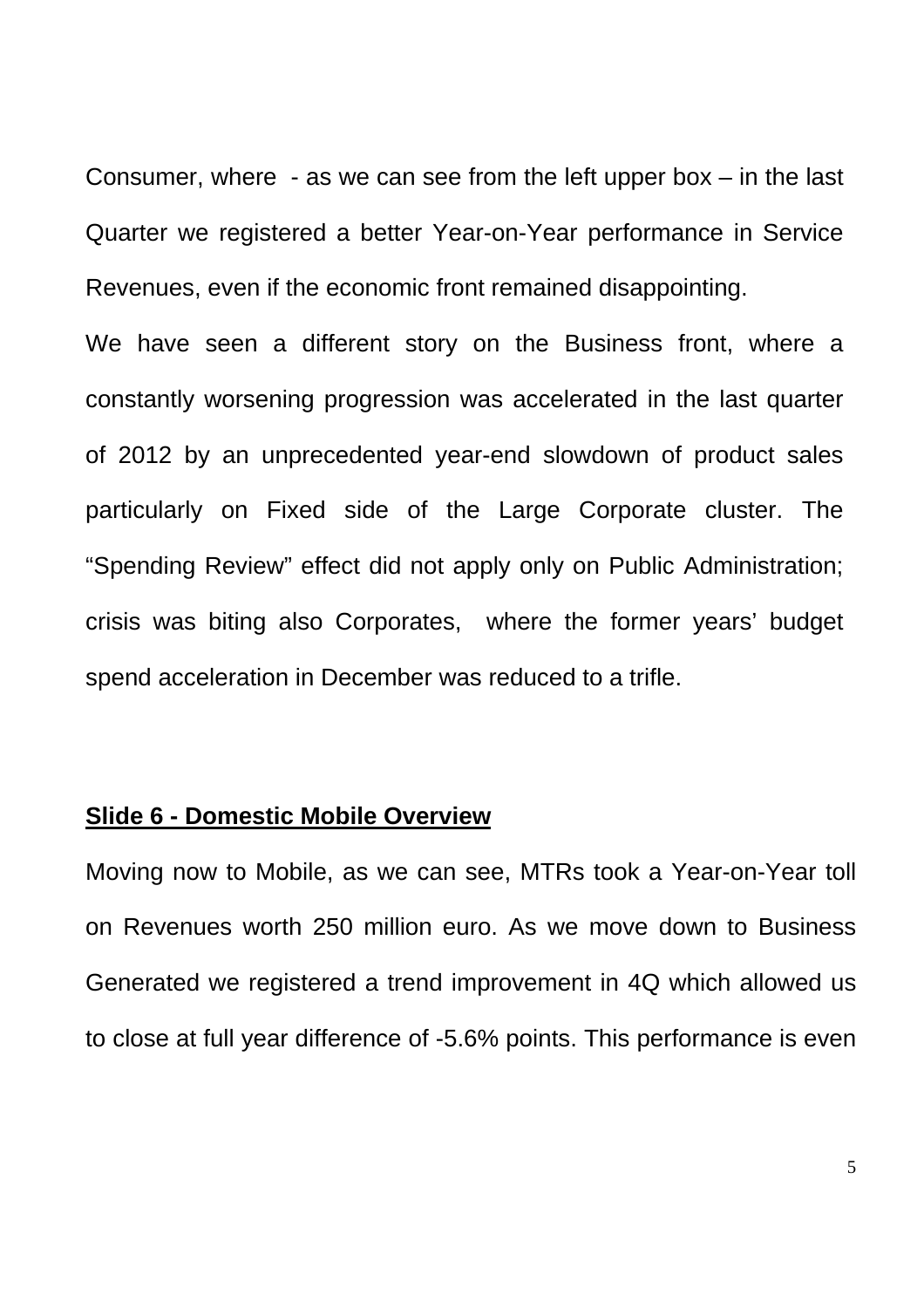stronger in the Consumer, where - as we can see in the lower right frame – 2012 results where 1.9pp better than 2011's.

On Service Revenues, we can see how net of Roaming Cap on data and of Mobile Termination Rates 2012, closed Y-o-Y at -4.1% visibly better than -6.5% result of last year.

#### **Slide 7 – Domestic Mobile: Customer Base Trend**

Time to look now at mobile domestic KPIs, where we stabilized our Customer Base, while aggressive competitive behavior is clearly indicated by TIM retaining its best-in-class position even in a market with higher churn rate..

I do not want to miss this opportunity to underline, once again, how moving low ARPU clients around the market just burns value for all operators.

#### **Slide 8 – Domestic Fixed Business**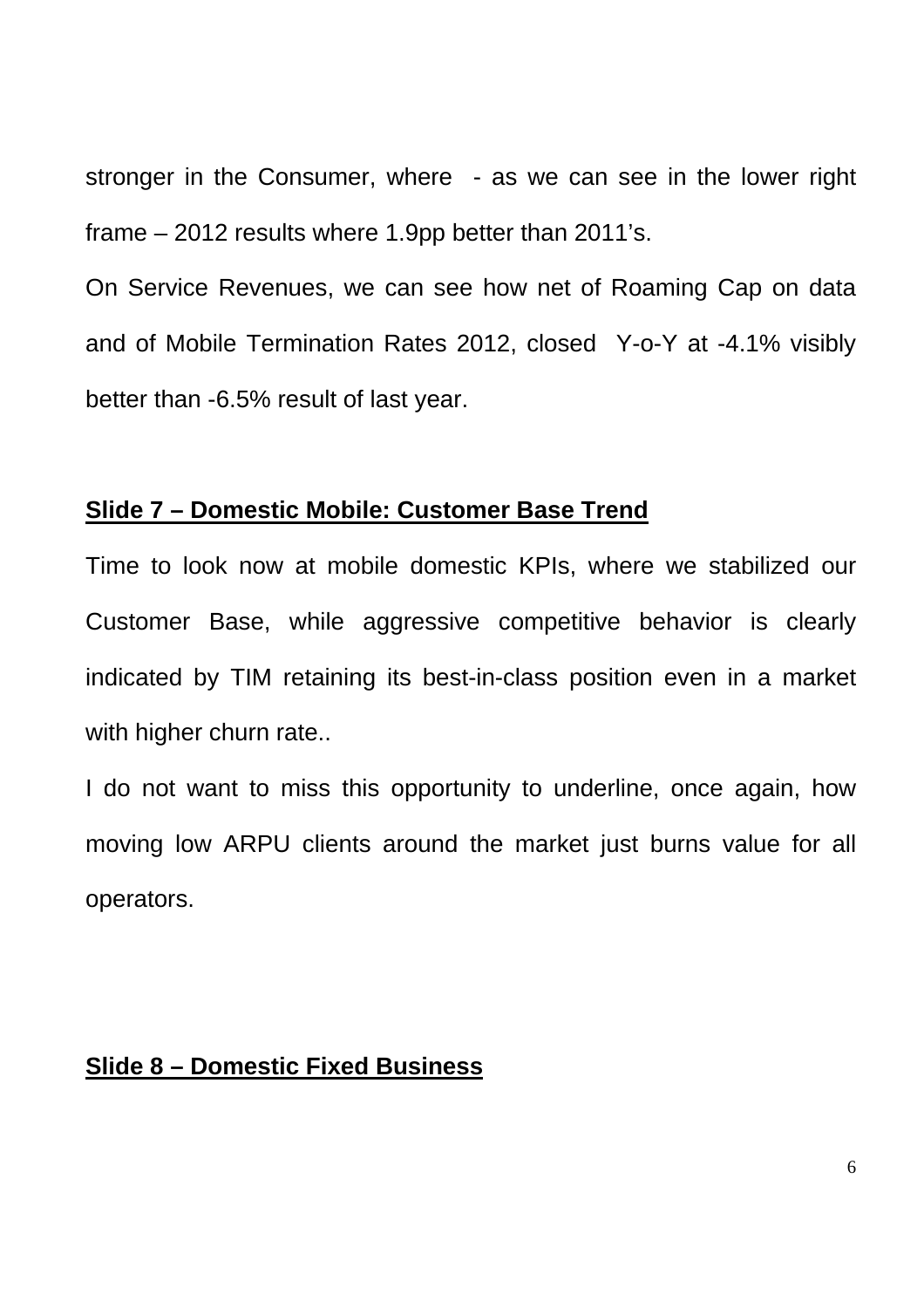On Slide 8 we highlight a few fixed domestic KPIs. Let me start by pointing out how OLOs scored significantly lower net adds in 2012 versus 2011, acquiring in the last year 174-thousand lines less, compared to TI's improved performance in line losses.

On Fixed Revenues, TI posted -5.1% Year-on-Year, with a performance on its Core portion of -4.3% if we exclude international wholesale activities. This result was determined , as already noted, by two different trends: on one side Consumer segment slightly enhanced, while on the other side, we had an additional deterioration on Business.

#### **Slide 9 – Domestic Fixed BB Business**

On Broadband the picture is a different one. We succeeded in substantially preserving our 52% market share, while 90% of our CB is now on flat tariffs. This approach drives the +3.8% ARPU growth , while full year Broadband Service Revenues were up by 1.2% .

On Consumer customer base mix, we recorded a reduction in BB "Free" profile clients, while in the "Flat" segment the most relevant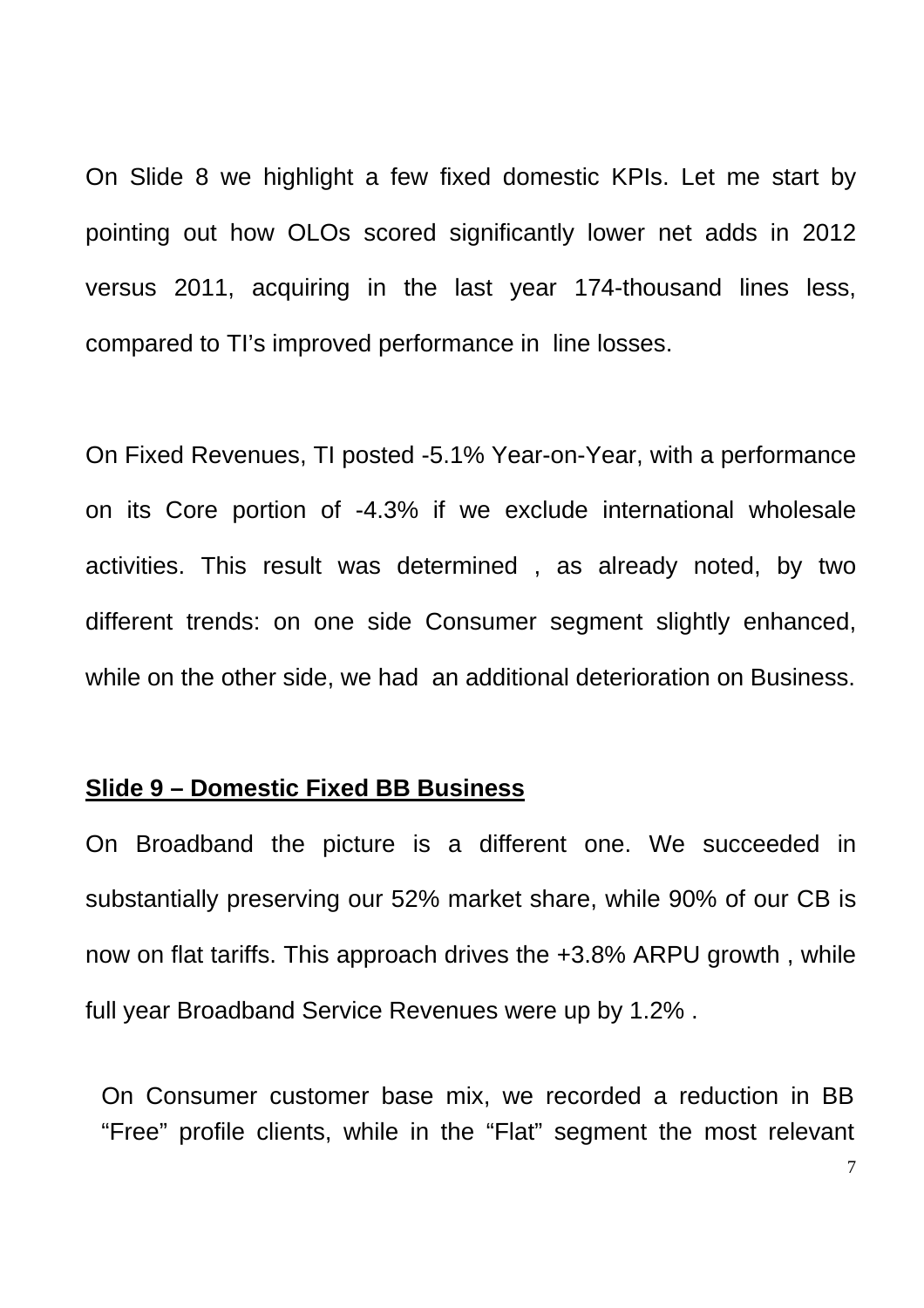move came from the doubling doubled our "Gold" premium clients. This is one more piece of evidence that, even if it remains difficult to increase the total broadband penetration, people is ready to pay for Ultra BroadBand Services.

## **Slide 10 – Focus on Domestic Consumer Segment**

Focusing now on the Consumer Segment. In the Mobile, we stay focused on our strategy aimed to preserve our value:

- Gross Adds ARPU were up +5% Year-on-Year,
- Number of users adopting bundle options up 6pp versus last year ,and
- the SAC/ARPU ratio was down 4% Year-on-Year for the new acquisitions and offers.

Browsing performance recorded a double digit growth rate Year-on-Year, due to wider penetration of smartphones, with a 43% growth in small screens.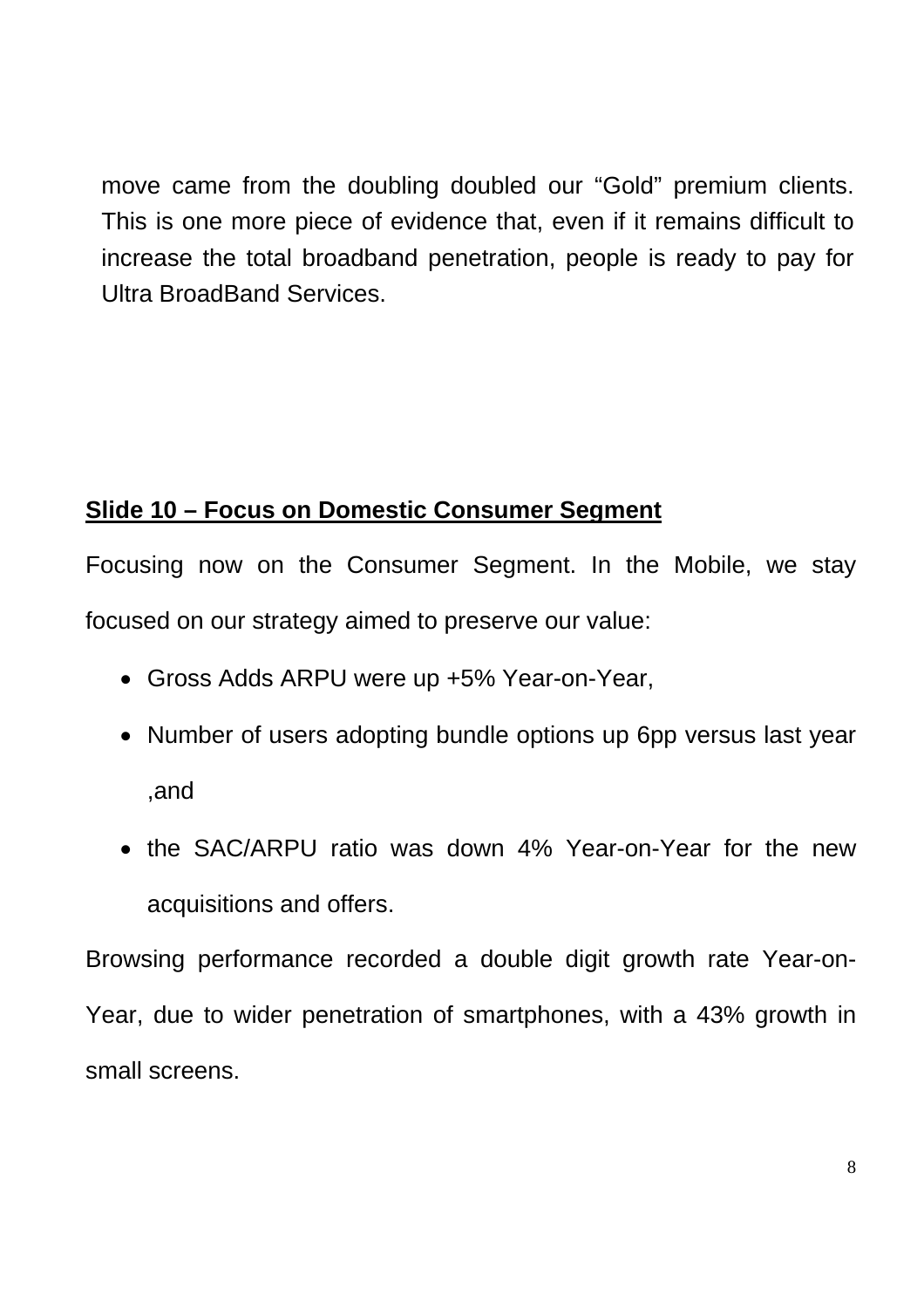Moving to the fixed services, let me point out the structural difference between BB revenue performance of OLOs and TI. Our strategy is to grow in value. TI has proven to be able to retain and upsell the higher spending customers consistently.

#### **Slide 11 – Focus on Domestic Business Segment**

Let's now move to the recent restructured Business Segment, where we integrated Top Clients, Public Administration and SMEs.

Clearly this move tents to pursue higher efficiency, to get commercial synergies in our offer portfolio and to sustain a creation of ICT "Ecosystems".

Even in this tough environment, we can spot some encouraging areas on which we have to further build on.

- Browsing performance of the Top Segment posted a solid growth both in the reported and the normalized figures.
- In the SME segment, the percentage of customers opting for flat offers has grown steadily over the year.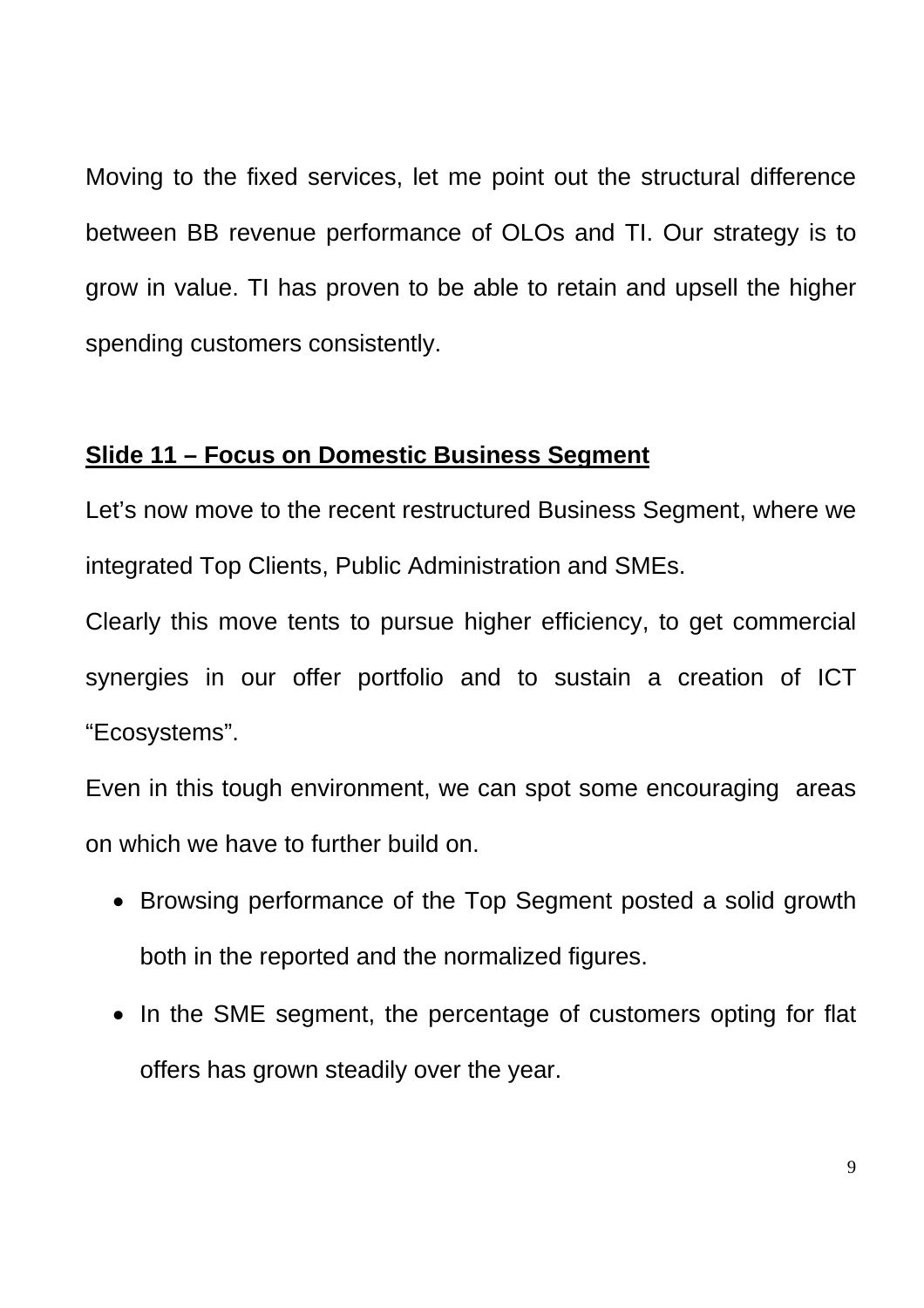In the last quarter, however, as already mentioned, we experienced a drop in fixed revenues, due to the cost cutting policy applied by both Large Corporates and by the Public Administration, with particular regard to equipment purchase.

Our forecasts are that in 2013 we will score better in this area.

And now, let's move to our strategic framework for 2013-2015.

It is important to stress that the new Plan partially breaks away with the past, aiming at reinforcing our investment policy by changing our approach to innovation. To strengthen our business profile we are pushing ahead full speed on the development of our Ultra Broadband Networks, both in the fixed and mobile businesses.

At the same time, we shall continue with our rolling Efficiency process including some elements of novelty, that I am going to expand-on later. At the end of the day, the combination of the new investment strategy and global cash-cost efficiency are meant to preserve the solidity of our Cash Flow Generation.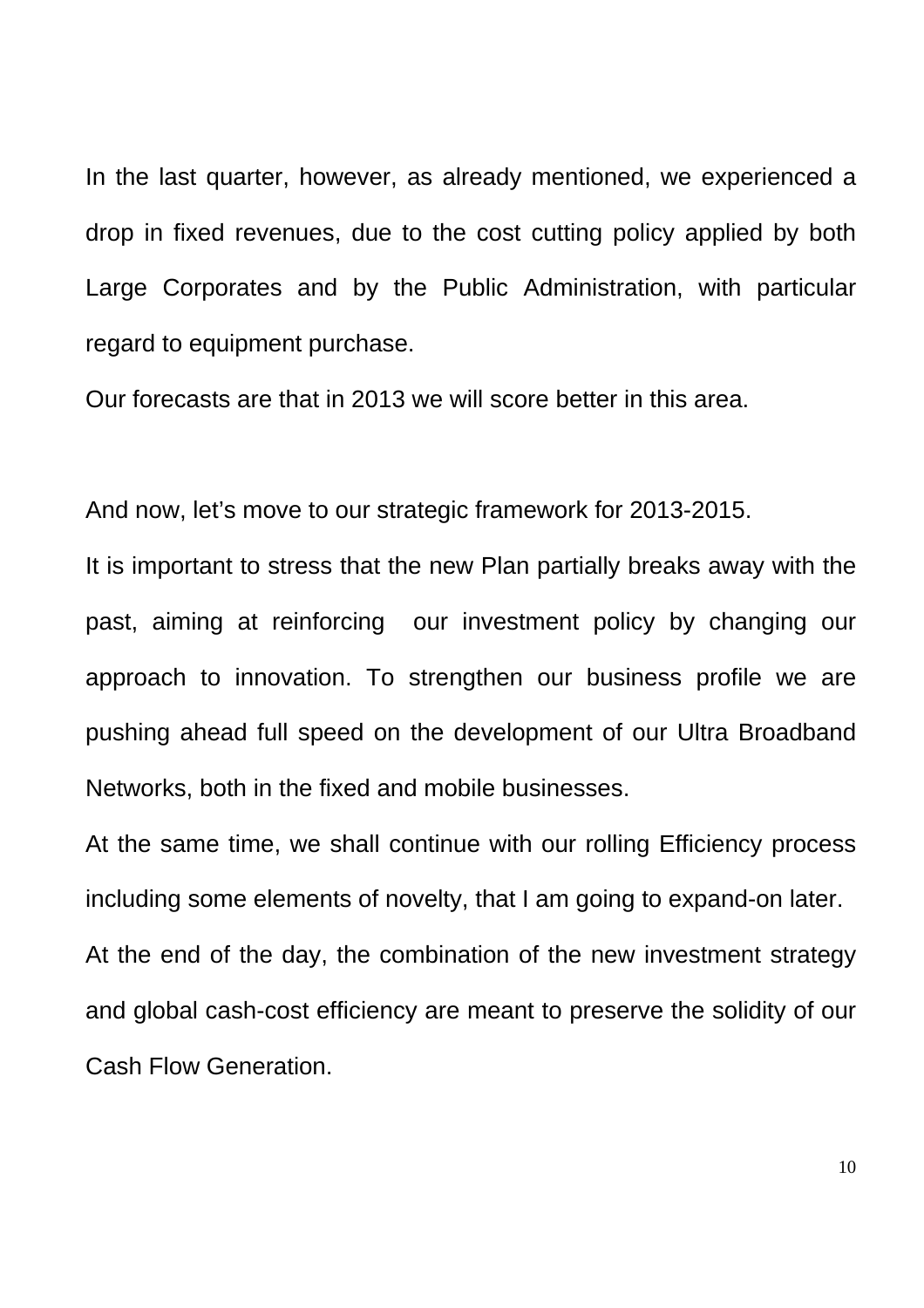#### **Slide 13: Italian Economic Outlook: Growth Forecasts Postponed**

Our new Plan takes into account a macroeconomic scenario worse than what was expected in 2012. In Italy, for 2013, we foresee a tough economic environment with the expected recovery of GDP procrastinated of one year. The old Plan was based on assumptions that had to be reviewed: in 2013, GDP is still going to be lagging behind and score -0.6% against the old estimate of +0.2%.

Consumer Spending has also recorded a worse trend than expected. After the steep drop occurred in 2012, it is going to remain negative at -1.5% throughout 2013.

#### **Slide 14: Italian TLC Market Evolution**

In Italy, the Compound Average Growth Rate of the TLC Services Market is expected to stand at -2.0% between 2012 and 2015. In 2013, the Italian Market is expected to experience a 3 to 4 percent contraction.

It is important to highlight that at the end of our Plan horizon, in the mobile segment, innovative services are going to grow more than what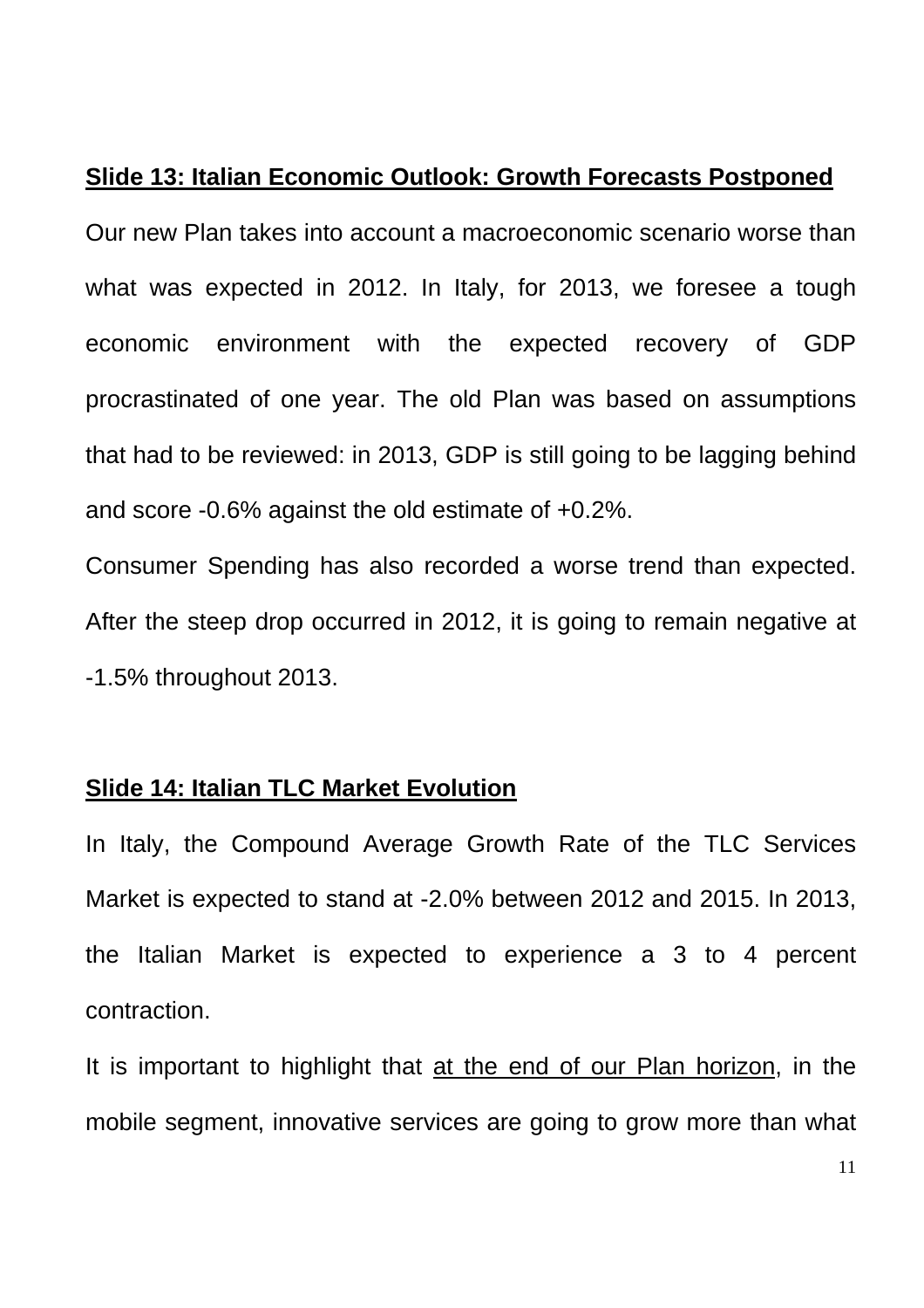the traditional ones are going to decrease, whereas in the fixed business, if the revenues from traditional services are not going to be offset by the innovative ones, the market will experience a rebound due to the contribution of new services on fiber networks.

#### **Slide 15: TI Domestic: Business Layers & Actions**

On slide 15 we introduce the main key Domestic priorities both on the Revenue generation front and on Costs, fitting them into one coherent masterplan what will drive my Team's work on Consumer, Business and Wholesale.

Starting from Consumer, main themes are customer base defense , and a strong commitment to continue leading on Innovation, which will allow us to deliver all advantages coming from the deployment of our new Fiber and LTE Networks, thus enabling us to compensate for the erosion of the revenues coming from traditional services.

Talking about the Business Segment, the priority for traditional services, in both the mobile and the fixed, is to preserve customer base by reducing churn level for the SME and keeping our market share in the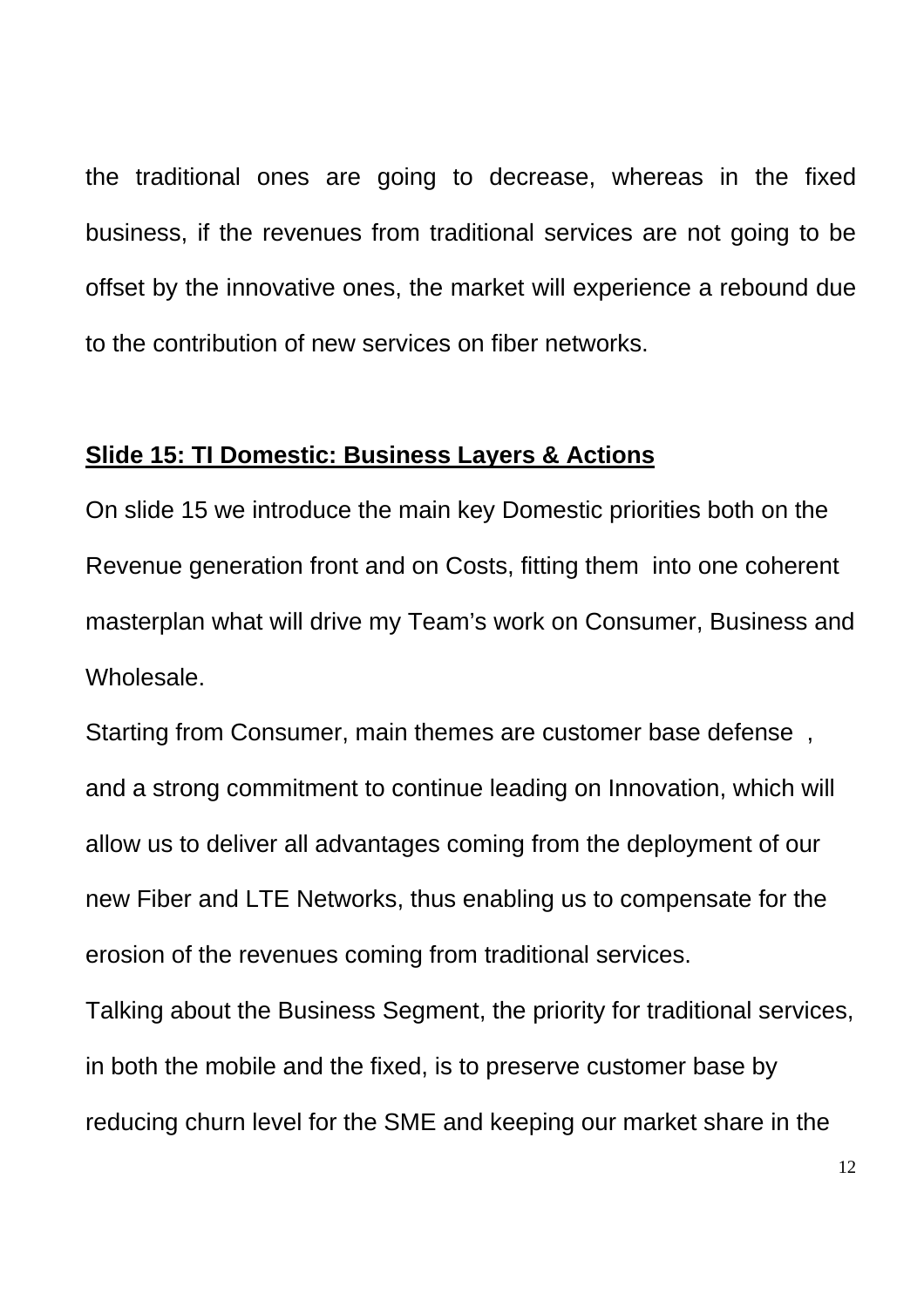Large Segments; in innovative services Telecom Italia will keep on pushing on Cloud and ICT services.

New drivers of the cash cost efficiencies come from:

- Customer Care Operations;
- Real Estate, Energy and Industrial,
- Business Segment Restructuring and
- As for Capex efficiency, the creation of a NewCo for IT services.

## **Slide 17 - TI Domestic: Consumer Segment (1/2)**

Focusing on the Mobile Consumer Segment, in slide 17, the major challenges for traditional services come from competition and regulation.

The first relevant variable is the customer base dynamics. We will to lock-it-in by increasing the penetration of bundles and offerings, preserving us from an expected price fluctuations.

Innovative mobile services are going to be boosted by the increasing penetration of devices enabling mobile internet services and by the spread of new VAS based on MBB.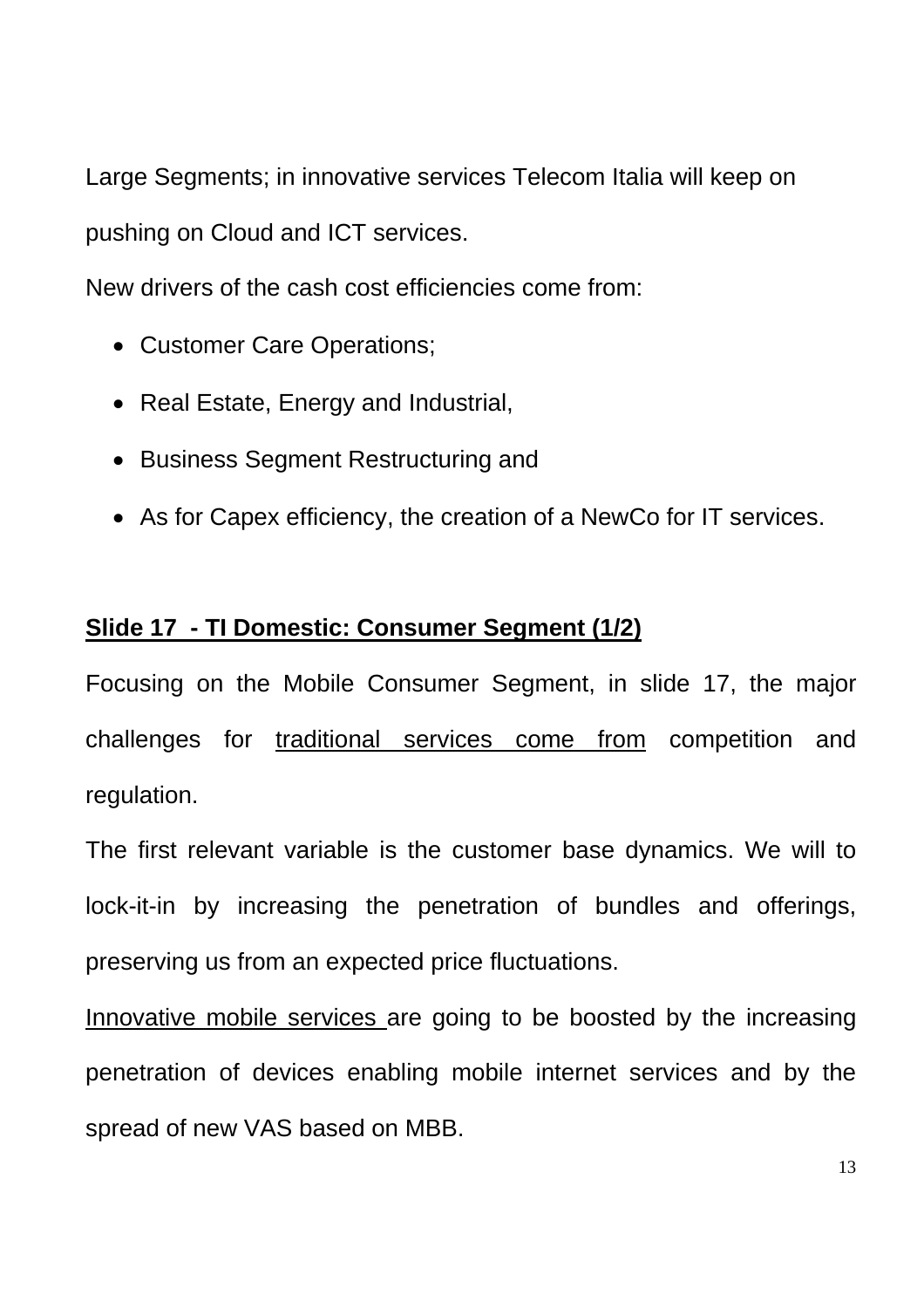Regulatory effects will hit 2013 reported figures but we still are, differently from our competitors in the favorable condition for a complete offset of the negative impact on profitability.

The combined effect of these dynamics will allow us to come back to growth in a Business Model where internet related services have a significantly higher incidence on service revenues.

Next slide please

#### **Slide 18 – TI Domestic: Consumer Segment (2/2)**

As in the mobile business, we need to protect the value of our fixed customer base by retaining our high value clients and increasing the penetration of flat offers .

The excellence of our processes and the increasing "quality of service" through our technological leadership will be a key factor.

In the area of innovation, we will increase BBservice revenues through the adoption of fiber based ultra Broadband and the development of VAS content that use internet platforms, such as music, gaming,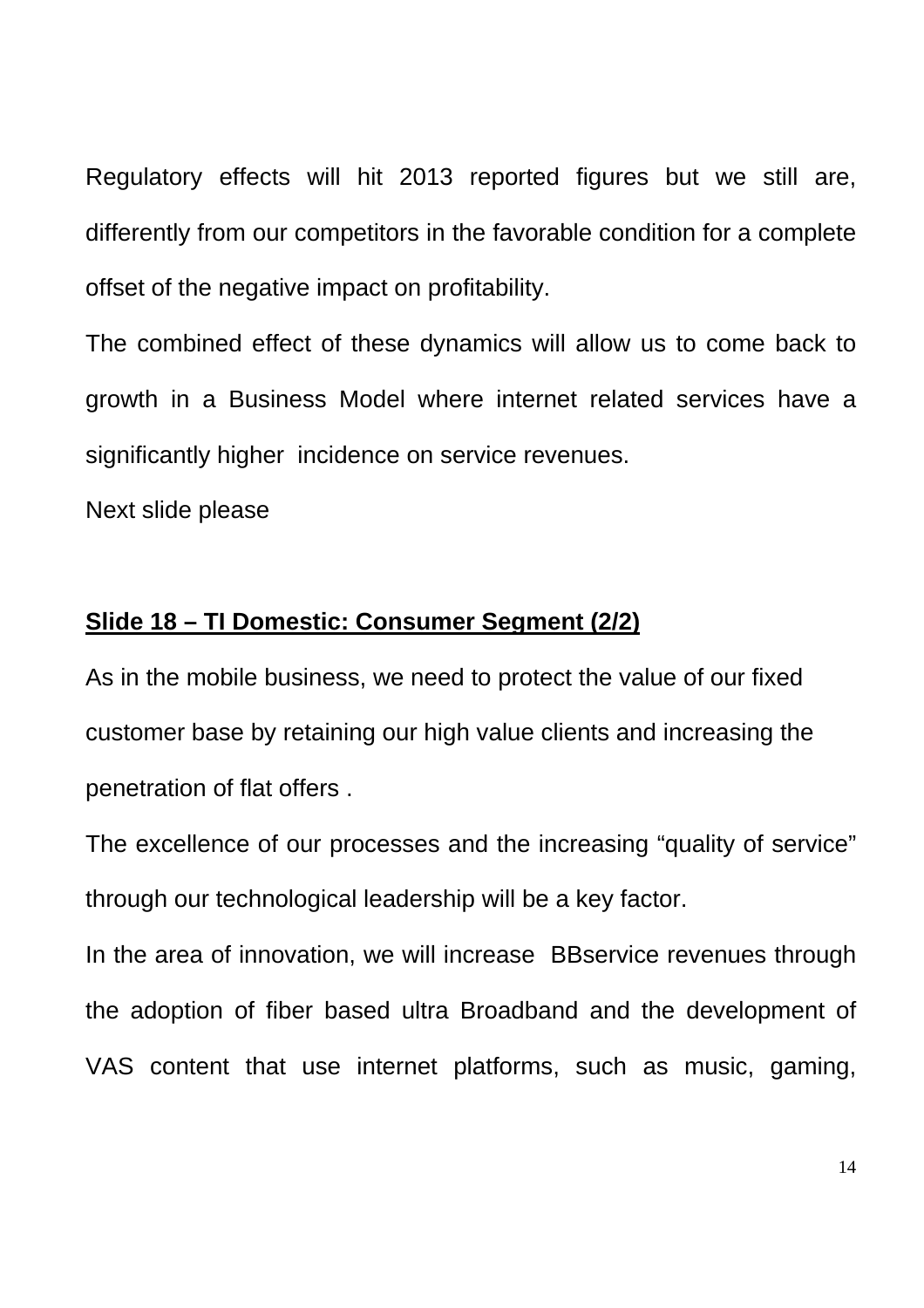storage and video, where we are already experiencing good early evidences of success.

Also in the fixed business, in 2015 we envisage innovative services to offset the progressive lower decrease in revenues from voice and access.

### **Slide 20 – TI Domestic - Business Segment - Large (1/2)**

Let us move now to our Business Segment

whose segments will benefit from the new organization but will keep some peculiarities that suggest to still present our strategy split in the usual two main areas. Starting from the Large Customers, we are working to maintain the current low churn supporting this action though a careful profiling, and – more specifically on mobile - we are focused to further increase both the total lines per client, and the penetration of mobile broadband leveraging on device management.

A key area of contribution will be our Cloud services, replicating the very strong 2012 performance. Ground of growth comes also from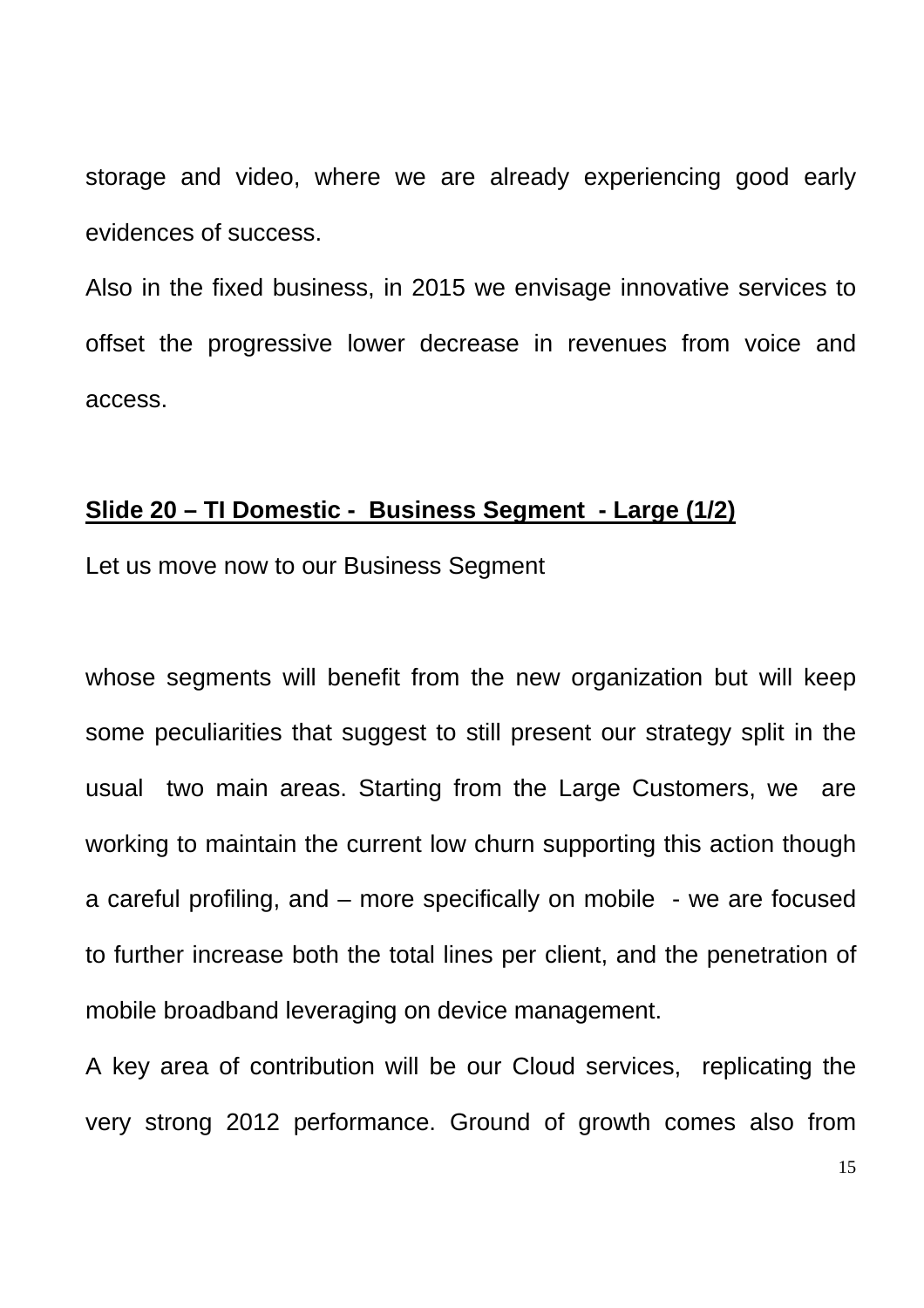Machine-to-Machine Services, where TIM holds a 30% market share, and has the potential for a double-digit growth during the Plan

### **Slide 21 – TI Domestic Business Segment - SME (2/2)**

SME has been the area most affected by Macro, and where we have many actions to take in order to contrast the negative trend. Let me point out a few:

- **Customer Base Defense** through enriched offers that will use features from the Large Segment portfolio, adapted and delivered throughout a careful client targeting;
- **Lever on high innovative device penetration** to increase VAS adoption, and
- **Push on convergence** to increase loyalty, driving Fixed and Mobile Integrated Services clients by four times within 2015.

### **Slide 23 – TI Domestic Efficiency Programs: Our Track Record**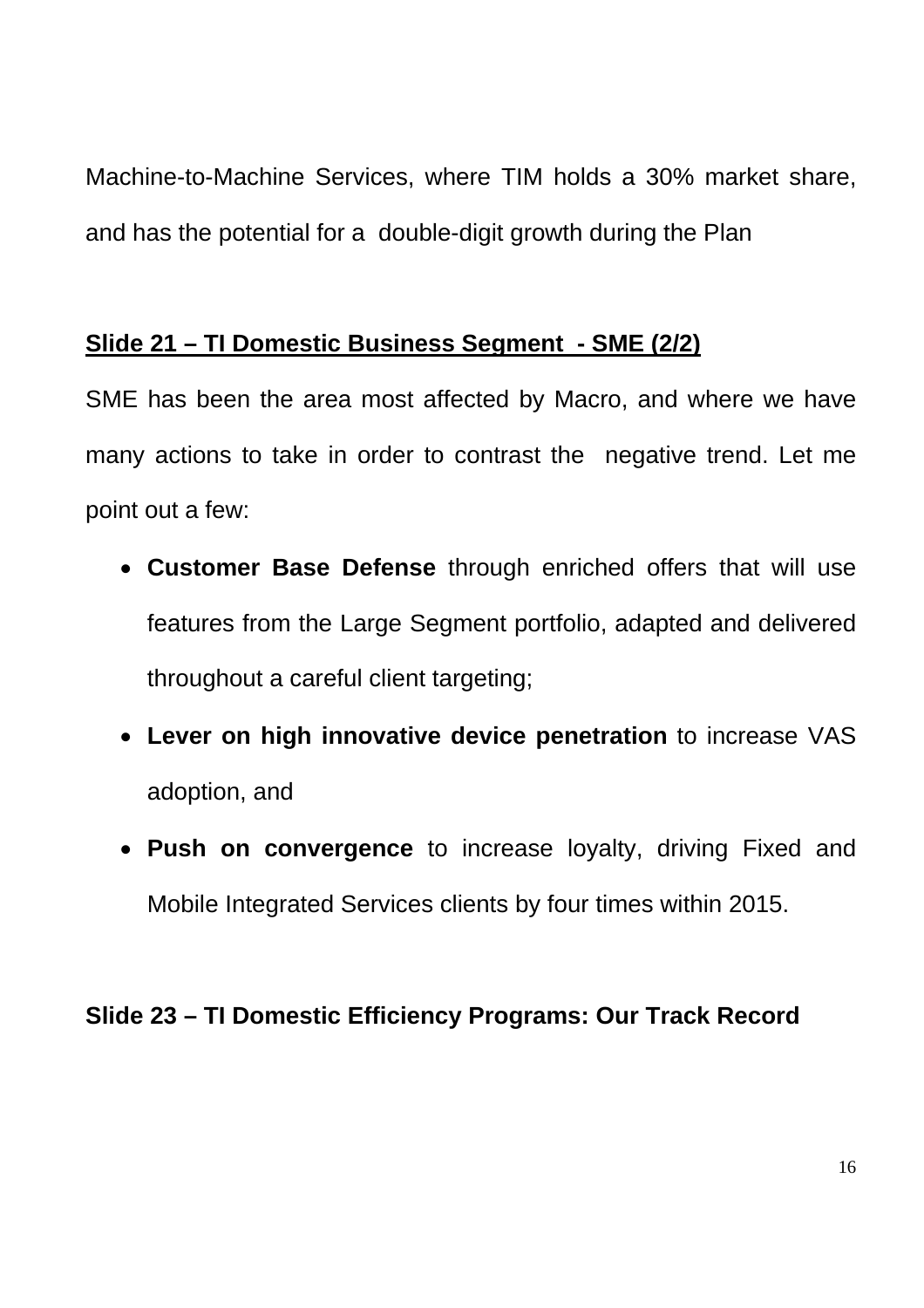Moving now to Efficiencies, let me remind you first of all on our excellent track record on Opex cumulative reduction in the past five years, worth in aggregate 5 billion euro of savings.

Moving into more detail on this front, excluding the low hanging fruit of interconnection, cash cost efficiencies in the same period reached about 4.5 billion euro, 2.8 of which were Opex. Achievement rate was more than 100%. This prepares well our course for the 2013-15 Domestic Efficiency Plan.

#### **Slide 24 – TI Domestic New Efficiency Programs**

In the next 3 years we are aiming at domestic efficiencies worth cumulatively 1.3 billion that, on top of running historical projects, have 3 newly identified areas of action:

- 1) "New TI Caring Service" Division, merging 8 caring teams into 1;
- 2) Real Estate, Energy and Industrial and
- 3) New "Business Division" with the integration of Large and Business Units into one, which we spoke about before.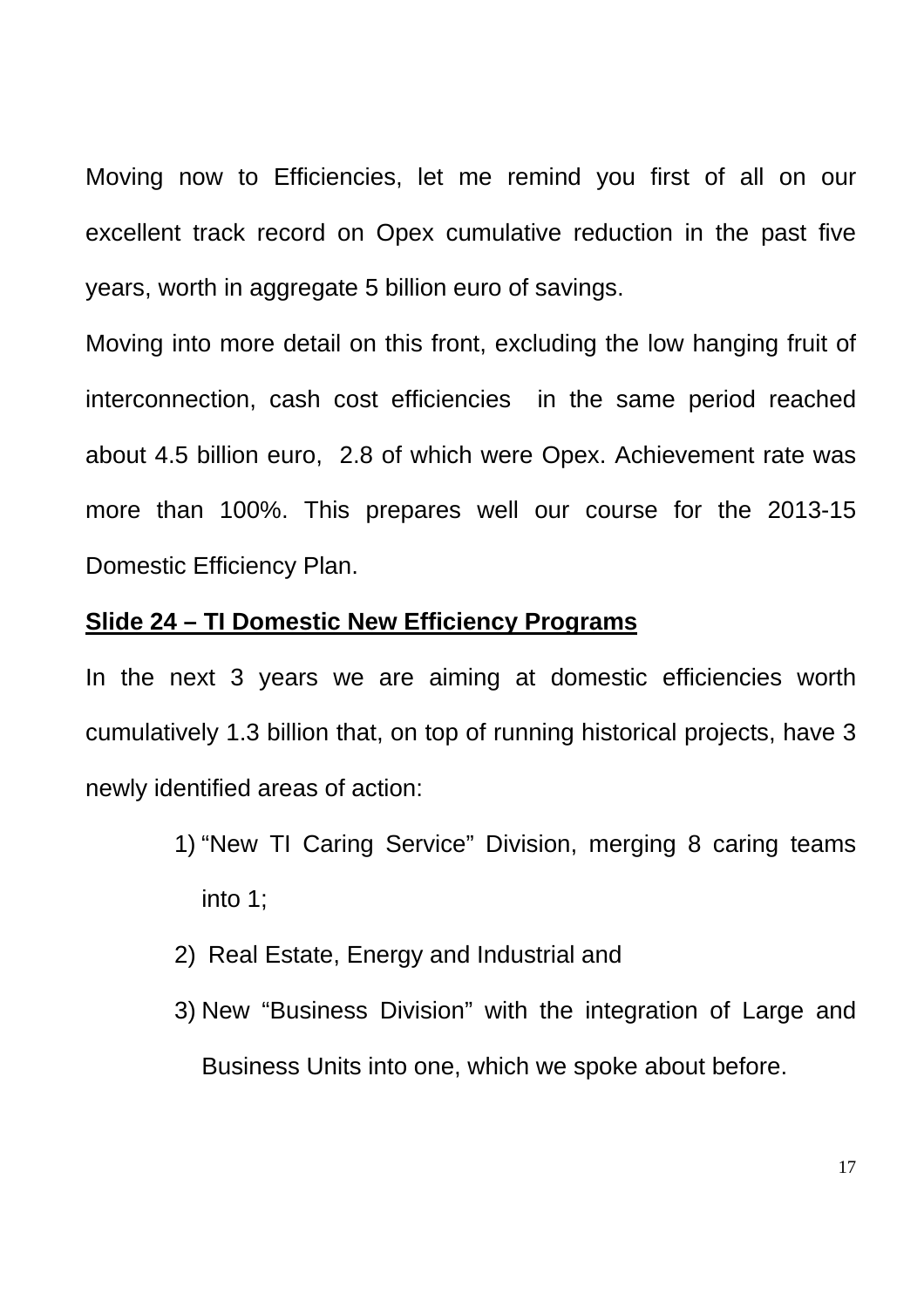The first project, that involves the Customer Care Division, has been implemented during the month of December and it is finalized to:

- increase productivity,
- improve supervisor/workers ratio, and
- introduce important efficiencies on running costs, such as the ones that derive from the reduction of about 15% of the current 122 worksites. There is also a very important insourcing potential, and there are many "Make-or-Buy" options. This project is worth in terms of efficiency about 0.2 billion euro not only related to labour cost.

On Real Estate, Energy and Industrial costs we forecasted efficiencies for 0.5 billion euro, due to increased. We also have identified savings areas in:

• a better use of our facilities through Building Management (both Office and Industrial spaces optimization) price renegotiations.

Energy Management, leveraging on a most efficient Energy planning, energy trading opportunities and the adoption of "Green Energy" Solutions, and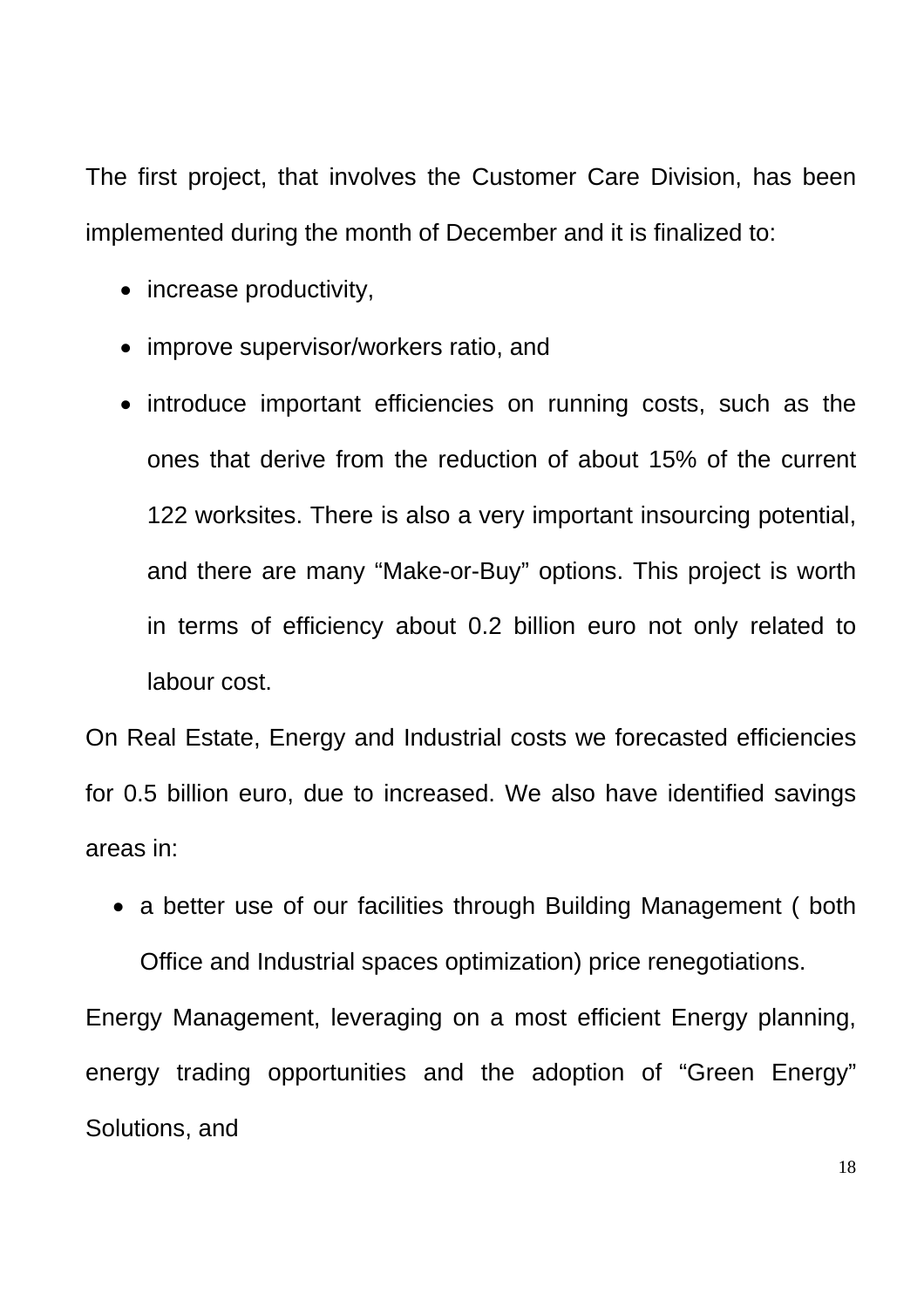• Leaner customer support processes and better Logistics

Starting from the first of January, we created the new "Business" Division aimed at integrating headquarters, improve the efficiencies and the performance of sales channels. Moreover, we want to stress on ICT to reinforce position in SME segment, raising performance standards to Corporate Client ones.

# **Slide 26 – Investments: from "Value for Money" to "Money for Value"**

Let's now close up with 2 slides which focus on where we are investing. Rapidly on n.26, we are chasing the internet growth which is moving at full speed all over Europe, both on fixed and mobile, intercepting its high value fully using our integrated and convergent approach.

#### **Slide 27 – Investments: Sustaining Technological Evolution**

On slide 27, finally, we highlight how IT investments also play an important role our overall efficiencies, further enabling our lean and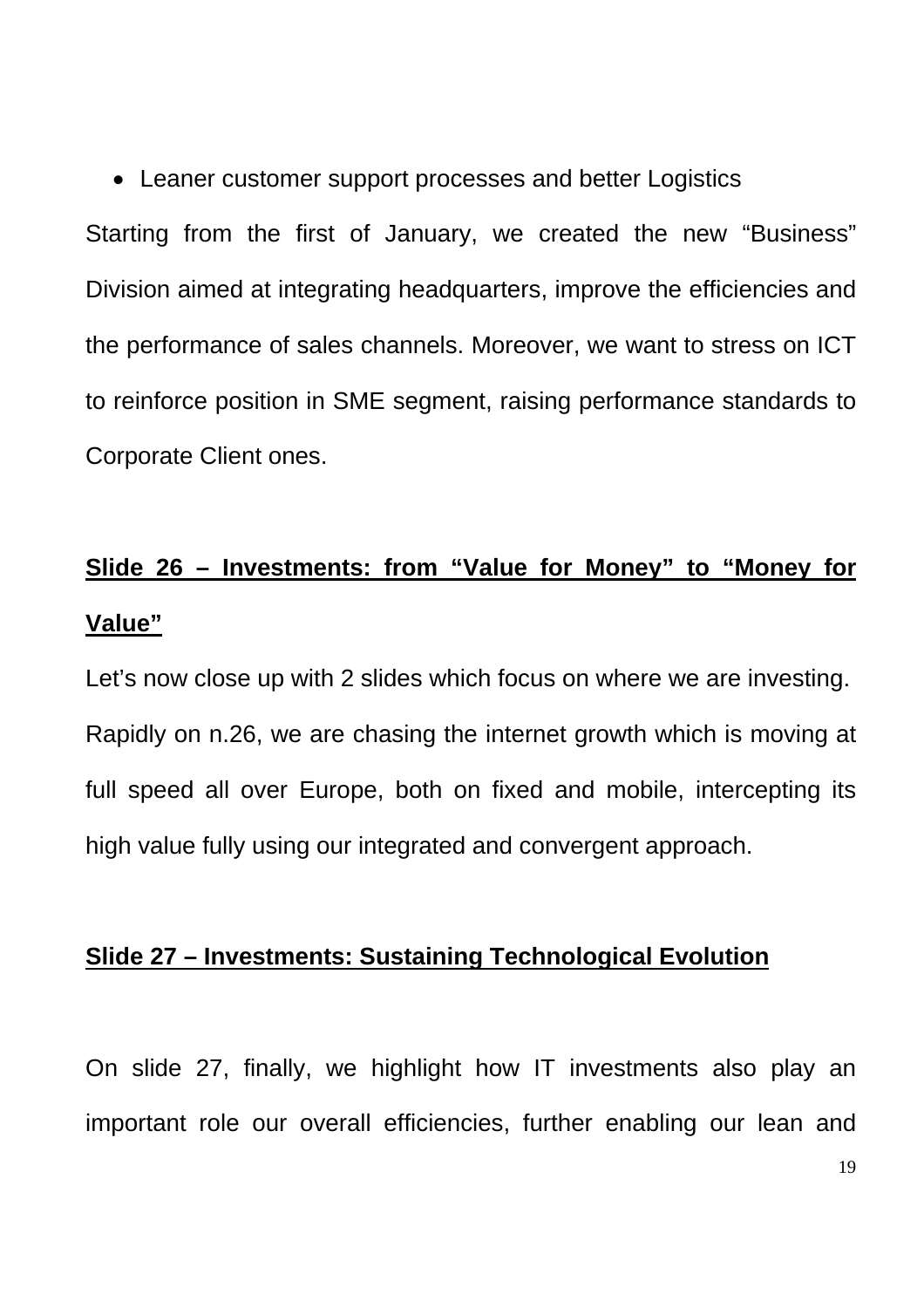efficient approach on technology investments, which enable a fast and cost effective Fiber and LTE rollout Plan. On this slide you can also see updated targets, which show a relevant progression from the previous plan.

### **Slide 30 – Take-aways**

……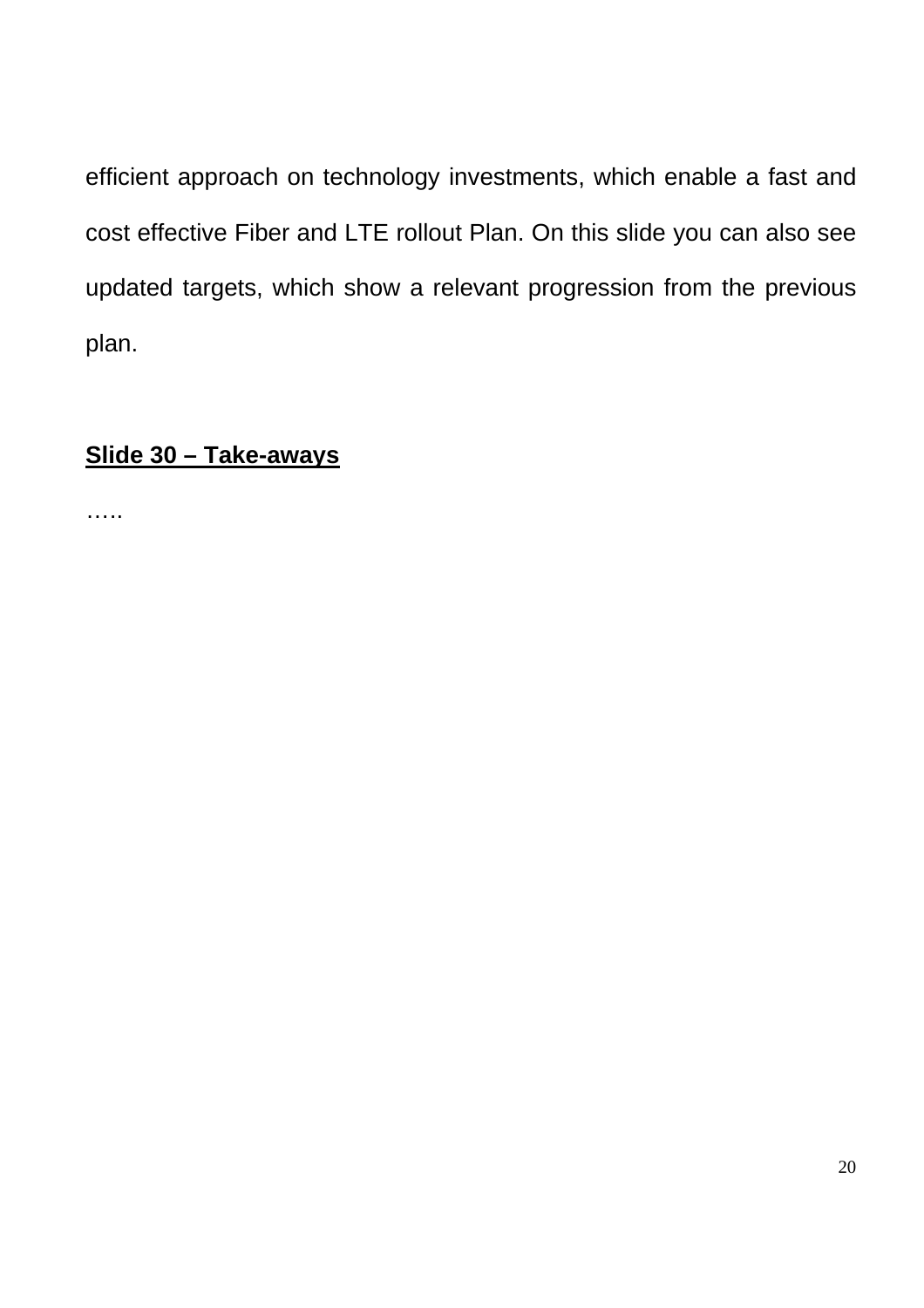**Telecom Argentina** 

# **FY2012 Preliminary Results & 2013-15 Plan Outline**

**CEO Franco Bertone** 

**Milan – February 8, 2013**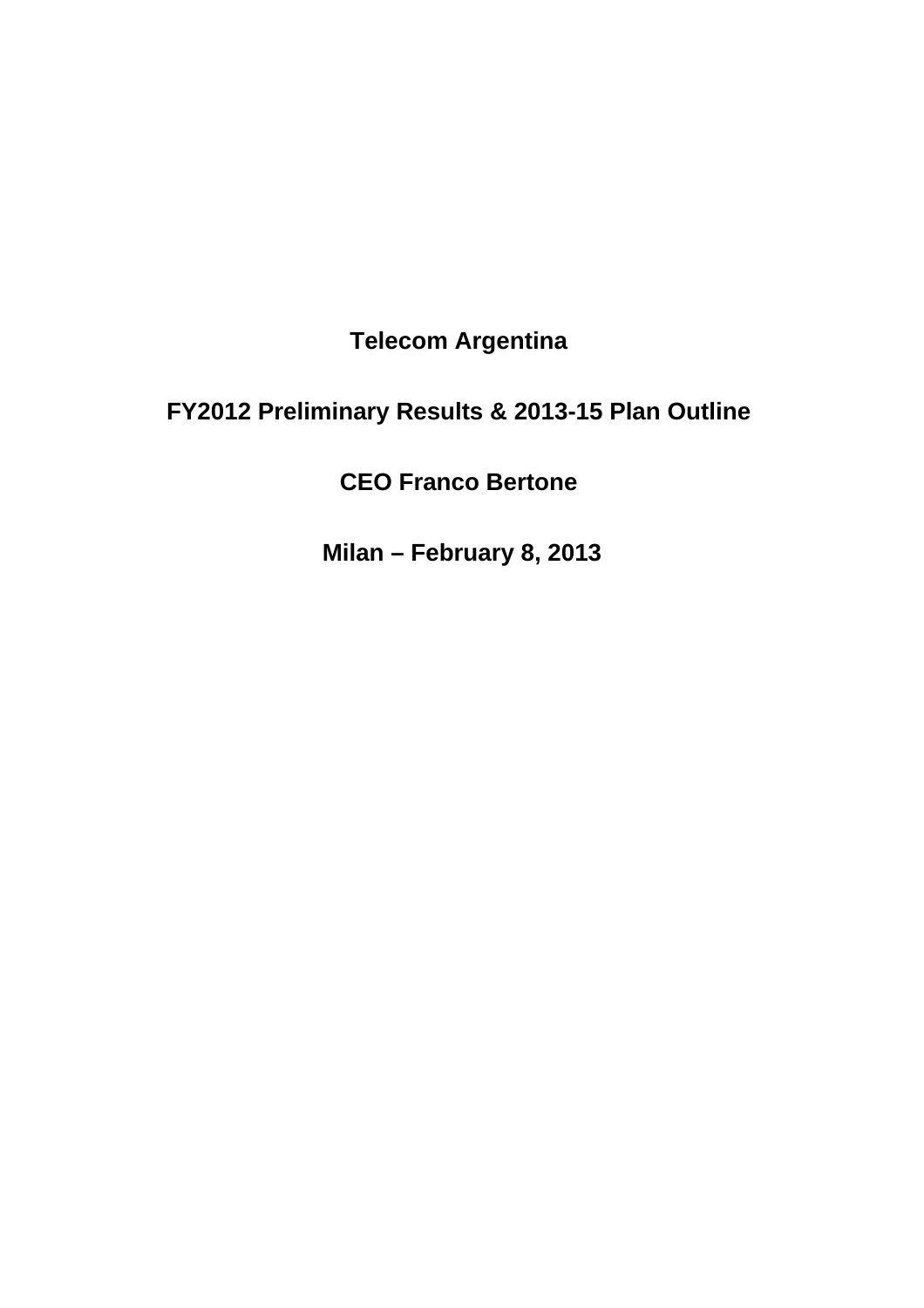Thank you Alex

Good Afternoon everyone.

Figures I'll be presenting about 2012 results are preliminary and unaudited.

Audited 2012 results will be presented to Telecom Argentina board of directors on Feb. 28th and to the financial community the following day.

#### **2012 main preliminary results**

2012 reported revenues grew by 564 million Euro to 3.8 bln, setting a 17.5% YoY growth. Last quarter, growth rate was down to 9.4% from 20.7% of the previous 9 months, because of the combined effect of exchange rate depreciation of the local currency to the Euro and a slowing economy.

Organic 4th quarter YoY growth was 18.5% being 19,6% for the full year.

2012 reported Ebitda grew 8.3% to 1.1 bln.

In the 4th quarter, 15 mln non-recurring exceptional cost items were posted: these reflect the full estimated cost of streamlining the management structure in the organization. This efficiency program was partly executed in 4th quarter 2012 and will be completed this year without affecting 2013 result.

Excluding non-recurring exceptional cost items, YoY Ebitda annual growth was 9.8% and as high as 12.7% in the 4th quarter, despite exchange rate depreciation. Organic YoY growth, excluding non-recurring cost, was 21.8% in the 4th quarter and 11.7% for the full year.

All-in-all, both revenues and Ebitda growth were strong despite the slowing economy. After a sluggish 2nd and 3rd quarter, Ebitda strongly recovered in the 4th quarter. Based on reported 3rd quarter figures, we did better than competitors in the top line and delivered higher Ebitda growth.

Fixed-mobile network integration is proving effective and an advantage over competition.

Capex stayed around the 550 mln mark and expenditures, freed from the frequency auction that was cancelled, were reassigned to improve mobile access capacity and coverage as well as to fully revamp existing 3G technology.

At the end of the year, Net Financial Position went from 417 to 563 mln with no debt instruments in foreign currency in the balance sheet.

#### **Mobile Business**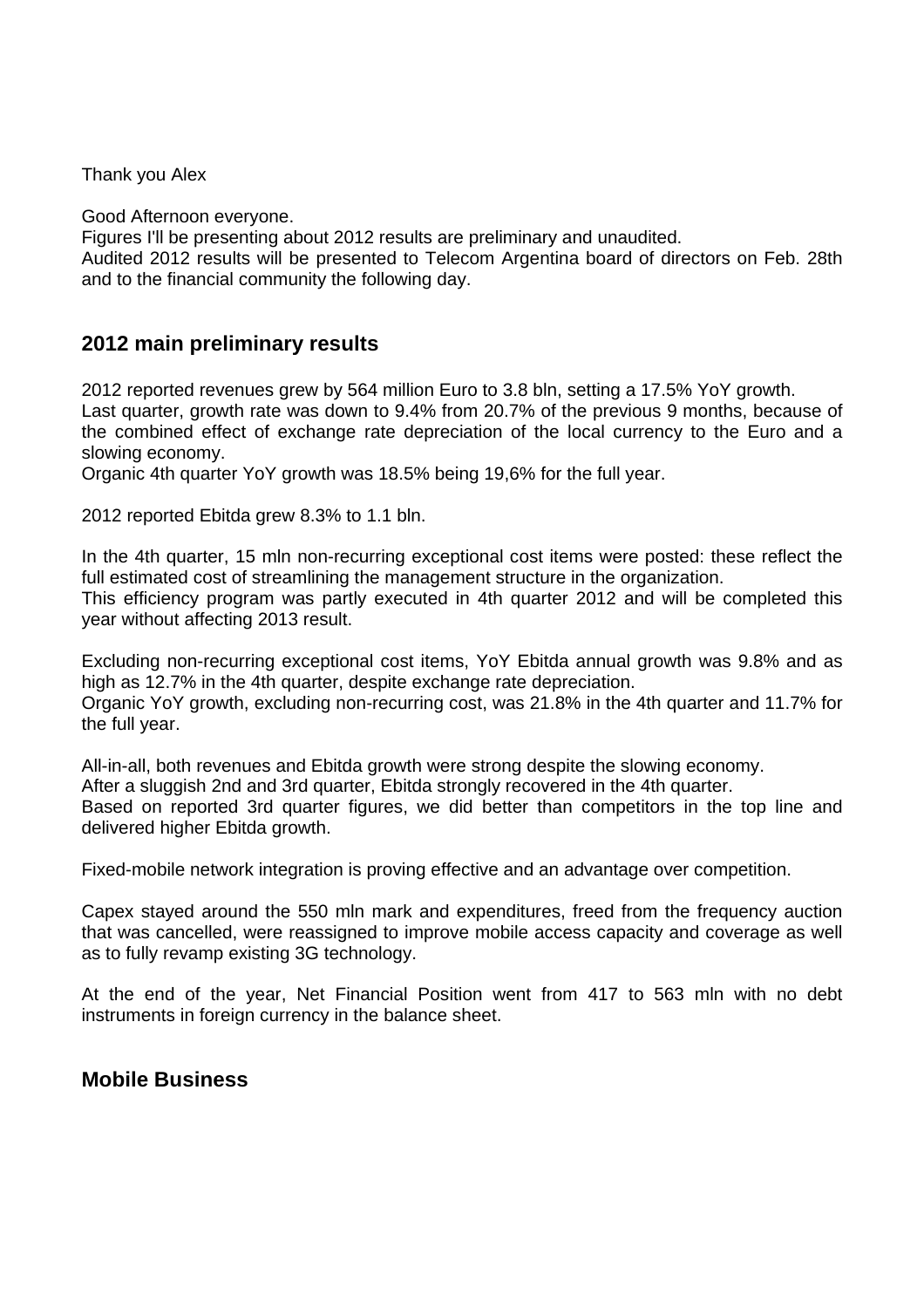In Argentina, the Mobile business did well with 800k net adds to 19 mln lines by the end of the year. The slide does not refer to Paraguay where we operate an additional 2.3m mobile lines. In the 3rd quarter 2012, our revenue share among the 3 main players in the market increased to 34.5%. 4th quarter figures are not yet available from competitors though we believe will confirm our leadership.

Subscriber base value kept growing as 58% of 2012 net adds were postpaid contract lines and smartphones accounted for over 90% of sell-outs in the 4th quarter.

Despite price adjustments were limited to contract lines in the 4th quarter, full year Arpu grew 12%. Minutes of usage and text traffic were broadly stable while VAS revenues, growing 33% YoY to 7 billion, Pesos exceeded voice revenues this year.

A 3G handsets upgrade program was executed to improve frequency usage efficiency and data service. VAS revenue growth was affected by frequency spectrum shortage.

Personal Black consolidated as the premium brand in the market.

First MNP year was a success: we consistently led net port-ins since the start of portability in April 2012. As much as 83% of ported-in lines were postpaid contracts.

This advantage over competition put us in the position to capitalize on leadership and control subscriber acquisition and retention cost in the last part of the year.

#### **Wireline Business**

FTTC deployment is underway and will soon offset the bandwidth gap with competing cable operators.

Upselling of bandwidth upgrades and video streaming boosted revenues and made Arpu increase by 18% for 1.63 million broadband lines.

Voice and wireline/mobile product bundling helped maintain monthly churn rate at 1.4% in a very competitive market driven by cable operators to higher access bandwidth.

Flat voice pricing and supplementary services mitigated the impact of regulated tariffs. Broadband penetration grew to 39% of installed wirelines.

ICT business is taking shape and we experienced a significant increase of orders backlog both in the private and government sectors.

#### **TA full year results vs guidance**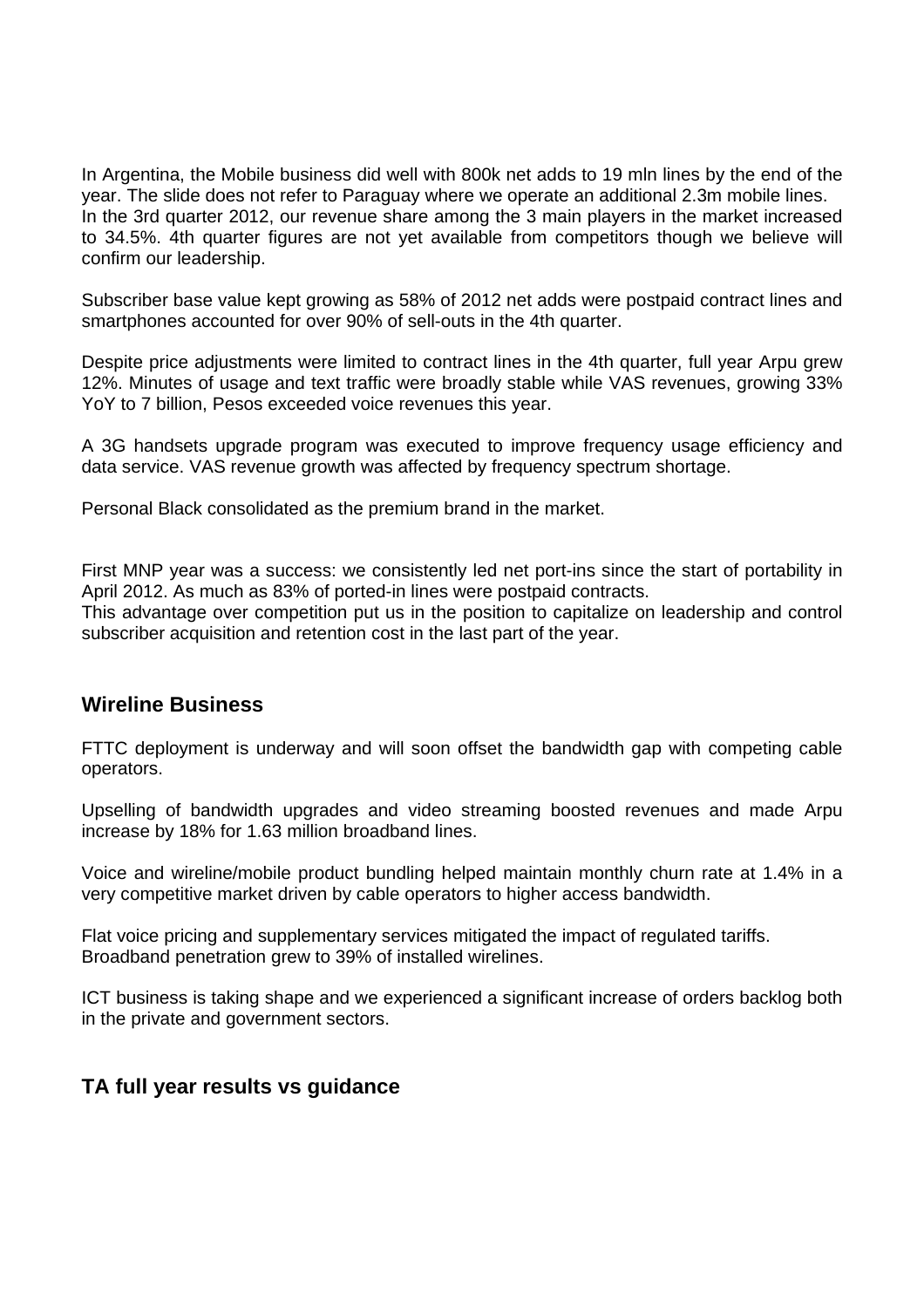Revenue double-digit growth guidance was met: 2012 revenues were up 19.6% to 22.1 bln Ars.

Ebitda double-digit growth was a close call: 6.6 bln Ars reported Ebitda was up 9.6%. Excluding non-recurring exceptional cost items posted in the 4th quarter, YoY Ebitda growth was 11.1%.

Capex came out below the 18% of revenue guidance, because of equipment imports affected by delays in clearing customs, due to certain foreign trade restrictions that temporarily applied to our suppliers: 2012 capex was down from guidance to 3.3 bln Ars or 15% of revenues.

#### **TA Plan Business environment**

Following a weak 2012, economy is expected to recover in 2013.

Mobile competition will be shifting to revenue share, portability and data services of existing customer base in the market, as line penetration is approaching maturity.

The requirement of smart data sets and the growing number of always-on customers demand additional frequencies for the mobile industry: 1.7/2.1 GHz band auction process is likely to start in 2013.

RAN sharing is being considered for LTE in the new frequency band.

We expect to retain 2012 strong performance of MNP, postpaid contracts and mobile Internet.

We also expect our revenue share to remain in excess of 34% among the 3 main players, retain revenue share leadership and 2nd place in line share with over 32% of the market.

Our wireline share shall be around 48% of the 2 main voice players and 34% of the 3 main broadband players.

Broadband business priorities shall be a sustained value generation in the subscriber base and an FTTC network upgrade.

Being among the main players of this market, we shall continue developing ICT services.

#### **Mobile business**

Our mobile lines shall grow at a 4% average annual rate with Arpu growing at 12% per year. Improve customer experience is a priority together with consolidation of revenue share and youth segment leadership.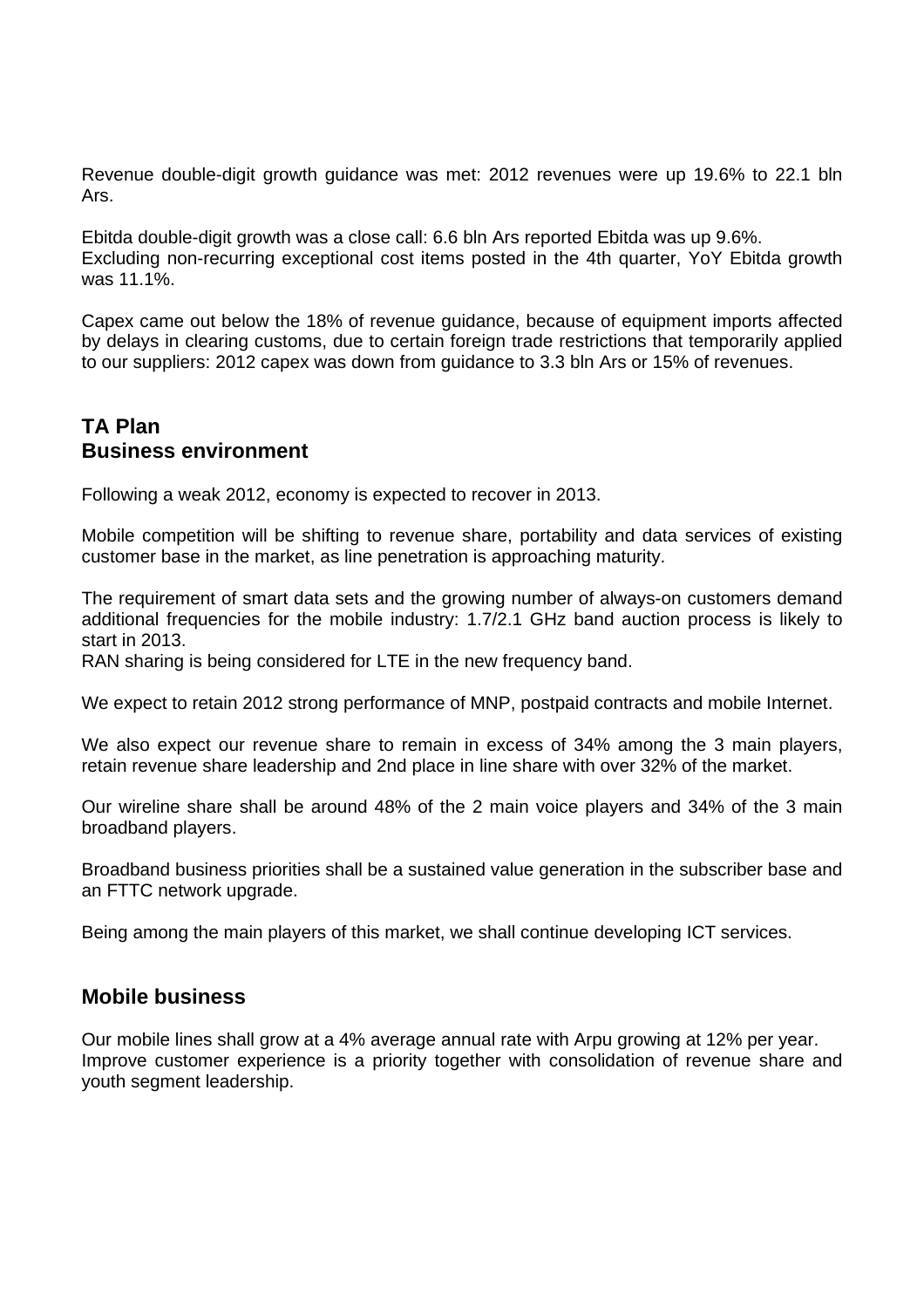We shall promote mobile Internet across the full customer base as a factor of revenue growth and brand identity.

Operation shall focus on improving the quality of service perceived by the customer.

We shall develop a multichannel approach growing e-commerce and web caring and leveraging on social media to get closer to our customers.

Bundling and upselling shall be primary drivers to grow revenues and realizing the value of our customer base.

#### **Wireline business**

Our broadband wirelines shall grow at a 4% average annual rate with Arpu growing at 15% per year.

A primary goal shall be increasing broadband penetration among existing wireline customers. We shall improve service provision timeline and network delivery in terms of coverage and access bandwidth.

To achieve that, we shall accelerate FTTC deployment, improve core network capacity and quality of service.

Our value proposition to residential customers shall encompass video streaming and content delivery.

To consolidate leadership in ICT market, we shall integrate connectivity with hosting and cloud computing.

#### **Capex plan**

In 2012, capex to revenues percentage dropped to 15% because of temporary restrictions of imports to the country.

2013 Capex shall increase to 17% of revenues or 4.7 bln Ars that include 2012 carry-over.

Main Capex driver shall be the upgrade of mobile access capacity and service delivery. By the end of 2012, we completed the full planning process and 2013 execution schedule to deploy low visual impact cell sites (to work around current restriction from local authorities in granting installation permits for full-size towers), 6 sector antennas and complete technology upgrade of 3G sites, as well as the extension of our network reach to minimize domestic roaming.

We shall expand our Content Delivery Network and accelerate FTTC deployment. Core network capacity shall be upgraded to accommodate growth of customers and data services, improving end-to-end fault tolerance.